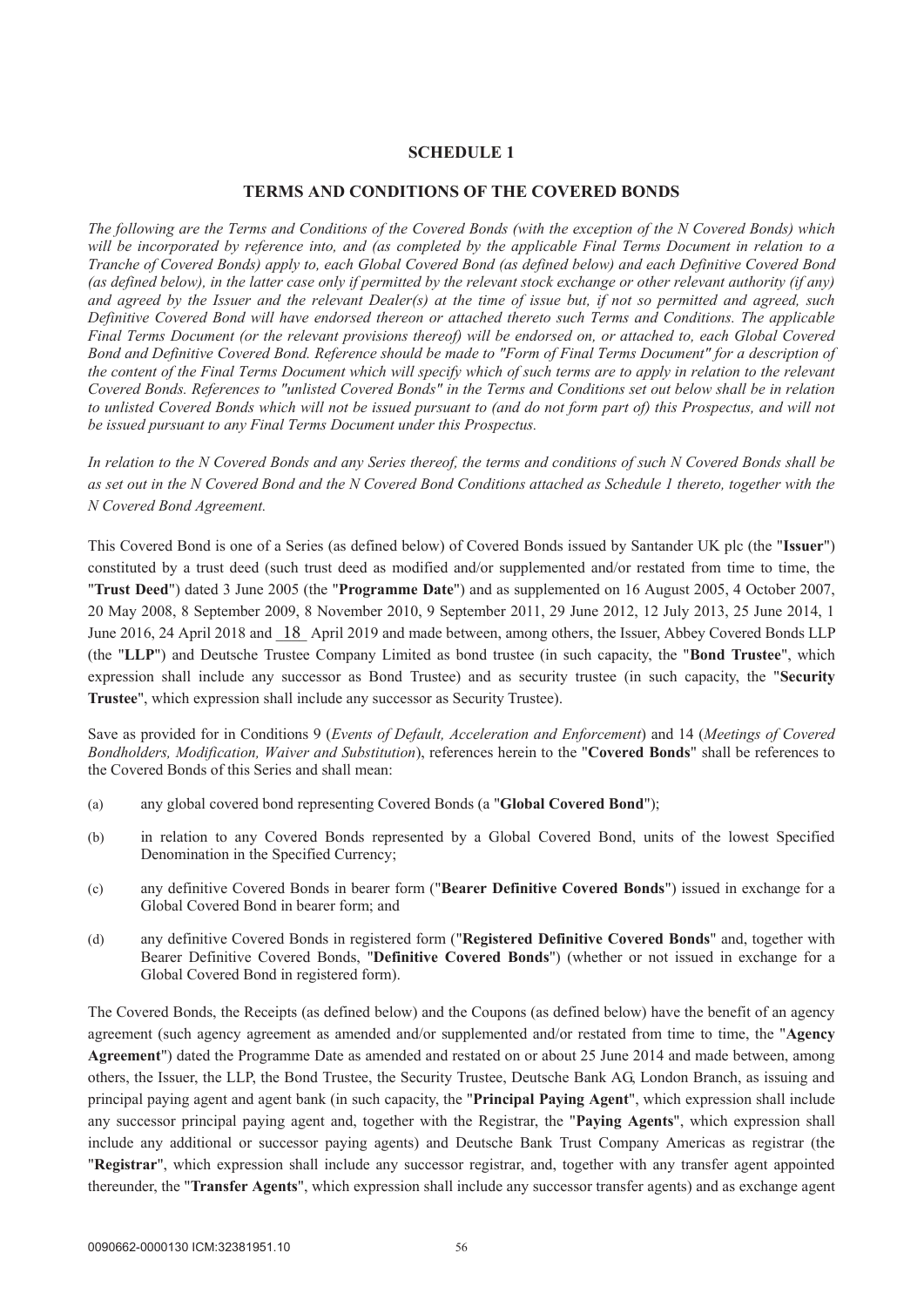(in such capacity, the "**Exchange Agent**", which expression shall include any successor exchange agent, and together with the Paying Agents, the Transfer Agents and any Calculation Agent referred to below, the "**Agents**").

Interest-bearing Bearer Definitive Covered Bonds have (unless otherwise indicated in the applicable Final Terms Document) interest coupons ("**Coupons**") and, if indicated in the applicable Final Terms Document, talons for further Coupons ("**Talons**") attached on issue. Any reference herein to Coupons or coupons shall, unless the context otherwise requires, be deemed to include a reference to Talons or talons. Bearer Definitive Covered Bonds repayable in instalments have receipts ("**Receipts**") for the payment of the instalments of principal (other than the final instalment) attached on issue. Registered Covered Bonds and Global Covered Bonds do not have Receipts, Coupons or Talons attached on issue.

The Final Terms Document for the Covered Bonds (or the relevant provisions thereof) is endorsed on or attached to this Covered Bond and completes these Terms and Conditions (the "**Terms and Conditions**"). References to the "**applicable Final Terms Document**" are to the Final Terms Document (or the relevant provisions thereof) endorsed on or attached to this Covered Bond.

The Bond Trustee acts for the benefit of the holders for the time being of the Covered Bonds (the "**Covered Bondholders**", which expression shall, in relation to any Covered Bonds represented by a Global Covered Bond, be construed as provided below), the holders of the Receipts (the "**Receiptholders**") and the holders of the Coupons (the "**Couponholders**", which expression shall, unless the context otherwise requires, include the holders of the Talons), and for the holders of each other Series of Covered Bonds in accordance with the provisions of the Trust Deed.

As used herein, "**Tranche**" means Covered Bonds which are identical in all respects (including as to listing and admission to trading) and "**Series**" means a Tranche of Covered Bonds together with any further Tranche or Tranches of Covered Bonds which are (i) expressed to be consolidated and form a single series and (ii) identical in all respects (including as to listing and admission to trading) except for their respective Issue Dates, Interest Commencement Dates and/or Issue Prices.

The LLP has, in the Trust Deed, irrevocably and unconditionally guaranteed the due and punctual payment of Guaranteed Amounts in respect of the Covered Bonds as and when the same shall become Due for Payment, but only after service of a Notice to Pay on the LLP following service of an Issuer Acceleration Notice on the Issuer (after the occurrence of an Issuer Event of Default) or service of an LLP Acceleration Notice on the LLP (after the occurrence of an LLP Event of Default).

The security for the obligations of the LLP under the Covered Bond Guarantee and the other Transaction Documents to which it is a party has been created in and pursuant to, and on the terms set out in, a deed of charge (such deed of charge as amended and/or supplemented and/or restated from time to time, the "**Deed of Charge**") dated the Programme Date and made between the LLP, the Bond Trustee, the Security Trustee and certain other Secured Creditors.

These Terms and Conditions include summaries of, and are subject to, the provisions of the Trust Deed, the Deed of Charge and the Agency Agreement.

Copies of the Trust Deed, the Deed of Charge, the Master Definitions and Construction Agreement (as defined below), the Agency Agreement and each of the other Transaction Documents are available for inspection during normal business hours at the office for the time being of the Bond Trustee being at Winchester House, 1 Great Winchester Street, London EC2N 2DB and at the specified office of each of the Paying Agents. Copies of the applicable Final Terms Document for all Covered Bonds of each Series (including in relation to unlisted Covered Bonds of any Series) are obtainable during normal business hours at the registered office of the Issuer and at the specified office of each of the Paying Agents. The N Covered Bonds (including the N Covered Bonds Conditions attached as Schedule 1 thereto and the Form of Assignment and Accession Agreement attached as Schedule 2 thereto) will only be available for inspection by a holder of such N Covered Bond **provided that** such holder produces evidence satisfactory to the Issuer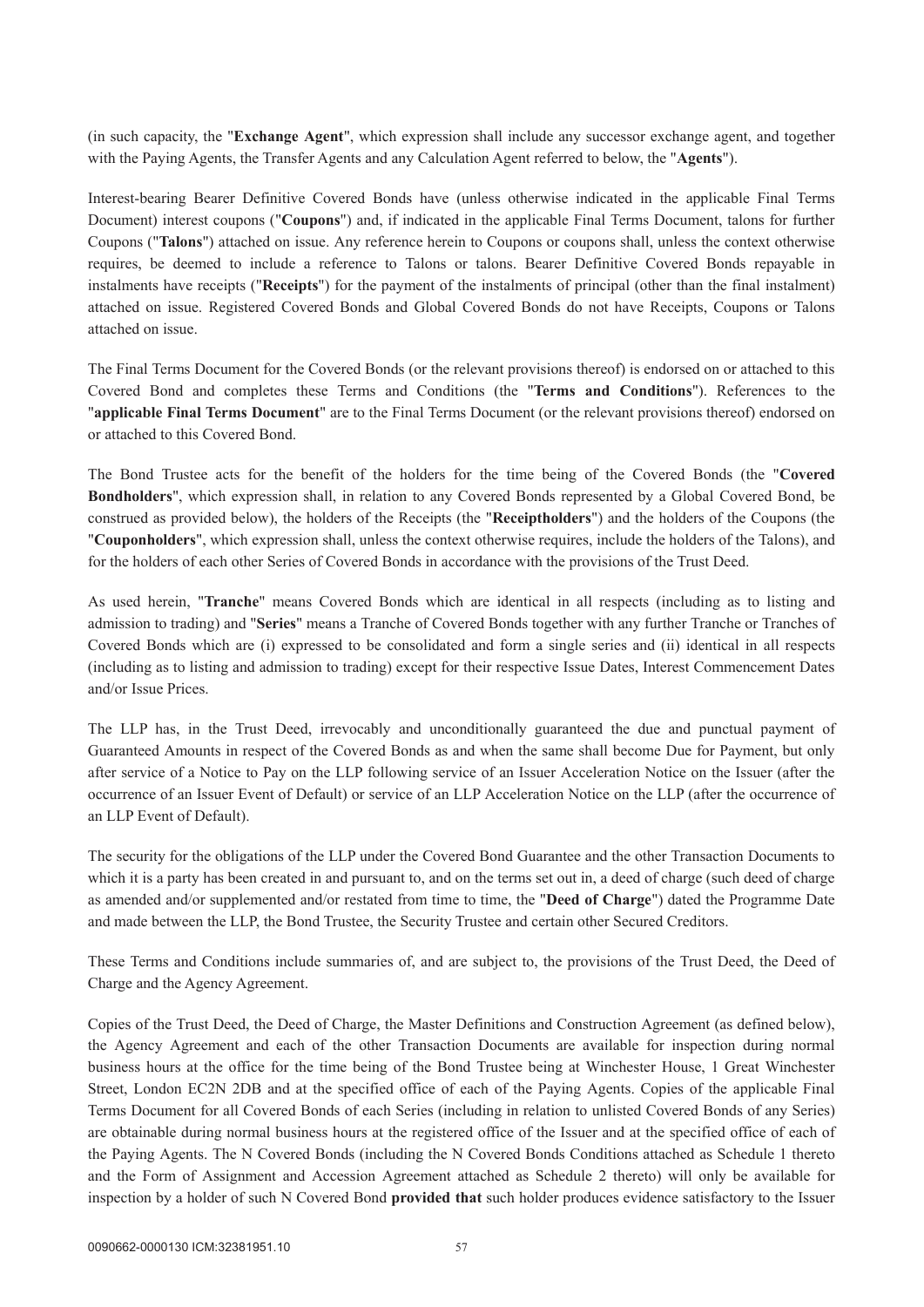and the Paying Agent as to its holding of such N Covered Bond and its identity. The Covered Bondholders, the Receiptholders and the Couponholders are deemed to have notice of, are bound by, and are entitled to the benefit of, all the provisions of, and definitions contained in, the Trust Deed, the Deed of Charge, the Master Definitions and Construction Agreement, the Agency Agreement, each of the other Transaction Documents and the applicable Final Terms Document which are applicable to them and to have notice of each of the Final Terms Documents relating to each other Series.

Except where the context otherwise requires, capitalised terms used and not otherwise defined in these Terms and Conditions (including the preceding paragraphs) shall bear the meanings given to them in the applicable Final Terms Document and/or the master definitions and construction agreement made between the parties to the Transaction Documents on or about the Programme Date (as amended and/or supplemented and/or restated from time to time, the "**Master Definitions and Construction Agreement**"), a copy of each of which may be obtained as described above.

#### 1. **Form, Denomination and Title**

The Covered Bonds are in bearer form or in registered form as specified in the applicable Final Terms Document and, in the case of Definitive Covered Bonds, serially numbered, in the Specified Currency and the Specified Denomination(s). Covered Bonds of one Specified Denomination may not be exchanged for Covered Bonds of another Specified Denomination and Bearer Covered Bonds may not be exchanged for Registered Covered Bonds and *vice versa.* 

The Covered Bonds in this Series may be Fixed Rate Covered Bonds, Floating Rate Covered Bonds, Zero Coupon Covered Bonds or a combination of any of the foregoing, depending upon the Interest Basis shown in the applicable Final Terms Document. Prior to issuing this Series of Covered Bonds (if such Covered Bonds are not Fixed Rate Covered Bonds or Floating Rate Covered Bonds), the Issuer has obtained confirmation from each of the Rating Agencies that the Covered Bonds of this Series will have the same ratings as the ratings of the Covered Bonds of all Series then outstanding and that the ratings of the Covered Bonds of all Series then outstanding will not be adversely affected or withdrawn as a result of the issuance of this Series of Covered Bonds.

The Issuer will not issue unlisted Covered Bonds without first agreeing certain conditions precedent to their issue with the Rating Agencies and will not issue Covered Bonds that are not principal-protected.

The Covered Bonds in this Series may be Instalment Covered Bonds, Hard Bullet Covered Bonds or a combination of either of the foregoing depending upon the Redemption/Payment Basis shown in the applicable Final Terms Document. The Covered Bonds in this Series will be Money Market Covered Bonds if so shown in the applicable Final Terms Document.

Bearer Definitive Covered Bonds are issued with Coupons attached, unless they are Zero Coupon Covered Bonds in which case references to Coupons and Couponholders in these Terms and Conditions are not applicable.

Bearer Definitive Covered Bonds are issued with Receipts, unless they are not Instalment Covered Bonds in which case references to Receipts and Receiptholders in these Terms and Conditions are not applicable.

Subject as set out below, title to the Bearer Covered Bonds, Receipts and Coupons will pass by delivery and title to the Registered Covered Bonds will pass upon registration of transfers in accordance with the provisions of the Agency Agreement. The Issuer, the LLP, the Paying Agents, the Security Trustee and the Bond Trustee will (except as otherwise required by law) deem and treat the bearer of any Bearer Covered Bond, Receipt or Coupon and the registered holder of any Registered Covered Bond as the absolute owner thereof (whether or not overdue and notwithstanding any notice of ownership or writing thereon or notice of any previous loss or theft thereof) for all purposes but, in the case of any Global Covered Bond, without prejudice to the provisions set out in the next succeeding paragraph.

For so long as any of the Covered Bonds is represented by a Global Covered Bond held on behalf of or, as the case may be, registered in the name of a common depositary for, Euroclear Bank SA/NV ("**Euroclear**") and/or Clearstream Banking S.A. ("**Clearstream, Luxembourg**") and/or The Depository Trust Company ("**DTC**") or its nominee, each person (other than Euroclear, Clearstream, Luxembourg or DTC) who is for the time being shown in the records of Euroclear, Clearstream, Luxembourg or DTC as the holder of a particular nominal amount of such Covered Bonds (in which regard any certificate or other document issued by Euroclear,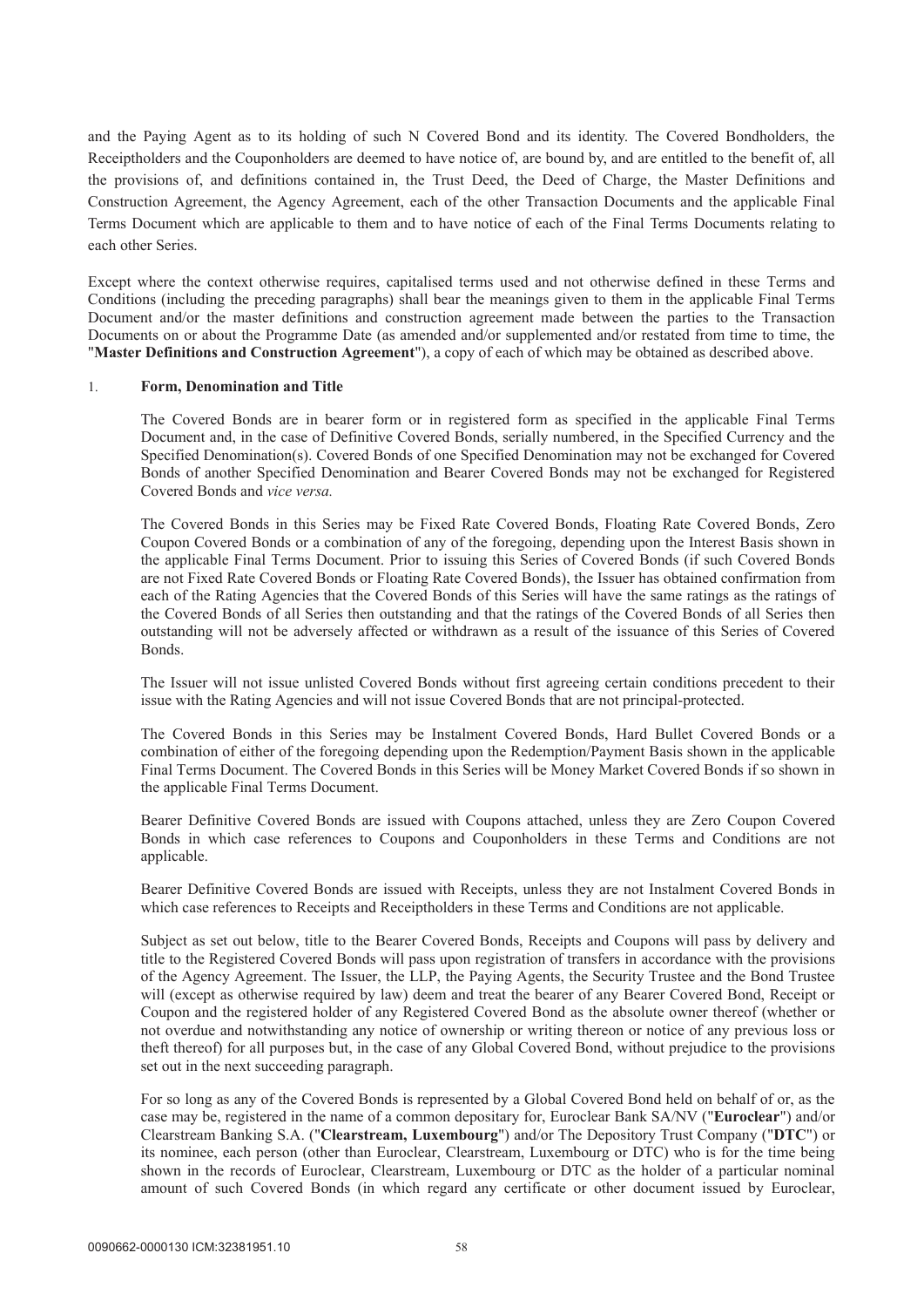Clearstream, Luxembourg or DTC as to the nominal amount of such Covered Bonds standing to the account of any person shall be conclusive and binding for all purposes save in the case of manifest error and any such certificate or other document may comprise any form of statement or print out of electronic records provided by the relevant clearing system (including, without limitation, Euroclear's EUCLID or Clearstream's Cedcom system) in accordance with its usual procedures and in which the holder of a particular nominal amount of the Covered Bonds is clearly identified with the amount of such holding) shall be treated by the Issuer, the LLP, the Paying Agents, the Security Trustee and the Bond Trustee as the holder of such nominal amount of such Covered Bonds for all purposes other than with respect to the payment of principal or interest or other amounts on such nominal amount of such Covered Bonds, and, in the case of DTC or its nominee, voting, giving consents and making requests, for which purpose the bearer of the relevant Bearer Global Covered Bond or the registered holder of the relevant Registered Global Covered Bond shall be treated by the Issuer, the LLP, any Paying Agent, the Security Trustee and the Bond Trustee as the holder of such nominal amount of such Covered Bonds in accordance with and subject to the terms of the relevant Global Covered Bond and the expressions "**Covered Bondholder**" and "**holder of Covered Bonds**" and related expressions shall be construed accordingly.

Covered Bonds which are represented by a Global Covered Bond will be transferable only in accordance with the rules and procedures for the time being of Euroclear, Clearstream, Luxembourg and DTC or any other relevant clearing system, as the case may be.

References to Euroclear, Clearstream, Luxembourg and/or DTC shall, whenever the context so permits, be deemed to include a reference to any successor operator and/or successor clearing system and/or any additional or alternative clearing system specified in the applicable Final Terms Document or as may otherwise be approved by the Issuer, the Principal Paying Agent and the Bond Trustee.

### 2. **Transfers of Registered Covered Bonds**

#### 2.1 *Transfers of interests in Registered Global Covered Bonds*

Transfers of beneficial interests in Registered Global Covered Bonds will be effected by Euroclear, Clearstream, Luxembourg or DTC, as the case may be, and, in turn, by other participants and, if appropriate, indirect participants in such clearing systems acting on behalf of beneficial transferors and transferees of such interests. The laws in some States within the United States require that certain persons take physical delivery of securities in definitive form. Consequently, the ability to transfer Covered Bonds represented by a Registered Global Covered Bond to such persons may depend upon the ability to exchange such Covered Bonds for Covered Bonds in definitive form. Similarly, because DTC can only act on behalf of Direct Participants in the DTC system who in turn act on behalf of Indirect Participants, the ability of a person having an interest in Covered Bonds represented by a Registered Global Covered Bond accepted by DTC to pledge such Covered Bonds to persons or entities that do not participate in the DTC system or otherwise to take action in respect of such Covered Bonds may depend upon the ability to exchange such Covered Bonds for Covered Bonds in definitive form. A beneficial interest in a Registered Global Covered Bond will, subject to compliance with all applicable legal and regulatory restrictions, be exchangeable for Registered Definitive Covered Bonds or for a beneficial interest in another Registered Global Covered Bond only in the authorised denominations set out in the applicable Final Terms Document and only in accordance with the rules and operating procedures for the time being of Euroclear, Clearstream, Luxembourg or DTC, as the case may be, and in accordance with the terms and conditions specified in the Agency Agreement. Transfers of a Rule 144A Global Covered Bond registered in the name of a nominee for DTC shall be limited to transfers of such Rule 144A Global Covered Bond, in whole but not in part, to another nominee of DTC or to a successor of DTC or to such successor's nominee.

### 2.2 *Transfers of Registered Covered Bonds in definitive form*

Subject as provided in Conditions 2.3 (*Registration of transfer upon partial redemption*), 2.4 (*Costs of registration*), 2.5 (*Transfers of interests in Regulation S Global Covered Bonds in the United States or to U.S. persons*) and 2.6 (*Transfers of interests in Rule 144A Covered Bonds*), upon the terms and subject to the conditions set forth in the Agency Agreement, a Registered Definitive Covered Bond may be transferred in whole or in part in the authorised denominations set out in the applicable Final Terms Document. In order to effect any such transfer (a) the holder or holders must (i) surrender the Registered Covered Bond for registration of the transfer of the Registered Covered Bond (or the relevant part of the Registered Covered Bond) at the specified office of the Registrar or any Transfer Agent, with the form of transfer thereon duly executed by the holder or holders thereof or his or their attorney or attorneys duly authorised in writing, and (ii)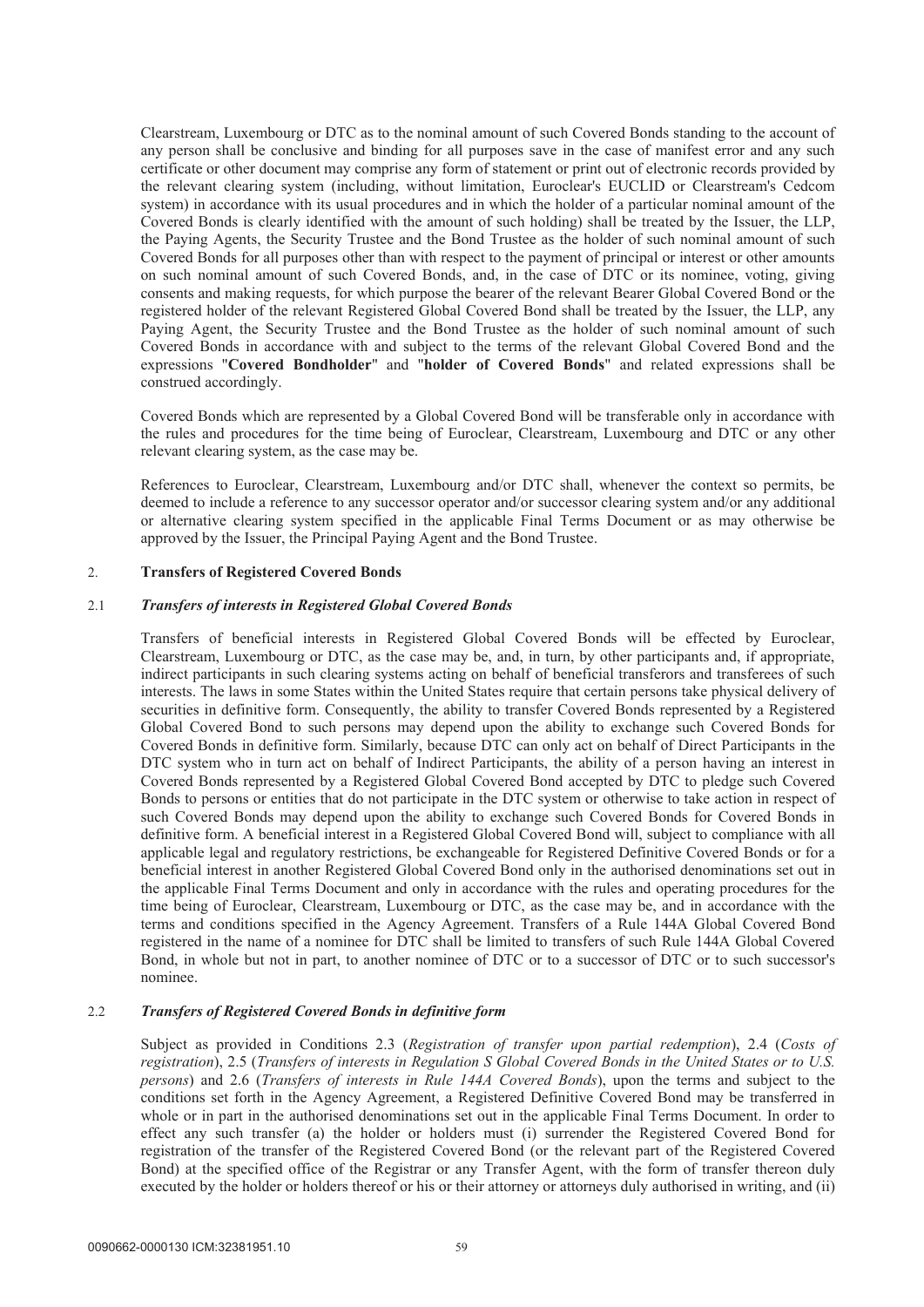complete and deposit such other certifications as may be required by the Registrar or, as the case may be, the relevant Transfer Agent, and (b) the Registrar or, as the case may be, the relevant Transfer Agent must, after due and careful enquiry, be satisfied with the documents of title and the identity of the person making the request.

Any such transfer will be subject to such reasonable regulations as the Issuer, the Bond Trustee and the Registrar may from time to time prescribe (the initial such regulations being set out in the Agency Agreement).

Subject as provided above, the Registrar or, as the case may be, the relevant Transfer Agent will, within three business days (being for this purpose a day on which banks are open for business in the city where the specified office of the Registrar or, as the case may be, the relevant Transfer Agent is located) of the request (or such longer period as may be required to comply with any applicable fiscal or other laws or regulations), authenticate and deliver, or procure the authentication and delivery of, at its specified office to the transferee or (at the risk of the transferee) send by uninsured mail to such address as the transferee may request, a new Registered Definitive Covered Bond of a like aggregate nominal amount to the Registered Definitive Covered Bond (or the relevant part of the Registered Definitive Covered Bond) transferred.

In the case of the transfer of part only of a Registered Definitive Covered Bond, a new Registered Definitive Covered Bond in respect of the balance of the Registered Definitive Covered Bond not transferred will (in addition to the new Registered Definitive Covered Bond in respect of the nominal amount transferred) be so authenticated and delivered or (at the risk of the transferor) sent by uninsured mail to the address specified by the transferor.

### 2.3 *Registration of transfer upon partial redemption*

In the event of a partial redemption of Covered Bonds under Condition 6 (*Redemption and Purchase*), the Issuer shall not be required to register the transfer of any Registered Covered Bond, or part of a Registered Covered Bond, called for partial redemption.

### 2.4 *Costs of registration*

Covered Bondholders will not be required to bear the costs and expenses of effecting any registration of transfer as provided above, except for any costs or expenses of delivery other than by regular uninsured mail and except that the Issuer, Registrar or Transfer Agent may require the payment of a sum sufficient to cover any stamp duty, Taxes or any other governmental charge that may be imposed in relation to the registration.

### 2.5 *Transfers of interests in Regulation S Global Covered Bonds in the United States or to U.S. persons*

Prior to expiry of the applicable Distribution Compliance Period (as defined below), transfers by the holder of, or of a beneficial interest in, a Regulation S Global Covered Bond to a transferee in the United States or who is a U.S. person will only be made:

- (a) upon receipt by the Registrar of a written certification substantially in the form set out in the Agency Agreement, amended as appropriate with the consent of the Issuer (a "**Transfer Certificate**"), copies of which are available from the specified office of the Registrar or any Transfer Agent, from the transferor of the Covered Bond or beneficial interest therein to the effect that such transfer is being made to a person whom the transferor reasonably believes is a QIB in a transaction meeting the requirements of Rule 144A; or
- (b) otherwise pursuant to the Securities Act or an exemption therefrom, subject to receipt by the Issuer of such satisfactory evidence as the Issuer may reasonably require, which may include an opinion of U.S. counsel, that such transfer is in compliance with any applicable securities laws of any State of the United States,

and, in each case, in accordance with any applicable securities laws of any State of the United States or any other jurisdiction.

Such transferee may only take delivery through a Rule 144A Covered Bond. Prior to the end of the applicable Distribution Compliance Period, beneficial interests in Regulation S Covered Bonds registered in the name of a nominee for DTC may only be held through the accounts of Euroclear and Clearstream, Luxembourg. After expiry of the applicable Distribution Compliance Period (i) beneficial interests in Regulation S Global Covered Bonds registered in the name of a nominee for DTC may be held through DTC directly, by a participant in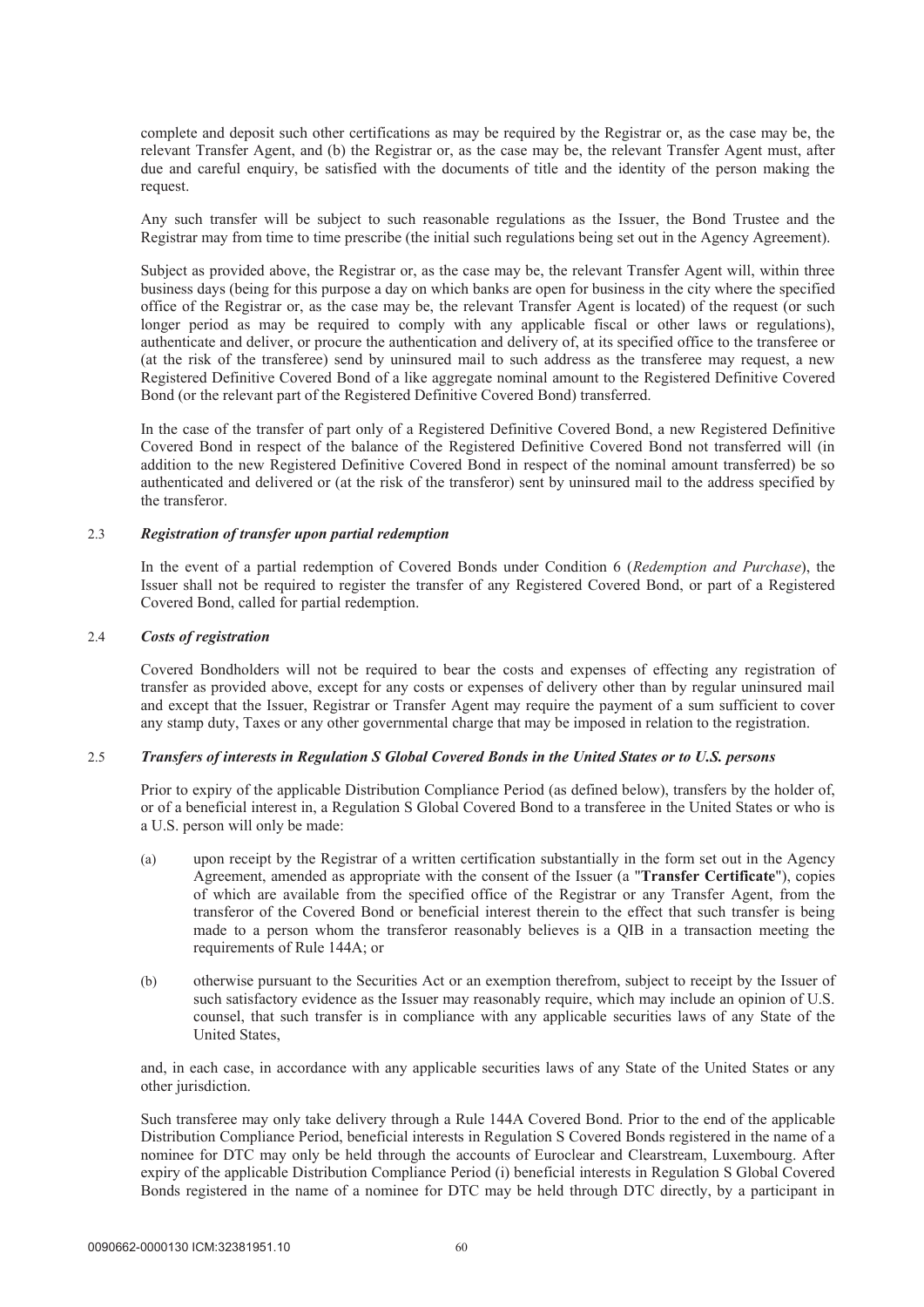DTC, or indirectly through a participant in DTC and (ii) such certification requirements will no longer apply to such transfers.

### 2.6 *Transfers of interests in Rule 144A Covered Bonds*

Transfers of Rule 144A Covered Bonds or beneficial interests therein may be made:

- (a) to a transferee who takes delivery of such interest through a Regulation S Covered Bond, upon receipt by the Registrar of a duly completed Transfer Certificate from the transferor to the effect that such transfer is being made in accordance with Regulation S and that, in the case of a Regulation S Global Covered Bond registered in the name of a nominee for DTC, if such transfer is being made prior to expiry of the applicable Distribution Compliance Period, the interests in the Covered Bonds being transferred will be held immediately thereafter through Euroclear and/or Clearstream, Luxembourg;
- (b) to a transferee who takes delivery of such interest through a Rule 144A Covered Bond, where the transferee is a person whom the transferor reasonably believes is a QIB in a transaction meeting the requirements of Rule 144A, without certification; or
- (c) otherwise pursuant to the Securities Act or an exemption therefrom, subject to receipt by the Issuer of such satisfactory evidence as the Issuer may reasonably require, which may include an opinion of U.S. counsel, that such transfer is in compliance with any applicable securities laws of any State of the United States,

and, in each case, in accordance with any applicable securities laws of any State of the United States or any other jurisdiction.

Upon the transfer, exchange or replacement of Rule 144A Covered Bonds, or upon specific request for removal of any United States securities law legend on Rule 144A Covered Bonds, the Registrar shall deliver only Rule 144A Covered Bonds or refuse to remove the legend, as the case may be, unless there is delivered to the Issuer such satisfactory evidence as may reasonably be required by the Issuer, which may include an opinion of U.S. counsel, that neither the legend nor the restrictions on transfer set forth therein are required to ensure compliance with the provisions of the Securities Act.

#### 2.7 *Definitions*

In these Terms and Conditions, the following expressions shall have the following meanings:

"**Definitive Regulation S Covered Bond**" means a Registered Covered Bond sold to non-U.S. persons outside the United States in reliance on Regulation S, which is in definitive form;

"**Definitive Rule 144A Covered Bond**" means a Registered Covered Bond sold in the United States to QIBs in reliance on Rule 144A, which is in definitive form;

"**Distribution Compliance Period**" means the period that ends 40 days after the later of the commencement of the offering and the Issue Date;

"**QIB**" means a "qualified institutional buyer" within the meaning of Rule 144A;

"**Regulation S**" means Regulation S under the Securities Act;

"**Regulation S Covered Bond**" means a Covered Bond represented by a Regulation S Global Covered Bond or a Definitive Regulation S Covered Bond;

"**Regulation S Global Covered Bond**" means a Registered Global Covered Bond representing Covered Bonds sold to non-U.S. persons outside the United States in reliance on Regulation S;

"**Rule 144A**" means Rule 144A under the Securities Act;

"**Rule 144A Covered Bond**" means a Covered Bond represented by a Rule 144A Global Covered Bond or a Definitive Rule 144A Covered Bond;

"**Rule 144A Global Covered Bond**" means a Registered Global Covered Bond representing Covered Bonds sold in the United States to QIBs in reliance on Rule 144A; and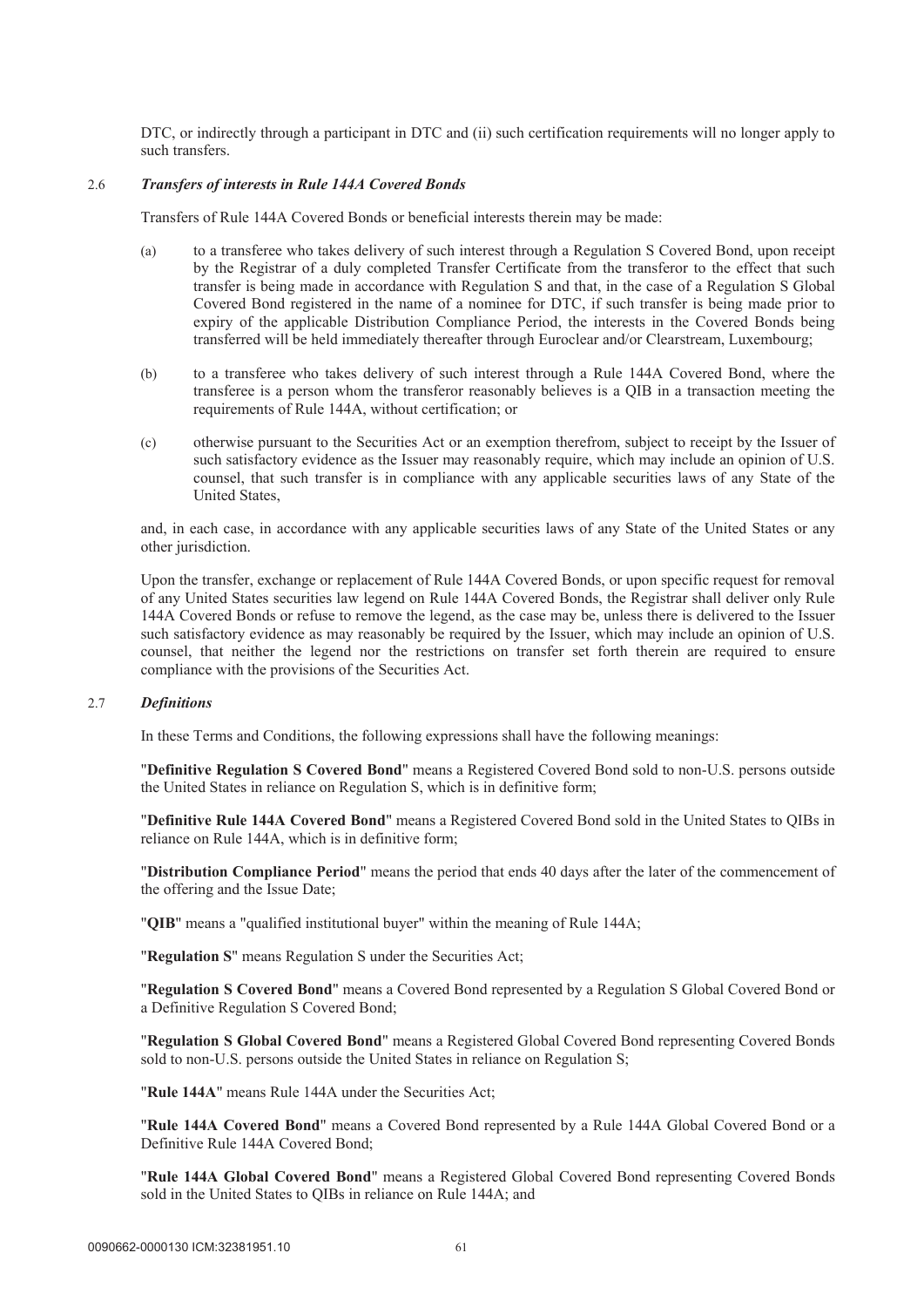"**Securities Act**" means the United States Securities Act of 1933, as amended.

### 3. **Status of the Covered Bonds and the Covered Bond Guarantee**

#### 3.1 *Status of the Covered Bonds*

The Covered Bonds and any relative Receipts and Coupons constitute direct, unconditional, unsubordinated and unsecured obligations of the Issuer and rank *pari passu* without any preference among themselves and at least *pari passu* with all other present and future unsecured and unsubordinated obligations of the Issuer, other than any obligations preferred by mandatory provisions of applicable law.

### 3.2 *Status of the Covered Bond Guarantee*

The payment of Guaranteed Amounts in respect of the Covered Bonds when the same shall become Due for Payment has been unconditionally and irrevocably guaranteed by the LLP pursuant to a guarantee (the "**Covered Bond Guarantee**") in the Trust Deed. However, the LLP shall have no obligation under the Covered Bond Guarantee to pay any Guaranteed Amounts when the same shall become Due for Payment under the Covered Bonds or the Trust Deed until service of a Notice to Pay by the Bond Trustee on the LLP (which the Bond Trustee will be required to serve following the occurrence of an Issuer Event of Default and service of an Issuer Acceleration Notice by the Bond Trustee on the Issuer) or, if earlier, the occurrence of an LLP Event of Default and service of an LLP Acceleration Notice by the Bond Trustee on the LLP. The obligations of the LLP under the Covered Bond Guarantee are, subject as aforesaid, direct, unconditional and unsubordinated obligations of the LLP, which are secured as provided in the Deed of Charge.

Any payment made by the LLP under the Covered Bond Guarantee shall (unless such obligation shall have been discharged as a result of the payment of Excess Proceeds to the Bond Trustee pursuant to Condition 9 (*Events of Default, Acceleration and Enforcement*)) discharge *pro tanto* the obligations of the Issuer in respect of such payment under the Covered Bonds, Receipts and Coupons, except where such payment by the LLP has been declared void, voidable or otherwise recoverable in whole or in part and recovered from the Bond Trustee or the Covered Bondholders.

As security for the LLP's obligations under the Covered Bond Guarantee and the other Transaction Documents to which it is a party, the LLP has granted fixed and floating security over all of its assets under the Deed of Charge in favour of the Security Trustee (for itself and on behalf of the other Secured Creditors).

### 4. **Interest**

### 4.1 *Interest on Fixed Rate Covered Bonds*

Each Fixed Rate Covered Bond bears interest on its Principal Amount Outstanding (as defined in Condition 4.5 (*Business Day, Business Day Convention, Day Count Fractions and other adjustments*), but subject to Condition 4.3 (*Interest following a Notice to Pay*)) from (and including) the Interest Commencement Date at the rate(s) per annum equal to the Rate(s) of Interest. Interest will be payable, subject as provided in these Terms and Conditions, in arrear on the Interest Payment Date(s) in each year up to (and including) the Final Maturity Date.

If the Covered Bonds are in definitive form, except as provided in the applicable Final Terms Document, the amount of interest payable on each Interest Payment Date in respect of the Interest Period (as defined in Condition 4.5 (*Business Day, Business Day Convention, Day Count Fractions and other adjustments*)) ending on (but excluding) such date will amount to the Fixed Coupon Amount. Payments of interest on any Interest Payment Date will, if so specified in the applicable Final Terms Document, amount to the Broken Amount so specified.

Except in the case of Covered Bonds in definitive form where a Fixed Coupon Amount or Broken Amount is specified in the applicable Final Terms Document, interest shall be calculated in respect of any period by applying the Rate of Interest to: (i) in the case of Fixed Rate Covered Bonds which are represented by a Global Covered Bond, the aggregate outstanding nominal amount of the Fixed Rate Covered Bonds represented by such Global Covered Bond; or (ii) in the case of Fixed Rate Covered Bonds in definitive form, the Calculation Amount; and in each case, multiplying such sum by the applicable Day Count Fraction (as defined in Condition 4.5 (*Business Day, Business Day Convention, Day Count Fractions and other adjustments*)), and rounding the resultant figure to the nearest sub-unit (as defined in Condition 4.5 (*Business Day, Business Day Convention, Day Count Fractions and other adjustments*)) of the relevant Specified Currency, half of any such sub-unit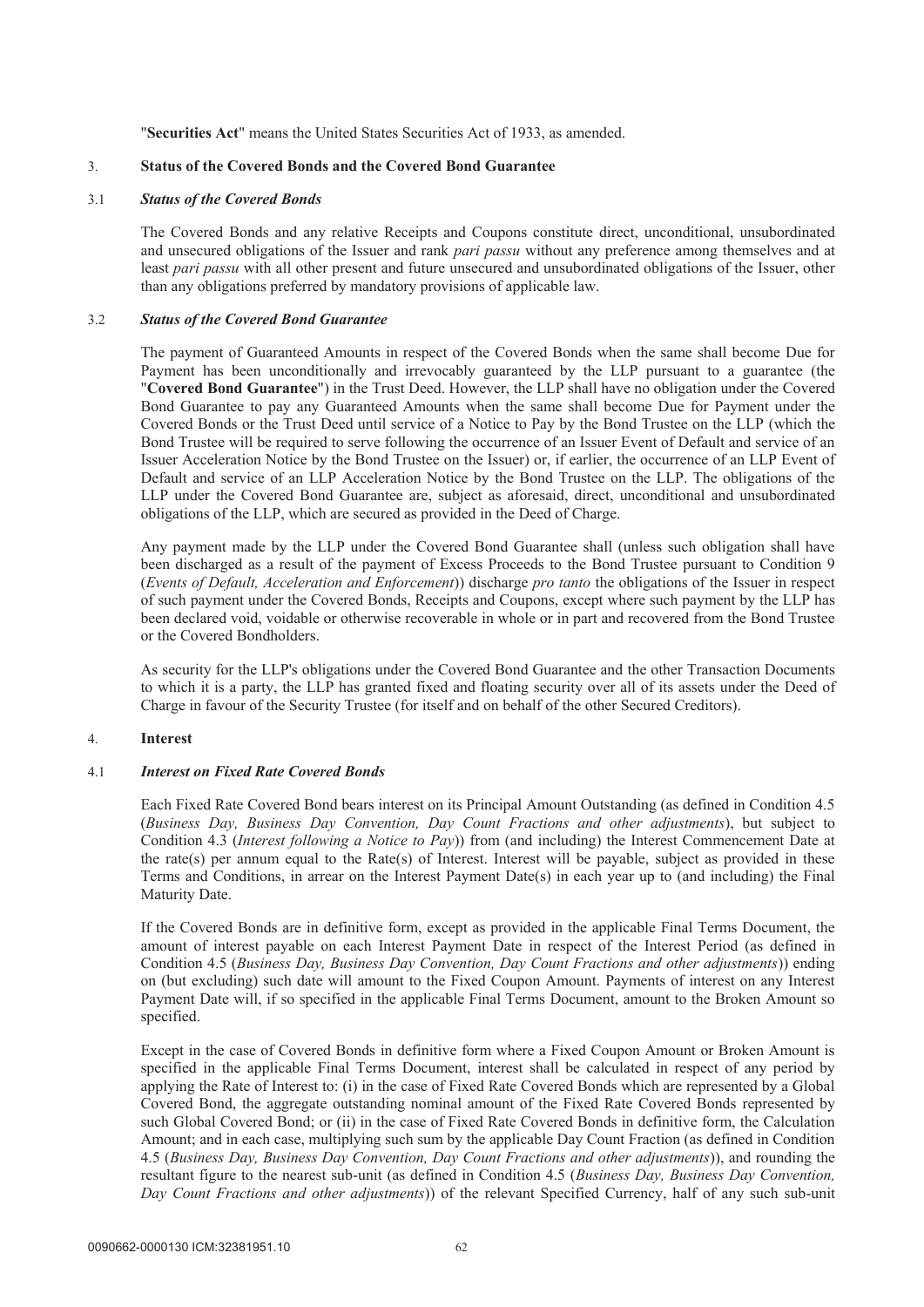being rounded upwards or otherwise in accordance with applicable market convention. Where the Specified Denomination of a Fixed Rate Covered Bond in definitive form comprises more than one Calculation Amount, the amount of interest payable in respect of such Fixed Rate Covered Bond shall be the aggregate of the amounts (determined in the manner provided above) for each Calculation Amount comprising the Specified Denomination without any further rounding.

#### 4.2 *Interest on Floating Rate Covered Bonds*

#### (a) *Interest Payment Dates*

Each Floating Rate Covered Bond bears interest on its Principal Amount Outstanding (subject to Condition 4.3 (*Interest following a Notice to Pay*)) from (and including) the Interest Commencement Date and such interest will be payable in arrear on either:

- (i) the Specified Interest Payment Date(s) in each year specified in the applicable Final Terms Document; or
- (ii) if no Specified Interest Payment Date(s) is/are specified in the applicable Final Terms Document, each date (each such date, together with each Specified Interest Payment Date, an "**Interest Payment Date**") which falls the number of months or other period specified as the Specified Period in the applicable Final Terms Document after the preceding Interest Payment Date or, in the case of the first Interest Payment Date, after the Interest Commencement Date.

Such interest will be payable in respect of each Interest Period.

(b) *Rate of Interest* 

The Rate of Interest payable from time to time in respect of Floating Rate Covered Bonds will be determined in the manner specified in the applicable Final Terms Document.

(i) ISDA Determination for Floating Rate Covered Bonds

Where ISDA Determination is specified in the applicable Final Terms Document as the manner in which the Rate of Interest is to be determined, the Rate of Interest for each Interest Period will be the relevant ISDA Rate plus or minus (as indicated in the applicable Final Terms Document) the Margin (if any). For the purposes of this subparagraph (i), "**ISDA Rate**" for an Interest Period means a rate equal to the Floating Rate that would be determined by the Principal Paying Agent or other person specified in the applicable Final Terms Document under an interest rate swap transaction if the Principal Paying Agent or that other person were acting as Calculation Agent for that swap transaction under the terms of an agreement incorporating the 2006 ISDA Definitions, as published by the International Swaps and Derivatives Association, Inc. and as amended and updated as at the Issue Date of the first Tranche of the Covered Bonds (the "**ISDA Definitions**"), and under which:

- (A) the Floating Rate Option is as specified in the applicable Final Terms Document;
- (B) the Designated Maturity is the period specified in the applicable Final Terms Document; and
- (C) unless otherwise stated in the applicable Final Terms Document, the relevant Reset Date is the first day of that Interest Period.

For the purposes of this subparagraph (i), "**Floating Rate**", "**Calculation Agent**", "**Floating Rate Option**", "**Designated Maturity**" and "**Reset Date**" have the meanings given to those terms in the ISDA Definitions.

(ii) Screen Rate Determination for Floating Rate Covered Bonds

Where Screen Rate Determination is specified in the applicable Final Terms Document as the manner in which the Rate of Interest is to be determined, and the Reference Rate is specified in the applicable Final Terms Document as being a rate other than SONIA, Compounded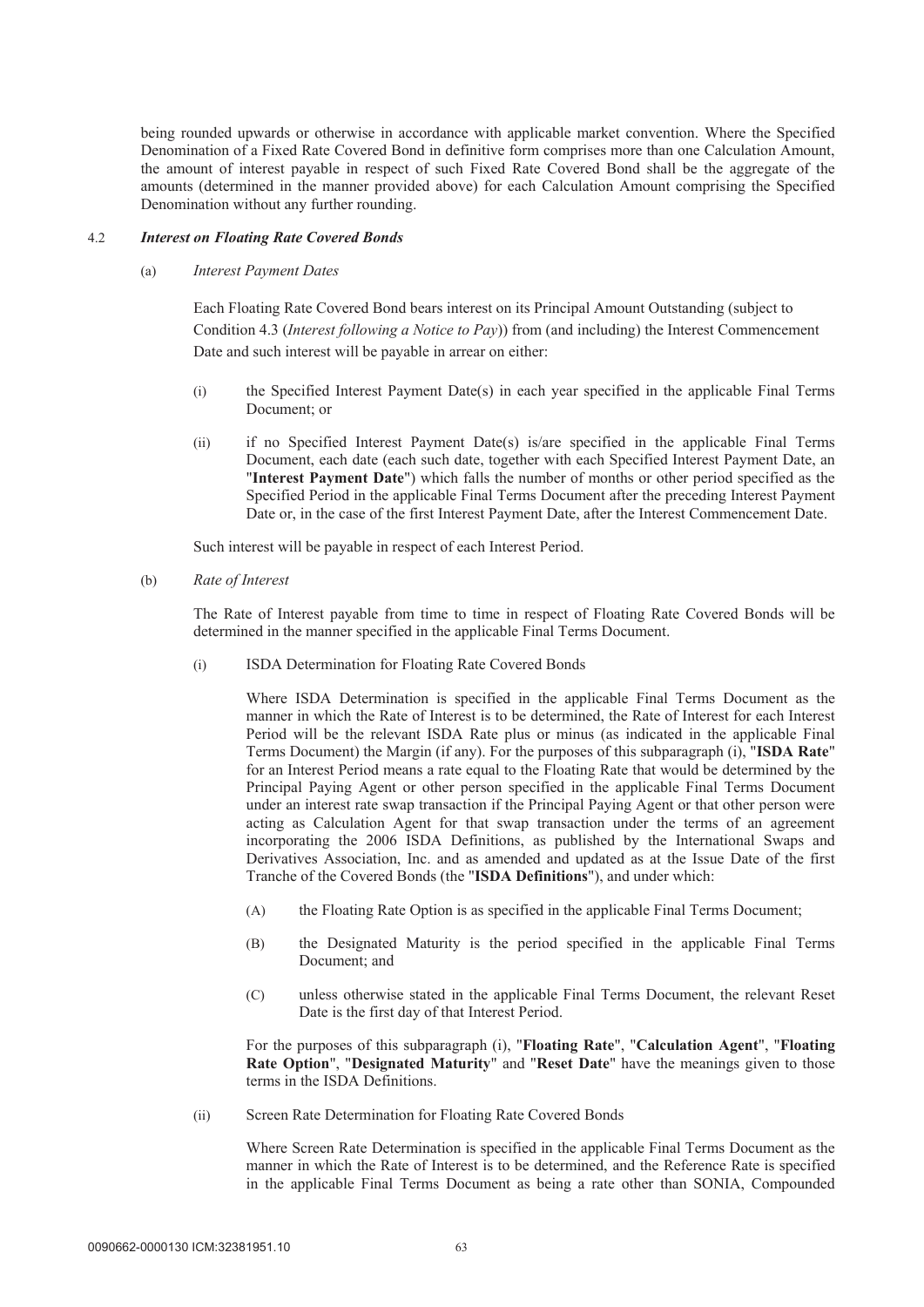Daily SOFR or Weighted Average SOFR, the Rate of Interest for each Interest Period will, subject as provided below, be either:

- (A) the offered quotation (if there is only one quotation on the Relevant Screen Page); or
- (B) the arithmetic mean (rounded if necessary to the fifth decimal place, with 0.000005 being rounded upwards) of the offered quotations,

(expressed as a percentage rate per annum) for the Reference Rate which appears or appear, as the case may be, on the Relevant Screen Page as at the Specified Time on the Interest Determination Date in question plus or minus (as indicated in the applicable Final Terms Document) the Margin (if any), all as determined by the Principal Paying Agent. If five or more of such offered quotations are available on the Relevant Screen Page, the highest (or, if there is more than one such highest quotation, one only of such quotations) and the lowest (or, if there is more than one such lowest quotation, one only of such quotations) shall be disregarded by the Principal Paying Agent for the purpose of determining the arithmetic mean (rounded as provided above) of such offered quotations.

The Agency Agreement contains provisions for determining the Rate of Interest pursuant to this subparagraph (ii) in the event that the Relevant Screen Page is not available or if, in the case of (A) above, no such offered quotation appears or, in the case of (B) above, fewer than three such offered quotations appear, in each case as at the time specified in the preceding paragraph.

#### **SONIA**

Where **Screen Rate Determination** is specified in the applicable Final Terms Document as the manner in which the Rate of Interest is to be determined, and the Reference Rate is specified in the applicable Final Terms Document as being SONIA, the Rate of Interest for each Interest Period will, subject as provided below, be Compounded Daily SONIA plus or minus (as indicated in the applicable Final Terms Document) the Margin.

"**Compounded Daily SONIA**" means the rate of return of a daily compound interest investment (with the daily Sterling overnight reference rate as reference rate for the calculation of interest) and will be calculated by the Principal Paying Agent (or such other party responsible for the calculation of the Rate of Interest, as specified in the applicable Final Terms Document) on the Interest Determination Date, as follows, and the resulting percentage will be rounded if necessary to the fifth decimal place, with 0.000005% being rounded upwards:

$$
\left[ \prod_{i=1}^{d_0} \left( 1 + \frac{SONIA_{i-pLBD} \times n_i}{365} \right) - 1 \right] \times \frac{365}{d}
$$

"*d*" is the number of calendar days in the relevant Interest Period;

"*d*<sub>a</sub>" is the number of London Business Days in the relevant Interest Period;

" $i$ " is a series of whole numbers from one to " $d_o$ , " each representing the relevant London Business Day in chronological order from, and including, the first London Business Day in the relevant Interest Period;

"**London Business Day**" or "**LBD**" means any day (other than a Saturday or Sunday) on which commercial banks are open for general business (including dealing in foreign exchange and foreign currency deposits) in London;

"*ni*", for any day "*i*", means the number of calendar days from and including such day "*i*" up to but excluding the following London Business Day;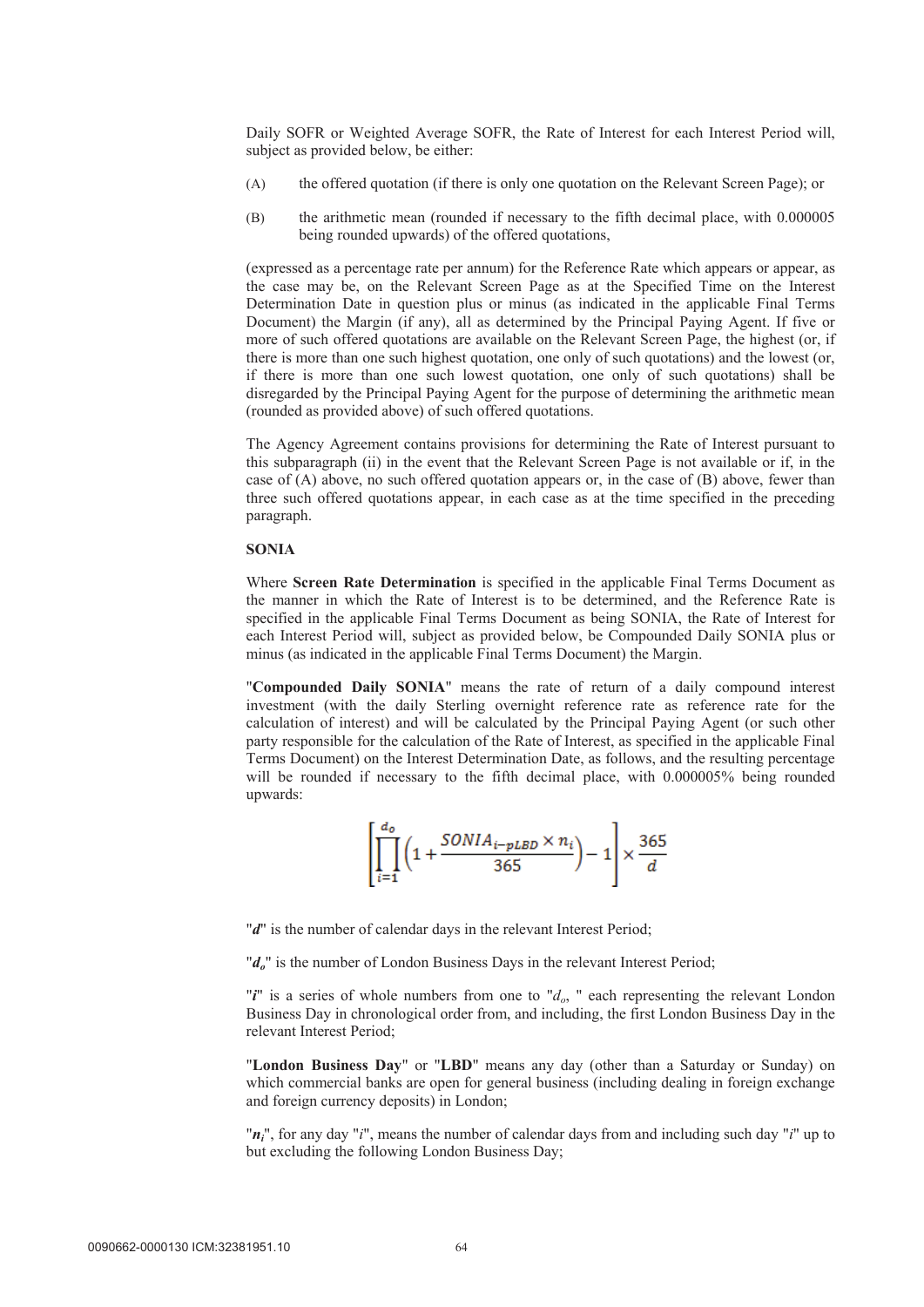"**Observation Period**" means the period from and including the date falling "*p*" London Business Days prior to the first day of the relevant Interest Period (and the first Interest Period shall begin on and include the Interest Commencement Date) and ending on, but excluding, the date falling "*p*" London Business Days prior to the Interest Payment Date for such Interest Period (or the date falling "*p*" London Business Days prior to such earlier date, if any, on which the Covered Bonds become due and payable);

"*p*" means, for any Interest Period, the number of London Business Days included in the Observation Look-back Period, as specified in the applicable Final Terms Document;

the "**SONIA reference rate**", in respect of any London Business Day, is a reference rate equal to the daily Sterling Overnight Index Average ("**SONIA**") rate for such London Business Day as provided by the administrator of SONIA to authorised distributors and as then published on the Relevant Screen Page or, if the Relevant Screen Page is unavailable, as otherwise published by such authorised distributors (on the London Business Day immediately following such London Business Day); and

"*SONIAi-pLBD*" means, in respect of any London Business Day falling in the relevant Interest Period, the SONIA reference rate for the London Business Day falling "*p*" London Business Days prior to the relevant London Business Day "*i*".

If, in respect of any London Business Day in the relevant Observation Period, the Principal Paying Agent (or such other party responsible for the calculation of the Rate of Interest, as specified in the applicable Final Terms Document) determines that the SONIA reference rate is not available on the Relevant Screen Page or has not otherwise been published by the relevant authorised distributors, such SONIA reference rate shall be: (i) the Bank of England's Bank Rate (the "**Bank Rate**") prevailing at close of business on the relevant London Business Day; plus (ii) the mean of the spread of the SONIA reference rate to the Bank Rate over the previous five days on which a SONIA reference rate has been published, excluding the highest spread (or, if there is more than one highest spread, one only of those highest spreads) and lowest spread (or, if there is more than one lowest spread, one only of those lowest spreads) to the Bank Rate.

Notwithstanding the paragraph above, in the event the Bank of England publishes guidance as to (i) how the SONIA reference rate is to be determined; or (ii) any rate that is to replace the SONIA reference rate, the Principal Paying Agent (or such other party responsible for the calculation of the Rate of Interest, as specified in the applicable Final Terms Document) shall, subject to receiving written Instructions from the Issuer and to the extent that it is reasonably practicable, follow such guidance in order to determine SONIA*i*for the purpose of the relevant Series of Covered Bonds for so long as the SONIA reference rate is not available or has not been published by the authorised distributors. To the extent that any amendments or modifications to the Conditions or the Transaction Documents are required in order for the Principal Paying Agent (or such other party responsible for the calculation of the Rate of Interest, as specified in the applicable Final Terms Document) to follow such guidance in order to determine SONIA*i*, the Principal Paying Agent (or such other party responsible for the calculation of the Rate of Interest, as specified in the applicable Final Terms Document) shall have no obligation to act until such amendments or modifications have been made in accordance with the Conditions and the Transaction Documents.

If the Rate of Interest cannot be determined in accordance with the foregoing provisions by the Principal Paying Agent (or such other party responsible for the calculation of the Rate of Interest, as specified in the applicable Final Terms Document), the Rate of Interest shall be (i) that determined as at the last preceding Interest Determination Date (though substituting, where a different Margin or Maximum Rate of Interest or Minimum Rate of Interest is to be applied to the relevant Interest Period from that which applied to the last preceding Interest Period, the Margin or Maximum Rate of Interest or Minimum Rate of Interest relating to the relevant Interest Period in place of the Margin or Maximum Rate of Interest or Minimum Rate of Interest relating to that last preceding Interest Period); or (ii) if there is no such preceding Interest Determination Date, the initial Rate of Interest which would have been applicable to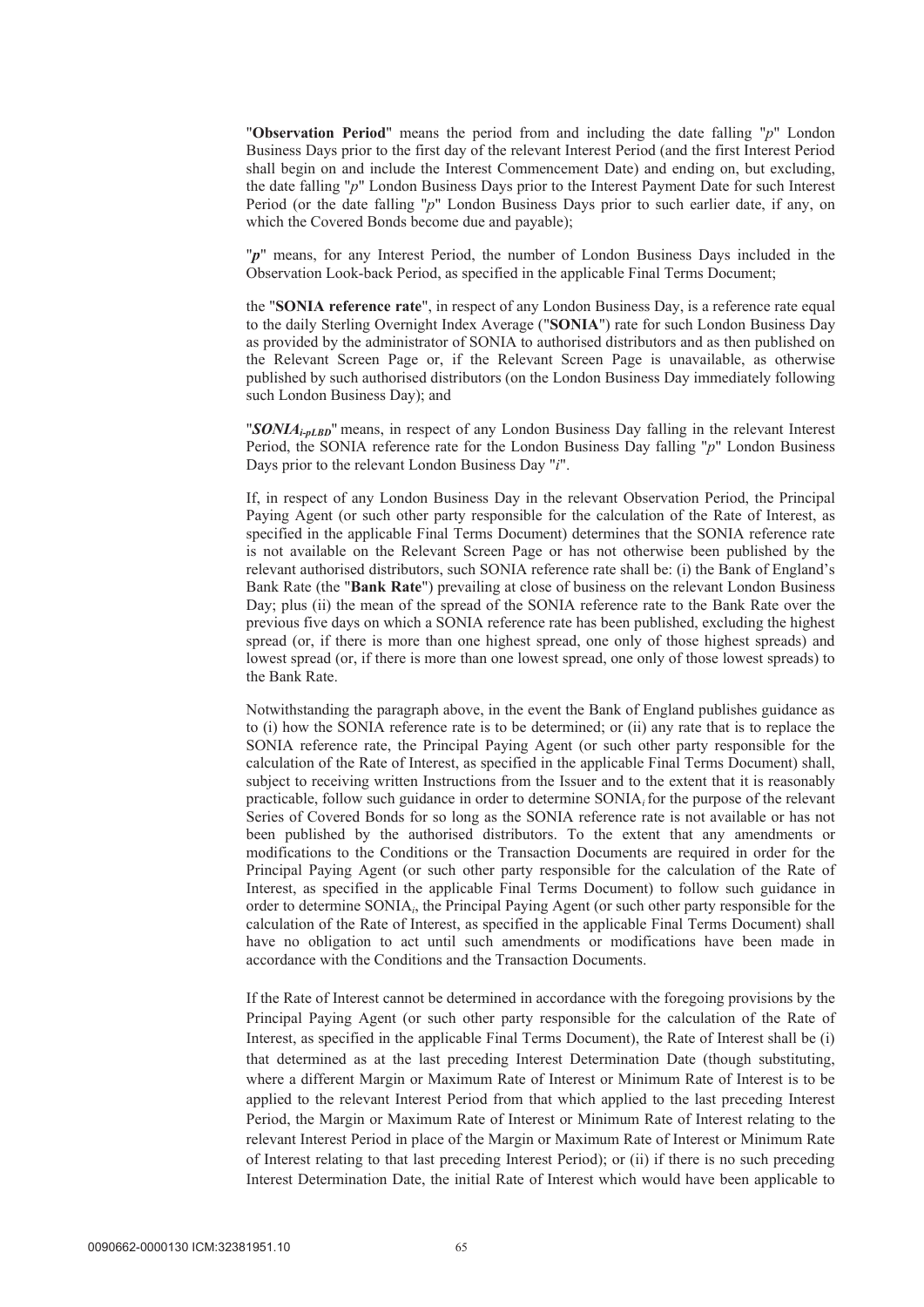such Series of Covered Bonds for the first Interest Period had the Covered Bonds been in issue for a period equal in duration to the scheduled first Interest Period but ending on (and excluding) the Interest Commencement Date (but applying the Margin and any Maximum Rate of Interest or Minimum Rate of Interest applicable to the first Interest Period).

If the relevant Series of Covered Bonds become due and payable in accordance with Condition 9 (*Event of Default, Acceleration and Enforcement*), the final Interest Determination Date shall, notwithstanding any Interest Determination Date specified in the applicable Final Terms Document, be deemed to be the date on which such Covered Bonds became due and payable and the Rate of Interest on such Covered Bonds shall, for so long as any such Covered Bond remains outstanding, be that determined on such date

#### **Compounded Daily SOFR**

Where **Screen Rate Determination** is specified for a Covered Bond in the applicable Final Terms Document as the manner in which the Rate of Interest is to be determined for such Covered Bond, and the Reference Rate is specified in the applicable Final Terms Document as being Compounded Daily SOFR, the Rate of Interest for each Interest Period will be Compounded Daily SOFR plus or minus (as indicated in the applicable Final Terms Document) the Margin (if any).

"**Compounded Daily SOFR**" means the rate of return of a daily compound interest investment (with the Secured Overnight Financing Rate as the reference rate for the calculation of interest) and will be calculated by the Principal Paying Agent (or such other party responsible for the calculation of the Rate of Interest, as specified in the applicable Final Terms Document) on each Interest Determination Date as follows, with the resulting percentage being rounded, if necessary, to the fifth decimal place, with 0.000005% being rounded upwards:

$$
\left[\prod_{i=1}^{d_o} \left(1 + \frac{SOFR_{i\text{-pUSBD}} \times n_i}{360}\right) - 1\right] \times \frac{360}{d}
$$

where:

"*d*" means the number of calendar days in the relevant Interest Period;

"*d0*", for any Interest Period, means the number of U.S. Government Securities Business Days in the relevant Interest Period;

" $i$ " means a series of whole numbers from one to  $d_0$ , each representing the relevant U.S. Government Securities Business Days in chronological order from, and including, the first U.S. Government Securities Business Day in the relevant Interest Period;

"*SOFRi*" means, for any U.S. Government Securities Business Day "*i*":

- (a) where in the applicable Final Terms Document "Lag" is specified as the Observation Method, the SOFR in respect of such U.S. Government Securities Business Day;
- (b) where in the applicable Final Terms Document "Lock-out" is specified as the Observation Method:
	- (i) for any such U.S. Government Securities Business Day that is a SOFR Reset Date, the SOFR in respect of the U.S. Government Securities Business Day immediately preceding such SOFR Reset Date; and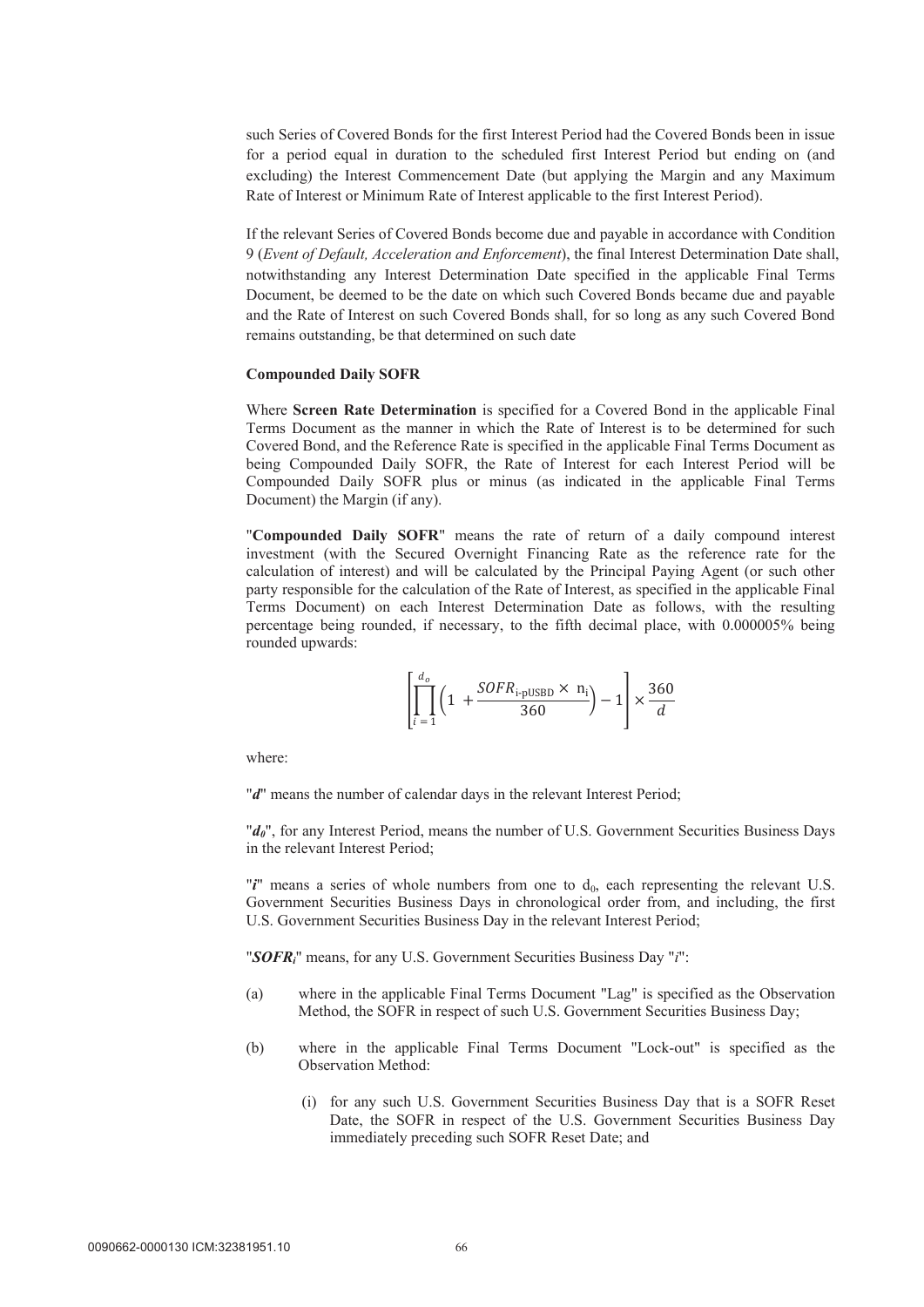(ii) for any such U.S. Government Securities Business Day that is not a SOFR Reset Date, the SOFR in respect of the U.S. Government Securities Business Day immediately preceding the last SOFR Reset Date of the relevant Interest Period;

### "*p*" means:

- (a) where in the applicable Final Terms Document "Lag" is specified as the Observation Method, the number of U.S. Government Securities Business Days included in the Observation Look-back Period specified in the applicable Final Terms Document (or, if no such number is specified, five U.S. Government Securities Business Days); and
- (b) where in the applicable Final Terms Document "Lock-out" is specified as the Observation Method, zero;

"*USBD*" means U.S. Government Securities Business Day;

"**ni**" means, for any U.S. Government Securities Business Day "*i*", the number of calendar days from, and including such U.S. Government Securities Business Day up to, but excluding, the following U.S. Government Securities Business Day; and

"*SOFR***i-pUSBD**" means, in respect of any U.S. Government Securities Business Day falling in the relevant Interest Period, the SOFR for the U.S. Government Securities Business Day falling "p" U.S. Government Securities Business Days prior to the relevant U.S. Government Securities Business Day "*i*".

Unless otherwise defined in these Terms and Conditions or unless the context otherwise requires, in these Terms and Conditions the following words shall have the following meanings:

"**OBFR**" means the Overnight Bank Funding Rate that appears on the Federal Reserve's website at 5:00 p.m. (New York time) on an interest payment date for trades made on the related Interest Determination Date;

"**OBFR Index Cessation Date**" means, following the occurrence of an OBFR Index Cessation Event, the date on which the Federal Reserve Bank of New York (or any successor administrator of the Overnight Bank Funding Rate), ceases to publish the Overnight Bank Funding Rate, or the date as of which the Overnight Bank Funding Rate may no longer be used, in each case as certified in writing by the Issuer to the Principal Paying Agent (or such other party responsible for the calculation of the Rate of Interest, as specified in the applicable Final Terms Document);

"**OBFR Index Cessation Event**" means the occurrence of one or more of the following events:

- (a) a public statement by the Federal Reserve Bank of New York (or a successor administrator of the Overnight Bank Funding Rate) announcing that it has ceased or will cease to publish or provide the Overnight Bank Funding Rate permanently or indefinitely, provided that, at that time, there is no successor administrator that will continue to publish or provide the Overnight Bank Funding Rate;
- (b) the publication of information which reasonably confirms that the Federal Reserve Bank of New York (or a successor administrator of the Overnight Bank Funding Rate) has ceased or will cease to provide the Overnight Bank Funding Rate permanently or indefinitely, provided that, at that time, there is no successor administrator that will continue to publish or provide the Overnight Bank Funding Rate; or
- (c) a public statement by a regulator or other official sector entity prohibiting the use of the Overnight Bank Funding Rate that applies to, but need not be limited to, fixed income securities and derivatives, to the extent that such public statement has been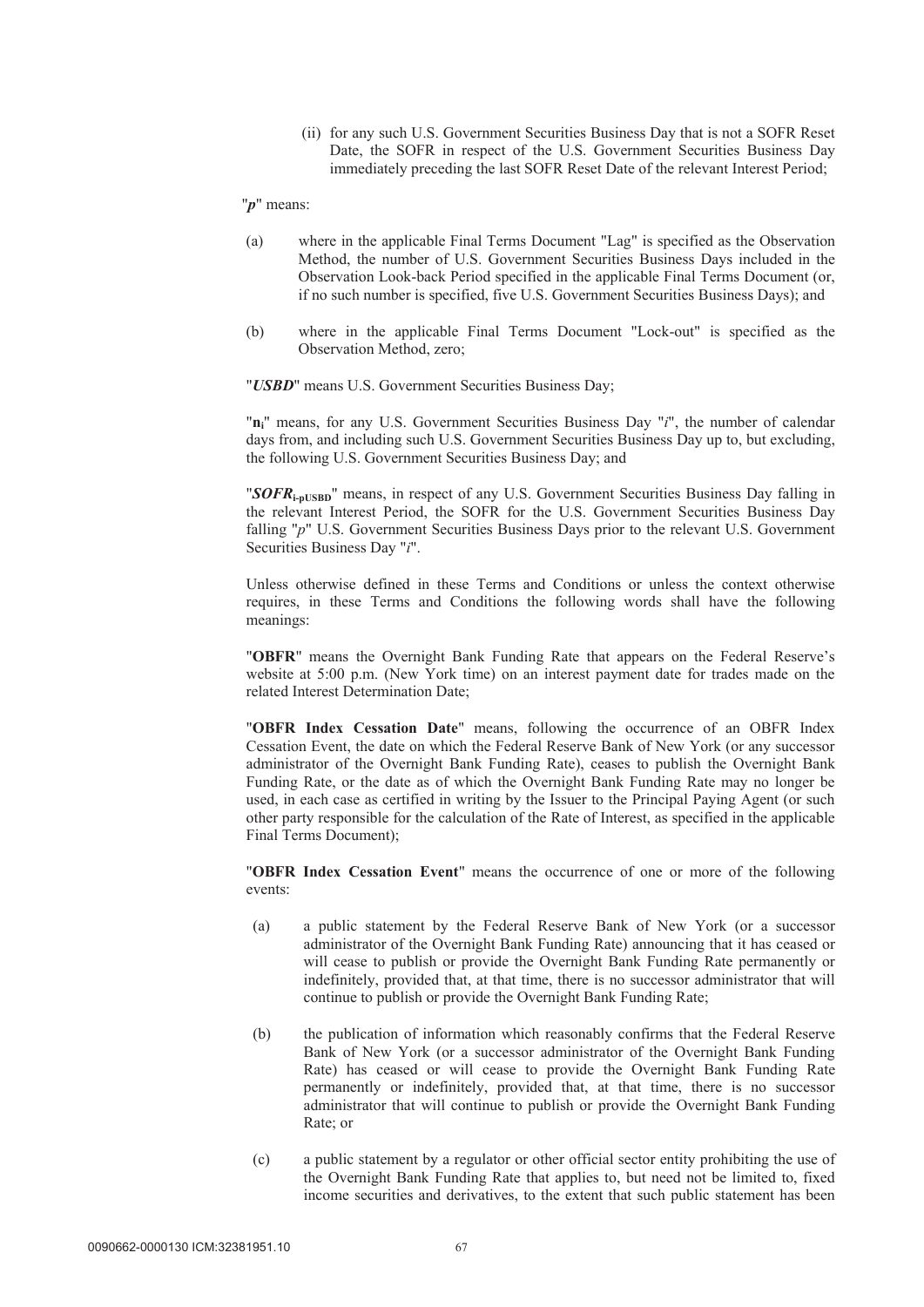acknowledged in writing by ISDA as an "OBFR Index Cessation Event" under the 2006 ISDA Definitions as published by ISDA;

- "**SOFR**" means the rate determined in accordance with the following provisions:
- (a) the Secured Overnight Financing Rate that appears on the Federal Reserve's website at 5:00 p.m. (New York time) on a U.S. Government Securities Business Day;
- (b) if the rate specified in (1) above does not so appear, and a SOFR Index Cessation Date has not occurred, then the Principal Paying Agent (or such other party responsible for the calculation of the Rate of Interest, as specified in the applicable Final Terms Document) shall use the Secured Overnight Financing Rate published on the Federal Reserve's website for the first preceding U.S. Government Securities Business Day on which the Secured Overnight Financing Rate was published on the Federal Reserve's website;
- (c) if a SOFR Index Cessation Date has occurred, the Principal Paying Agent (or such other party responsible for the calculation of the Rate of Interest, as specified in the applicable Final Terms Document) shall calculate SOFR as if references to SOFR were references to the rate that was recommended as (and notified by the Issuer to the Principal Paying Agent (or such other party responsible for the calculation of the Rate of Interest, as specified in the applicable Final Terms Document)) as being the replacement for the Secured Overnight Financing Rate by the Federal Reserve Board and/or the Federal Reserve Bank of New York or a committee officially endorsed or convened by the Federal Reserve Board and/or the Federal Reserve Bank of New York for the purpose of recommending a replacement for the Secured Overnight Financing Rate (which rate may be produced by a Federal Reserve Bank or other designated administrator, and which rate may include any adjustments or spreads). If no such rate has been recommended within one U.S. Government Securities Business Day of the SOFR Index Cessation Date, then the Principal Paying Agent (or such other party responsible for the calculation of the Rate of Interest, as specified in the applicable Final Terms Document) shall use OBFR published on the Federal Reserve's website for any Interest Payment Date after the SOFR Index Cessation Date; and
- (d) if the Principal Paying Agent (or such other party responsible for the calculation of the Rate of Interest, as specified in the applicable Final Terms Document) is required to use OBFR in paragraph (3) above and an OBFR Index Cessation Date has occurred, then for any Interest Payment Date after such OBFR Index Cessation Date, the Principal Paying Agent (or such other party responsible for the calculation of the Rate of Interest, as specified in the applicable Final Terms Document) shall use the short-term interest rate target set by the Federal Open Market Committee and published on the Federal Reserve's website, or if the Federal Open Market Committee does not target a single rate, the mid-point of the short-term interest rate target range set by the Federal Open Market Committee and published on the Federal Reserve's website (calculated as the arithmetic average of the upper bound of the target range and the lower bound of the target range);

"**SOFR Index Cessation Date**" means following the occurrence of a SOFR Index Cessation Event, the date on which the Federal Reserve Bank of New York (or any successor administrator of the Secured Overnight Financing Rate), ceases to publish the Secured Overnight Financing Rate, or the date as of which the Secured Overnight Financing Rate may no longer be used, in each case as certified in writing by the Issuer to the Principal Paying Agent (or such other party responsible for the calculation of the Rate of Interest, as specified in the applicable Final Terms Document);

"**SOFR Index Cessation Event**" means the occurrence of one or more of the following events: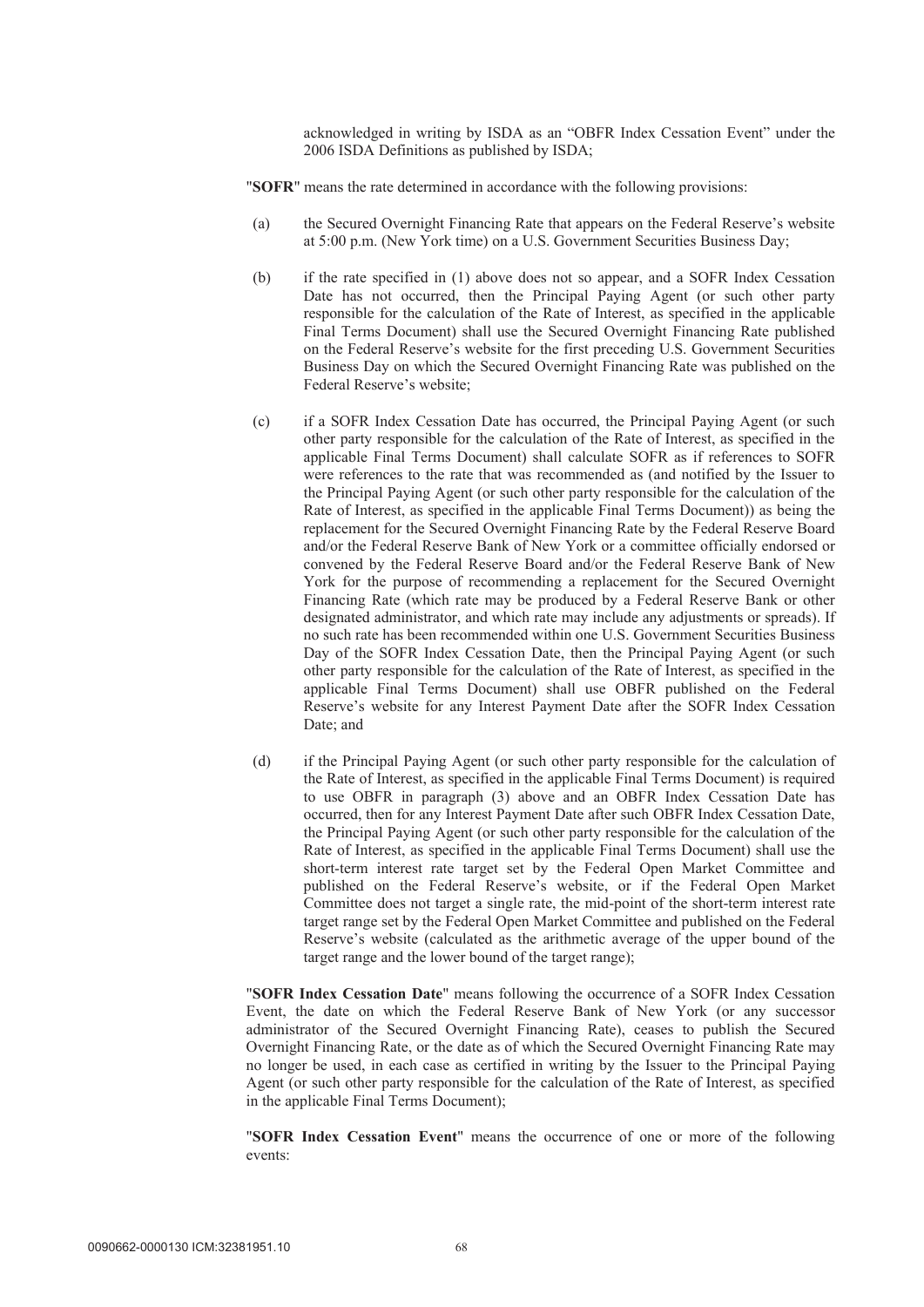- (a) a public statement by the Federal Reserve Bank of New York (or a successor administrator of the Secured Overnight Financing Rate) announcing that it has ceased or will cease to publish or provide the Secured Overnight Financing Rate permanently or indefinitely, provided that, at that time, there is no successor administrator that will continue to publish or provide the Secured Overnight Financing Rate;
- (b) the publication of information which reasonably confirms that the Federal Reserve Bank of New York (or a successor administrator of the Secured Overnight Financing Rate) has ceased or will cease to provide the Secured Overnight Financing Rate permanently or indefinitely, provided that, at that time, there is no successor administrator that will continue to publish or provide the Secured Overnight Financing Rate; or
- (c) a public statement by a regulator or other official sector entity prohibiting the use of the Secured Overnight Financing Rate that applies to, but need not be limited to, fixed income securities and derivatives, to the extent that such public statement has been acknowledged in writing by ISDA as an "SOFR Index Cessation Event" under the 2006 ISDA Definitions as published by ISDA;

"**SOFR Reset Date**" means each U.S. Government Securities Business Day in the relevant Interest Period, other than any U.S. Government Securities Business Day during the period from (and including) the day following the relevant Interest Determination Date to (but excluding) the corresponding Interest Payment Date; and

"**U.S. Government Securities Business Day**" means any day except for a Saturday, Sunday or a day on which the Securities Industry and Financial Markets Association (or any successor thereto) recommends that the fixed income departments of its members be closed for the entire day for purposes of trading in U.S. government securities.

### **Weighted Average SOFR**

Where **Screen Rate Determination** is specified for a Covered Bond in the applicable Final Terms Document as the manner in which the Rate of Interest is to be determined for such Covered Bond, and the Reference Rate is specified in the applicable Final Terms Document as being Weighted Average SOFR, the Rate of Interest for each Interest Period will be Weighted Average SOFR plus or minus (as indicated in the applicable Final Terms Document) the Margin (if any).

"**Weighted Average SOFR**" means, in relation to any Interest Period, means the arithmetic mean of "*SOFRi*" in effect during such Interest Period (each such U.S. Government Securities Business Day, "*i*"), and will be calculated by the Principal Paying Agent (or such other party responsible for the calculation of the Rate of Interest, as specified in the applicable Final Terms Document) on each Interest Determination Date by multiplying the relevant "*SOFRi*" by the number of days such "*SOFRi*" is in effect, determining the sum of such products and dividing such sum by the number of calendar days in the relevant Interest Period.

#### (c) *Minimum Rate of Interest and/or Maximum Rate of Interest*

If the applicable Final Terms Document for a Floating Rate Covered Bond specifies a Minimum Rate of Interest for any Interest Period, then, in the event that the Rate of Interest in respect of such Interest Period determined in accordance with the provisions of paragraph (b) above is less than such Minimum Rate of Interest, the Rate of Interest for such Interest Period shall be such Minimum Rate of Interest.

If the applicable Final Terms Document for a Floating Rate Covered Bond specifies a Maximum Rate of Interest for any Interest Period, then, in the event that the Rate of Interest in respect of such Interest Period determined in accordance with the provisions of paragraph (b) above is greater than such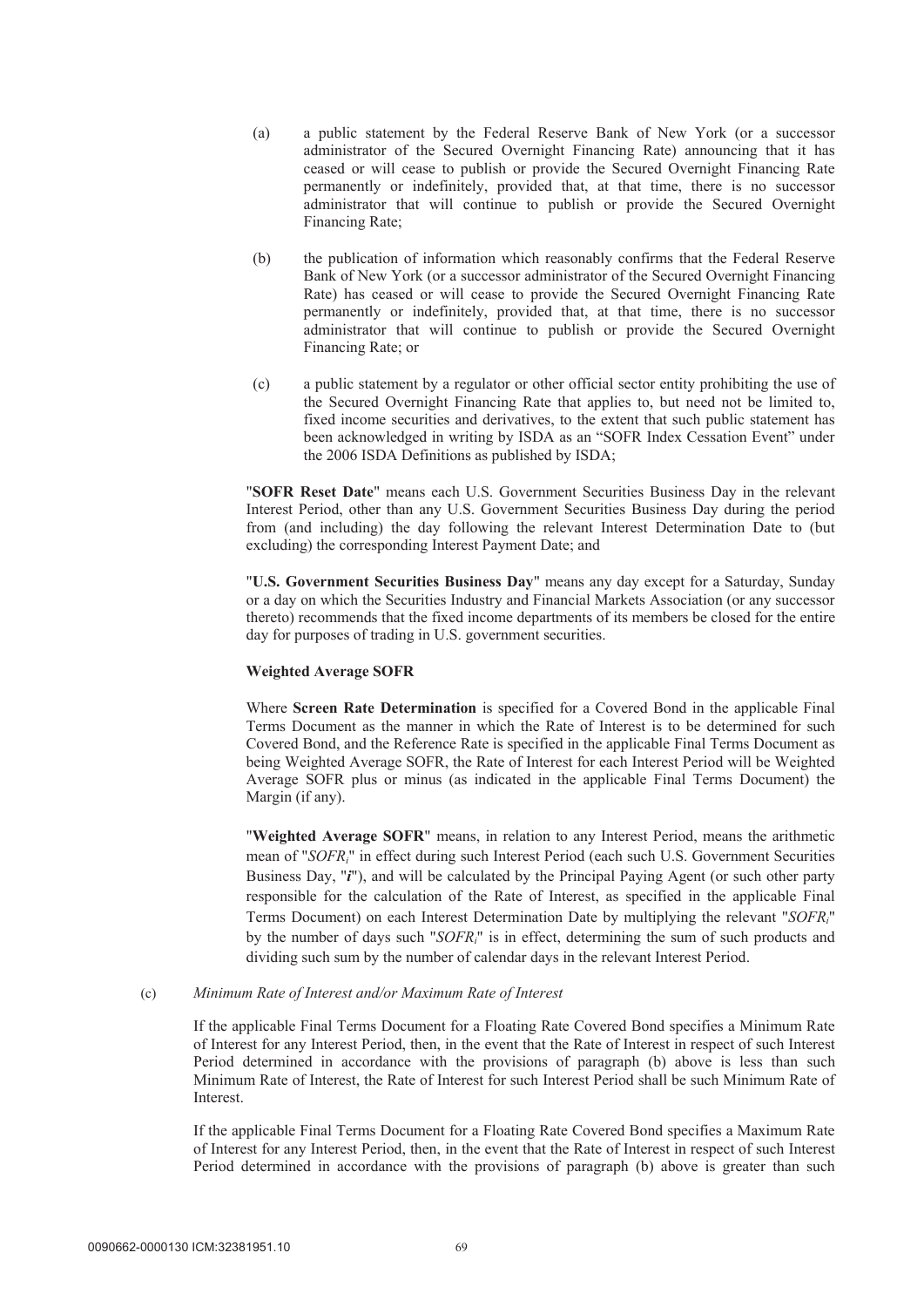Maximum Rate of Interest, the Rate of Interest for such Interest Period shall be such Maximum Rate of Interest.

### (d) *Determination of Rate of Interest and calculation of Interest Amounts*

The Principal Paying Agent, in the case of Floating Rate Covered Bonds will, at or as soon as practicable after each time at which the Rate of Interest is to be determined, determine the Rate of Interest for the relevant Interest Period.

The Principal Paying Agent will calculate the amount of interest (the "**Interest Amount**") payable on the Floating Rate Covered Bonds for the relevant Interest Period by applying the Rate of Interest to:

- (i) in the case of Floating Rate Covered Bonds which are represented by a Global Covered Bond, the aggregate outstanding nominal amount of the Covered Bonds represented by such Global Covered Bond; or
- (ii) in the case of Floating Rate Covered Bonds in definitive form, the Calculation Amount,

and, in each case, multiplying such sum by the applicable Day Count Fraction, and rounding the resultant figure to the nearest sub-unit of the relevant Specified Currency, half of any such sub-unit being rounded upwards or otherwise in accordance with applicable market convention. Where the Specified Denomination of a Floating Rate Covered Bond in definitive form comprises more than one Calculation Amount, the Interest Amount payable in respect of such Covered Bond shall be the aggregate of the amounts (determined in the manner provided above) for each Calculation Amount comprising the Specified Denomination without any further rounding.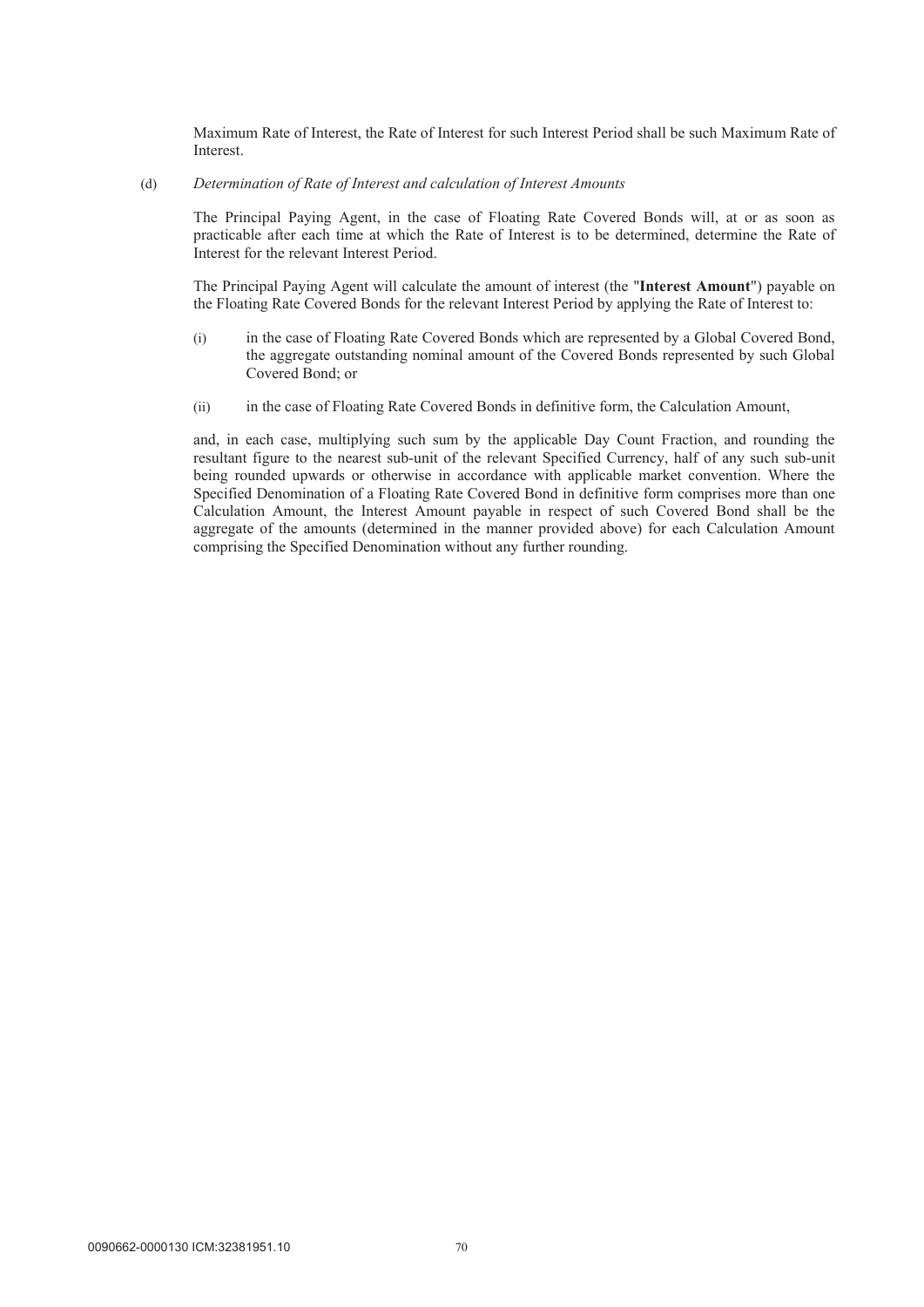### (e) *Notification of Rate of Interest and Interest Amounts*

The Principal Paying Agent will cause the Rate of Interest and each Interest Amount for each Interest Period and the relevant Interest Payment Date to be notified to the Issuer, the LLP, the Bond Trustee and to any stock exchange or other relevant competent authority or quotation system on which the relevant Floating Rate Covered Bonds are for the time being listed, quoted and/or traded or by which they have been admitted to listing or trading and to be published in accordance with Condition 13 (*Notices*) as soon as possible after their determination but in no event later than the fourth Business Day (as defined in Condition 4.5 (*Business Day, Business Day Convention, Day Count Fractions and other adjustments*)) thereafter. Each Interest Amount and Interest Payment Date so notified may subsequently be amended (or appropriate alternative arrangements made by way of adjustment) without notice in the event of an extension or shortening of the Interest Period. Any such amendment or alternative arrangements will be promptly notified to the Bond Trustee and each stock exchange or other relevant authority on which the relevant Floating Rate Covered Bonds are for the time being listed, quoted and/or traded or by which they have been admitted to listing or trading and to Covered Bondholders in accordance with Condition 13 (*Notices*).

## (f) *Determination or Calculation by Bond Trustee*

If for any reason at any relevant time after the Issue Date, the Principal Paying Agent or, as the case may be, the Calculation Agent defaults in its obligation to determine the Rate of Interest or the Principal Paying Agent defaults in its obligation to calculate any Interest Amount in accordance with subparagraph (b)(i) or (ii) above or as otherwise specified in the applicable Final Terms Document, as the case may be, and in each case in accordance with paragraph (d) above, the Bond Trustee shall determine the Rate of Interest at such rate as, in its absolute discretion (having such regard as it shall think fit to the foregoing provisions of this Condition, but subject always to any Minimum Rate of Interest or Maximum Rate of Interest specified in the applicable Final Terms Document), it shall deem fair and reasonable in all the circumstances or, as the case may be, the Bond Trustee shall calculate the Interest Amount(s) in such manner as it shall deem fair and reasonable in all the circumstances. In making any such determination or calculation, the Bond Trustee may appoint and rely on a determination or calculation by a calculation agent (which shall be an investment bank or other suitable entity of international repute). Each such determination or calculation shall be deemed to have been made by the Principal Paying Agent or the Calculation Agent, as the case may be.

#### (g) *Certificates to be final*

All certificates, communications, opinions, determinations, calculations, quotations and decisions given, expressed, made or obtained for the purposes of the provisions of this Condition 4.2, whether by the Principal Paying Agent, the Calculation Agent or the Bond Trustee shall (in the absence of wilful default, bad faith or manifest error) be binding on the Issuer, the LLP, the Principal Paying Agent, the Calculation Agent, the other Paying Agents, the Bond Trustee and all Covered Bondholders, Receiptholders and Couponholders and (in the absence of wilful default, negligence, bad faith or fraud) no liability to the Issuer, the LLP, the Covered Bondholders, the Receiptholders or the Couponholders shall attach to the Principal Paying Agent, the Calculation Agent or the Bond Trustee in connection with the exercise or non-exercise by it of its powers, duties and discretions pursuant to such provisions.

#### 4.3 *Interest following a Notice to Pay*

If a Notice to Pay is served on the LLP, the LLP shall, in accordance with the terms of the Trust Deed, pay Guaranteed Amounts corresponding to the amounts of interest described under Condition 4.1 (*Interest on Fixed Rate Covered Bonds*) or 4.2 (*Interest on Floating Rate Covered Bonds*) (as the case may be) under the Covered Bond Guarantee in respect of the Covered Bonds on the Original Due for Payment Dates and, if applicable, the Extended Due for Payment Date.

## 4.4 *Accrual of interest*

Interest (if any) will cease to accrue on each Covered Bond (or in the case of the redemption of part only of a Covered Bond, that part only of such Covered Bond) on the due date for redemption thereof unless, upon due presentation thereof, payment of principal is improperly withheld or refused or unless default is otherwise made in respect of payment, in which event, interest will continue to accrue as provided in Condition 6.12 (*Late Payment*).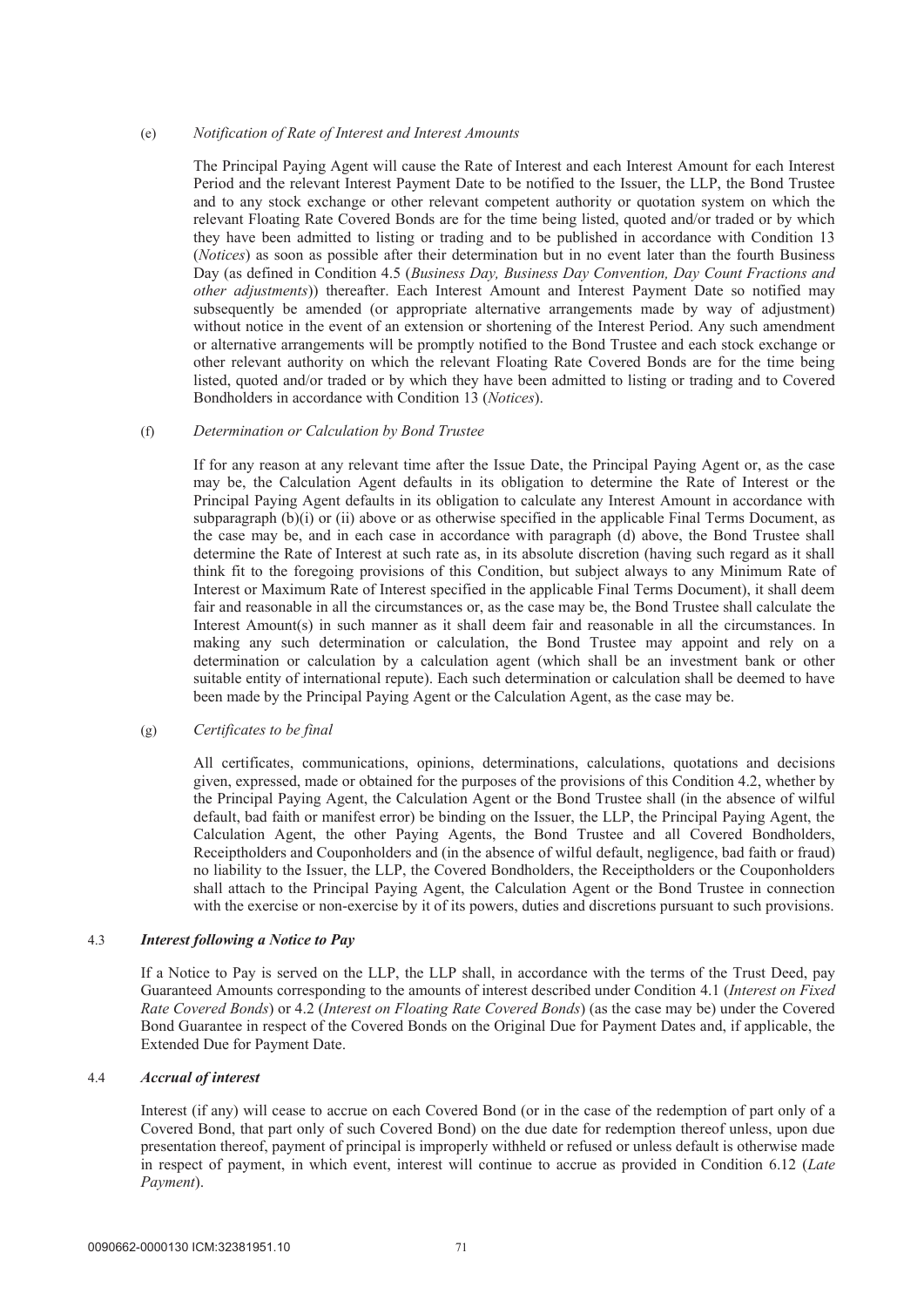### 4.5 *Business Day, Business Day Convention, Day Count Fractions and other adjustments*

- (a) In these Terms and Conditions, "**Business Day**" means:
	- (i) a day on which commercial banks and foreign exchange markets settle payments and are open for general business (including dealing in foreign exchange and foreign currency deposits) in London and any Additional Business Centre specified in the applicable Final Terms Document; and
	- (ii) either (A) in relation to any sum payable in a Specified Currency other than euro, a day on which commercial banks and foreign exchange markets settle payments and are open for general business (including dealing in foreign exchange and foreign currency deposits) in the principal financial centre of the country of the relevant Specified Currency (if other than London and any Additional Business Centre) or as otherwise specified in the applicable Final Terms Document or (B) in relation to any sum payable in euro, a day on which the Trans-European Automated Real-Time Gross Settlement Express Transfer payment system (TARGET2), which utilises a single shared platform and which was launched on 19 November 2007 (the "**TARGET System**"), is open.
- (b) If a "**Business Day Convention**" is specified in the applicable Final Terms Document and (x) if there is no numerically corresponding day in the calendar month in which an Interest Payment Date should occur or (y) if any Interest Payment Date would otherwise fall on a day which is not a Business Day, then, if the Business Day Convention specified is:
	- (i) in any case where Specified Periods are specified in accordance with Condition 4.2(b)(ii) (*Screen Rate Determination for Floating Rate Covered Bonds*), the "**Floating Rate Convention**", such Interest Payment Date  $(A)$  in the case of  $(x)$  above, shall be the last day that is a Business Day in the relevant month and the provisions of (II) below shall apply *mutatis mutandis*, or (B) in the case of (y) above, shall be postponed to the next day which is a Business Day unless it would thereby fall into the next calendar month, in which event (I) such Interest Payment Date shall be brought forward to the immediately preceding Business Day, and (II) each subsequent Interest Payment Date shall be the last Business Day in the month which falls the Specified Period after the preceding applicable Interest Payment Date occurred; or
	- (ii) the "**Following Business Day Convention**", such Interest Payment Date shall be postponed to the next day which is a Business Day; or
	- (iii) the "**Modified Following Business Day Convention**", such Interest Payment Date shall be postponed to the next day which is a Business Day unless it would thereby fall into the next calendar month, in which event such Interest Payment Date shall be brought forward to the immediately preceding Business Day; or
	- (iv) the "**Preceding Business Day Convention**", such Interest Payment Date shall be brought forward to the immediately preceding Business Day.
- (c) "**Day Count Fraction**" means, in respect of the calculation of an amount of interest for any Interest Period:
	- (i) if "**Actual/Actual (ICMA)**" is specified in the applicable Final Terms Document:
		- (A) in the case of Covered Bonds where the number of days in the relevant period from (and including) the most recent Interest Payment Date (or, if none, the Interest Commencement Date) to (but excluding) the relevant payment date (the "**Accrual Period**") is equal to or shorter than the Determination Period (as defined in Condition 4.5(d) (*Business Day, Business Day Convention, Day Count Fractions and other adjustments*)) during which the Accrual Period ends, the number of days in such Accrual Period divided by the product of (I) the number of days in such Determination Period and (II) the number of Determination Dates (as specified in the applicable Final Terms Document) that would occur in one calendar year; or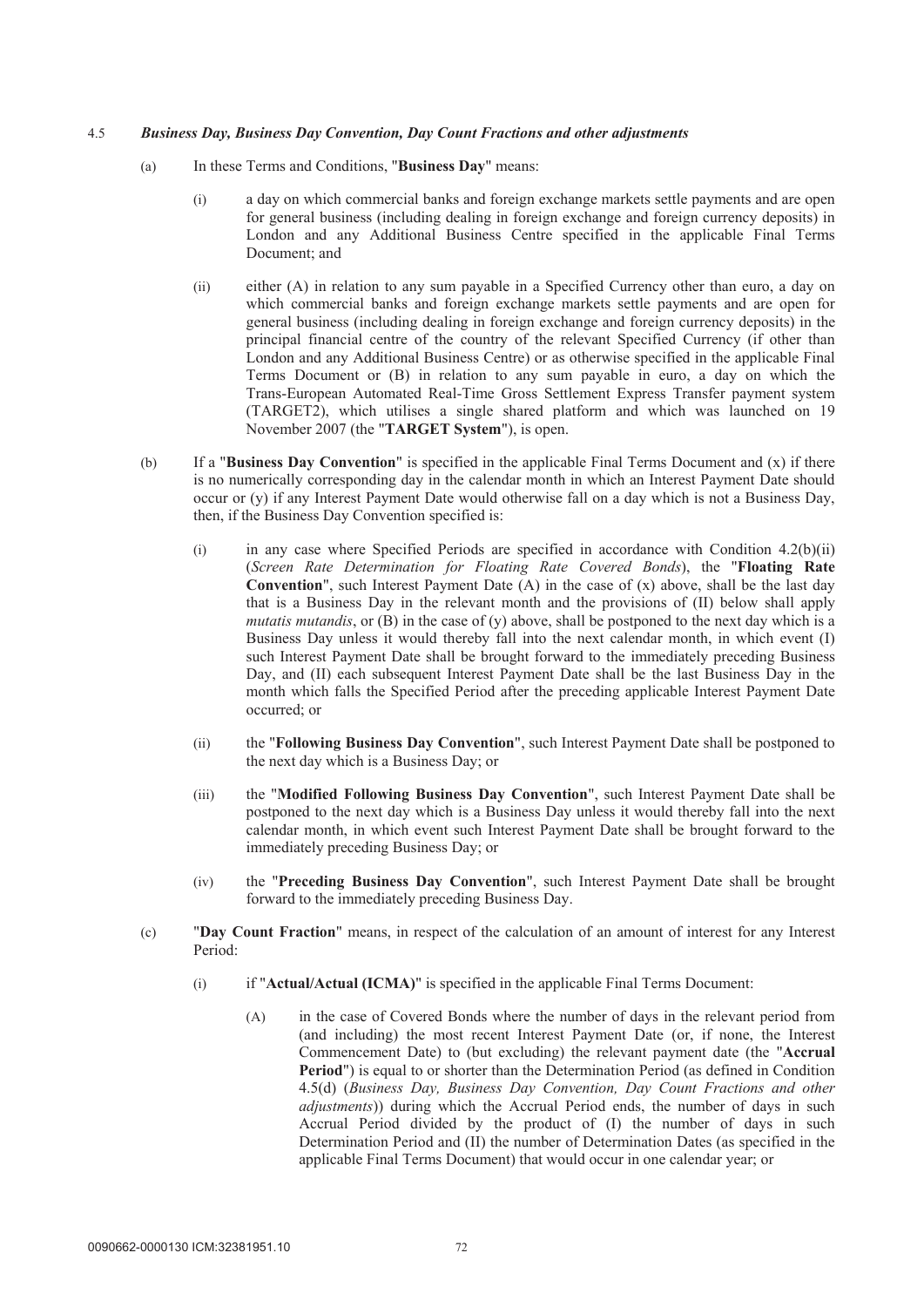- (B) in the case of Covered Bonds where the Accrual Period is longer than the Determination Period during which the Accrual Period ends, the sum of (I) the number of days in such Accrual Period falling in the Determination Period in which the Accrual Period begins divided by the product of (x) the number of days in such Determination Period and (y) the number of Determination Dates that would occur in one calendar year; and (II) the number of days in such Accrual Period falling in the next Determination Period divided by the product of  $(x)$  the number of days in such Determination Period and (y) the number of Determination Dates that would occur in one calendar year;
- (ii) if "**Actual/Actual**" or "**Actual/Actual (ISDA)**" is specified in the applicable Final Terms Document, the actual number of days in the Interest Period divided by 365 (or, if any portion of that Interest Period falls in a leap year, the sum of (i) the actual number of days in that portion of the Interest Period falling in a leap year divided by 366, and (ii) the actual number of days in that portion of the Interest Period falling in a non-leap year divided by 365);
- (iii) if "**Actual/365 (Fixed)**" is specified in the applicable Final Terms Document, the actual number of days in the Interest Period divided by 365;
- (iv) if "**Actual/365 (Sterling)**" is specified in the applicable Final Terms Document, the actual number of days in the Interest Period divided by 365 or, in the case of an Interest Payment Date falling in a leap year, 366;
- (v) if "**Actual/360**" is specified in the applicable Final Terms Document, the actual number of days in the Interest Period divided by 360;
- (vi) if "**30/360**", "**360/360**" or "**Bond Basis**" is specified in the applicable Final Terms Document, the number of days in the Interest Period divided by 360, calculated on a formula basis as follows:

360 Day Count Fraction= $[360 \times (Y2 - Y1)] + [30 \times (M2 - M1)] + (D2 - D1)$ 

where:

"Y1" is the year, expressed as a number, in which the first day of the Interest Period falls;

"Y2" is the year, expressed as a number, in which the day immediately following the last day of the Interest Period falls;

"M1" is the calendar month, expressed as a number, in which the first day of the Interest Period falls;

"M2" is the calendar month, expressed as a number, in which the day immediately following the last day of the Interest Period falls;

"D1" is the first calendar day, expressed as a number, of the Interest Period, unless such number is 31, in which case D1 will be 30; and

"D2" is the calendar day, expressed as a number, immediately following the last day included in the Interest Period, unless such number would be 31 and D1 is greater than 29, in which case D<sub>2</sub> will be  $30$ :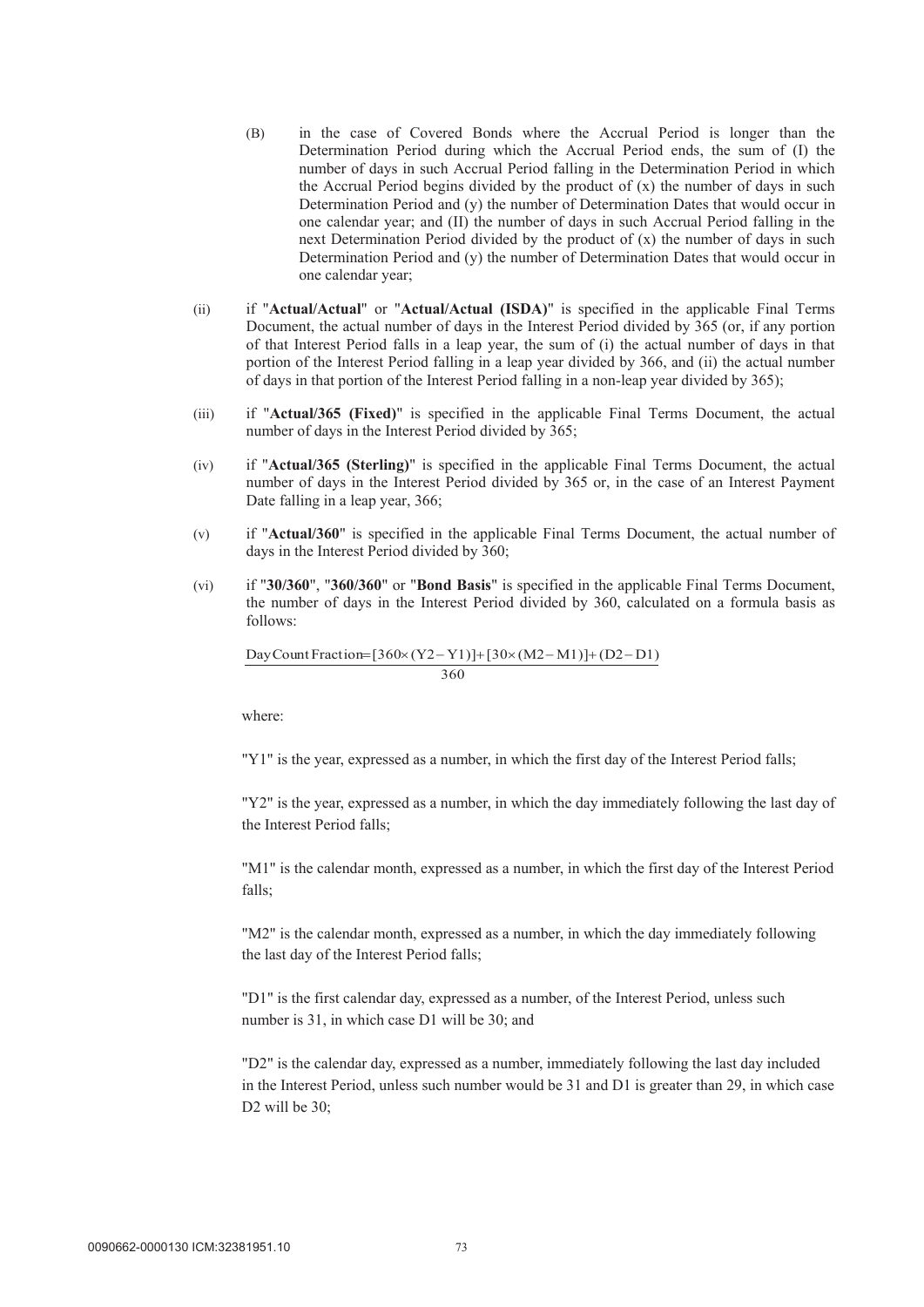(vii) if "**30E/360**" or "**Eurobond Basis**" is specified in the applicable Final Terms Document, the number of days in the Interest Period divided by 360, calculated on a formula basis as follows:

360 Day Count Fraction= $[360 \times (Y2-Y1)] + [30 \times (M2-M1)] + (D2-D1)$ 

where:

"Y1" is the year, expressed as a number, in which the first day of the Interest Period falls;

"Y2" is the year, expressed as a number, in which the day immediately following the last day of the Interest Period falls;

"M1" is the calendar month, expressed as a number, in which the first day of the Interest Period falls;

"M2" is the calendar month, expressed as a number, in which the day immediately following the last day of the Interest Period falls;

"D1" is the first calendar day, expressed as a number, of the Interest Period, unless such number would be 31, in which case D1 will be 30; and

"D2" is the calendar day, expressed as a number, immediately following the last day included in the Interest Period, unless such number would be 31, in which case D2 will be 30;

(viii) if "**30E/360 (ISDA)**" is specified in the applicable Final Terms, the number of days in the Interest Period divided by 360, calculated on a formula basis as follows:

360 Day Count Fraction= $[360 \times (Y2-Y1)] + [30 \times (M2-M1)] + (D2-D1)$ 

where:

"Y1" is the year, expressed as a number, in which the first day of the Interest Period falls;

"Y2" is the year, expressed as a number, in which the day immediately following the last day of the Interest Period falls;

"M1" is the calendar month, expressed as a number, in which the first day of the Interest Period falls;

"M2" is the calendar month, expressed as a number, in which the day immediately following the last day of the Interest Period falls;

"D1" is the first calendar day, expressed as a number, of the Interest Period, unless (i) that day is the last day of February or (ii) such number would be 31, in which case D1 will be 30; and

"D2" is the calendar day, expressed as a number, immediately following the last day included in the Interest Period, unless (i) that day is the last day of February but not the Maturity Date or (ii) such number would be 31 and D2 will be 30; or

(ix) such other Day Count Fraction as may be specified in the applicable Final Terms Document.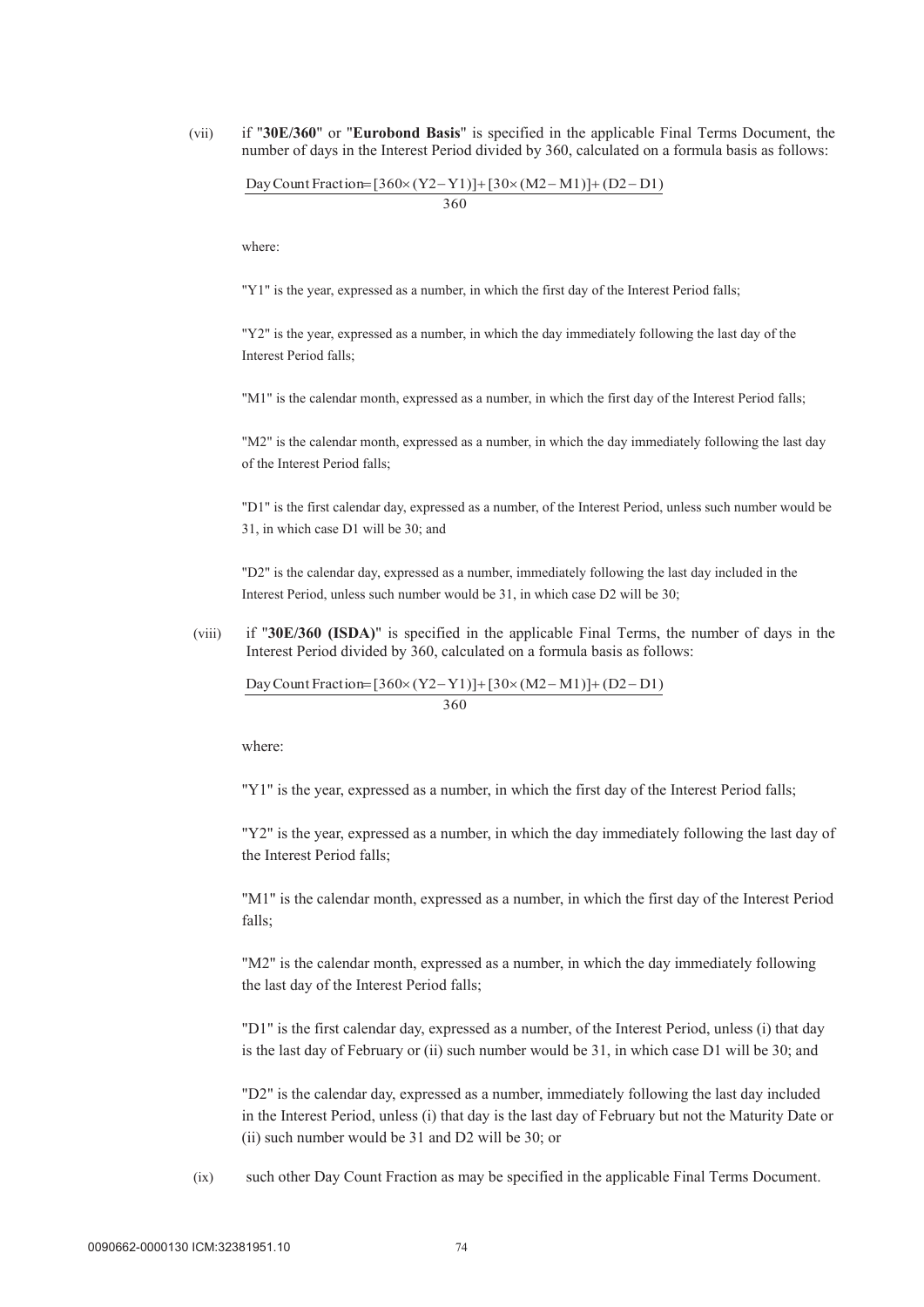- (d) "**Determination Period**" means each period from (and including) a Determination Date to (but excluding) the next Determination Date (including, where either the Interest Commencement Date or the final Interest Payment Date is not a Determination Date, the period commencing on the first Determination Date prior to, and ending on the first Determination Date falling after, such date).
- (e) "**Fixed Interest Period**" means the period from (and including) an Interest Payment Date (or the Interest Commencement Date) to (but excluding) the next (or first) Interest Payment Date.
- (f) "**Interest Period**" means the period from (and including) an Interest Payment Date (or the Interest Commencement Date) to (but excluding) the next (or first) Interest Payment Date.
- (g) "**Principal Amount Outstanding**" means, in respect of a Covered Bond on any day the principal amount of that Covered Bond on the relevant Issue Date thereof less principal amounts received by the relevant Covered Bondholder in respect thereof on or prior to that day.
- (h) If "**adjusted**" is specified in the applicable Final Terms Document against the Day Count Fraction, interest in respect of the relevant Interest Period shall be payable in arrear on the relevant Interest Payment Date and calculated from (and including) an Interest Payment Date (or the Interest Commencement Date) to (but excluding) the next (or first) Interest Payment Date, as such Interest Payment Date shall, where applicable, be adjusted in accordance with the Business Day Convention.
- (i) If "**not adjusted**" is specified in the applicable Final Terms Document against the Day Count Fraction, interest in respect of the relevant Interest Period shall be payable in arrear on the relevant Interest Payment Date and calculated from (and including) an Interest Payment Date (or the Interest Commencement Date) to (but excluding) the next (or first) Interest Payment Date, but such Interest Payment Dates shall not be adjusted in accordance with any Business Day Convention.
- (j) "**sub-unit**" means, with respect to any currency other than euro, the lowest amount of such currency that is available as legal tender in the country of such currency and, with respect to euro, euro 0.01.

### 5. **Payments**

## 5.1 *Method of payment*

Subject as provided below:

- (a) payments in a Specified Currency other than euro will be made by credit or transfer to an account in the relevant Specified Currency (which, in the case of a payment in Yen to a non-resident of Japan, shall be a non-resident account) maintained by the payee with, or, at the option of the payee, by a cheque in such Specified Currency drawn on, a bank in the principal financial centre of the country of such Specified Currency; and
- (b) payments in euro will be made by credit or transfer to a euro account (or any other account to which euro may be credited or transferred) specified by the payee or, at the option of the payee, by a euro cheque.

In the case of Bearer Covered Bonds, payments in U.S. Dollars will be made by transfer to a U.S. Dollar account maintained by the payee with a bank outside of the United States (which expression, as used in this Condition 5, means the United States of America, including the States and the District of Columbia, its territories, its possessions and other areas subject to its jurisdiction), or by cheque drawn on a United States bank. In no event will payment in respect of Bearer Covered Bonds be made by a cheque mailed to an address in the United States. All payments of interest in respect of Bearer Covered Bonds will be made to accounts located outside the United States except as may be permitted by United States tax law in effect at the time of such payment without detriment to the Issuer.

Payments will be subject in all cases (but without prejudice to the provisions of Condition 7 (*Taxation*) to (i) any fiscal or other laws and regulations applicable thereto in any jurisdiction and (ii) any withholding or deduction required pursuant to an agreement described in Section 1471(b) of the U.S. Internal Revenue Code of 1986, as amended (the "**Code**") or otherwise imposed pursuant to Sections 1471 through 1474 of the Code, any regulations or agreements thereunder, official interpretations thereof, or any law implementing an intergovernmental approach thereto.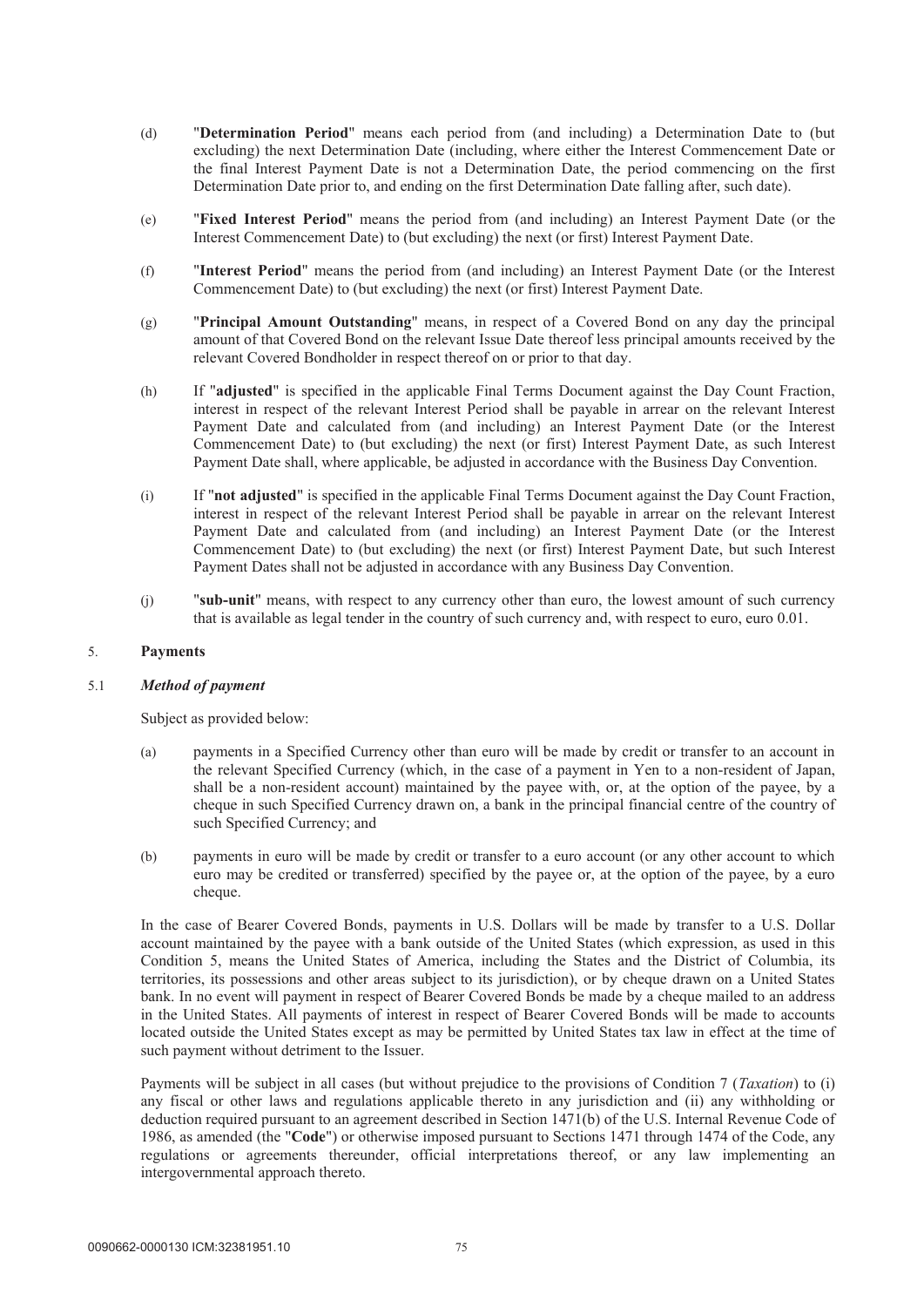### 5.2 *Presentation of Bearer Definitive Covered Bonds, Receipts and Coupons*

Payments of principal and interest (if any) will (subject as provided below) be made in accordance with Condition 5.1 (*Method of payment*) only against presentation and surrender of Bearer Definitive Covered Bonds, Receipts or Coupons (or, in the case of part payment of any sum due, endorsement of the Bearer Definitive Covered Bond (or Coupon)), as the case may be, only at a specified office of any Paying Agent outside the United States (which expression, as used herein, means the United States of America (including the States and the District of Columbia, its territories, its possessions and other areas subject to its jurisdiction)).

Payments of instalments (if any) of principal other than the final instalment, will (subject as provided below) be made in accordance with Condition 5.1 (*Method of payment*) only against presentation and surrender (or, in the case of part of any sum due, endorsement) of the relevant Receipt in accordance with the preceding paragraph. Payment of the final instalment will be made in accordance with Condition 5.1 (*Method of payment*) only against presentation or surrender (or, in the case of part of any sum due, endorsement) of the Definitive Covered Bond in accordance with the preceding paragraph. Each Receipt must be presented for payment of the relevant instalment together with the Bearer Definitive Covered Bond to which it appertains. If any Bearer Definitive Covered Bond is redeemed or becomes repayable prior to the stated maturity thereof, principal will be payable in accordance with Condition 5.1 (*Method of payment*) only against presentation and surrender (or, in the case of part payment of any sum, endorsement) of such Bearer Definitive Covered Bond together with all unmatured Receipts appertaining thereto. Receipts presented without the Bearer Definitive Covered Bond to which they appertain and unmatured Receipts do not constitute valid obligations of the Issuer or the LLP. On the date on which any Bearer Definitive Covered Bond becomes due and payable, unmatured Receipts (if any) relating thereto (whether or not attached) shall become void and no payment shall be made in respect of them.

Fixed Rate Covered Bonds in definitive bearer form (other than Long Maturity Covered Bonds) should be presented for payment together with all unmatured Coupons appertaining thereto (which expression shall include Coupons falling to be issued on exchange of matured Talons), failing which an amount equal to the face value of any missing unmatured Coupon (or, in the case of payment not being made in full, the same proportion of the amount of such missing unmatured Coupon as the sum so paid bears to the total amount due) will be deducted from the amount due for payment. Each amount of principal so deducted will be paid in the manner mentioned above against surrender of the relative missing Coupon at any time before the expiry of ten years after the Relevant Date (as defined in Condition 7 (*Taxation*)) in respect of such principal (whether or not such Coupon would otherwise have become void under Condition 8 (*Prescription*)) or, if later, five years from the date on which such Coupon would otherwise have become due but in no event thereafter.

Upon amounts in respect of any Fixed Rate Covered Bond in definitive bearer form becoming due and repayable by the Issuer (in the absence of a Notice to Pay or an LLP Acceleration Notice) or by the LLP under the Covered Bond Guarantee (if a Notice to Pay or an LLP Acceleration Notice has been served) prior to its Final Maturity Date (or, as the case may be, Extended Due for Payment Date), all unmatured Talons (if any) appertaining thereto will become void and no further Coupons will be issued in respect thereof.

Upon the due date for redemption of any Floating Rate Covered Bond or Long Maturity Covered Bond in definitive bearer form, all unmatured Coupons and Talons (if any) relating thereto (whether or not attached) shall become void and no payment or, as the case may be, exchange for further Coupons shall be made in respect thereof. A "**Long Maturity Covered Bond**" is a Fixed Rate Covered Bond (other than a Fixed Rate Covered Bond which on issue had a Talon attached) whose nominal amount on issue is less than the aggregate interest payable thereon **provided that** such Covered Bond shall cease to be a Long Maturity Covered Bond on the Interest Payment Date on which the aggregate amount of interest remaining to be paid after that date is less than the Principal Amount Outstanding of such Covered Bond.

If the due date for redemption of any Bearer Definitive Covered Bond is not an Interest Payment Date, interest (if any) accrued in respect of such Covered Bond from (and including) the preceding Interest Payment Date or, as the case may be, the Interest Commencement Date shall be payable only against presentation and surrender of the relevant Bearer Definitive Covered Bond.

### 5.3 *Payments in respect of Bearer Global Covered Bonds*

Payments of principal and interest (if any) in respect of Covered Bonds represented by any Bearer Global Covered Bond will (subject as provided below) be made in the manner specified above in relation to Bearer Definitive Covered Bonds and otherwise in the manner specified in the relevant Bearer Global Covered Bond against presentation or surrender, as the case may be, of such Bearer Global Covered Bond, if the Bearer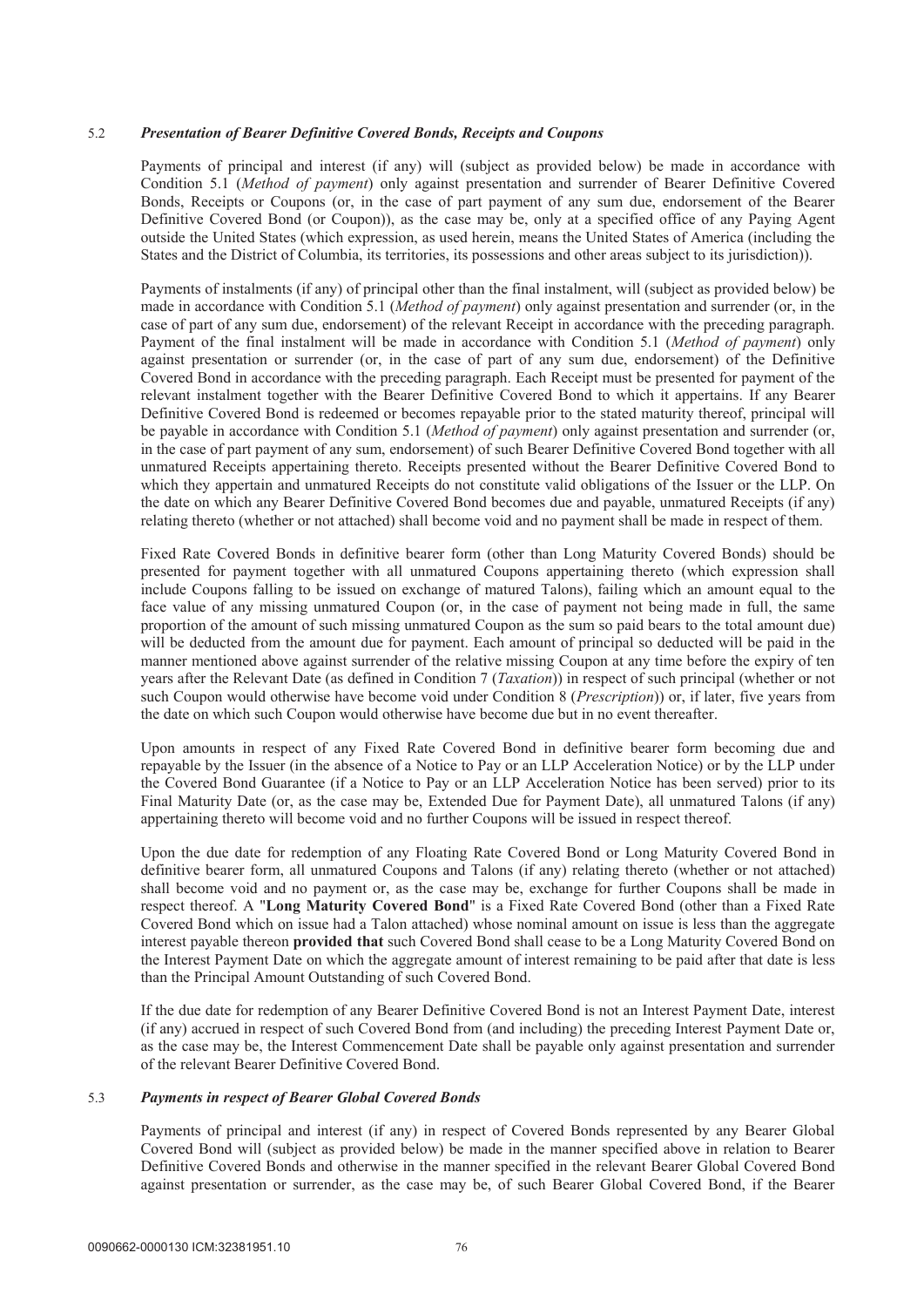Global Covered Bond is not intended to be issued in NGCB form, at the specified office of any Paying Agent outside the United States. On the occasion of each payment, (i) in the case of any Bearer Global Covered Bond which is not issued in NGCB form, a record of such payment made on such Bearer Global Covered Bond, distinguishing between any payment of principal and any payment of interest, will be made on such Bearer Global Covered Bond by the Paying Agent and such record shall be *prima facie* evidence that the payment in question has been made and (ii) in the case of any Global Covered Bond which is issued in NGCB form, the Paying Agent shall instruct Euroclear and Clearstream, Luxembourg to make appropriate entries in their records to reflect such payment.

No payments of principal, interest or other amounts due in respect of a Bearer Global Covered Bond will be made by mail to an address in the United States or by transfer to an account maintained in the United States.

# 5.4 *Payments in respect of Registered Covered Bonds*

Payments of principal (other than instalments of principal prior to the final instalment) in respect of each Registered Covered Bond (whether or not in global form) will be made against presentation and surrender (or, in the case of part payment of any sum due, endorsement) of the Registered Covered Bond at the specified office of the Registrar or any of the Paying Agents. Such payments will be made in accordance with Condition 5.1 (*Method of payment*) by transfer to the Designated Account (as defined below) of the holder (or the first named of joint holders) of the Registered Covered Bond appearing in the register of holders of the Registered Covered Bonds maintained by the Registrar (the "**Register**") at the close of business on the tenth business day ("**business day**" being for the purposes of this Condition 5.4 a day on which banks are open for business in the city where the specified office of the Registrar is located) before the relevant due date (the "**Record Date**"). Notwithstanding the previous sentence, if (i) a holder does not have a Designated Account, or (ii) the principal amount of the Covered Bonds held by a holder is less than U.S.\$250,000 (or its approximate equivalent in any other Specified Currency), payment will instead be made by a cheque in the Specified Currency drawn on a Designated Bank (as defined below). For these purposes, "**Designated Account**" means the account (which, in the case of a payment in Yen to a non-resident of Japan, shall be a non-resident account) maintained by a holder with a Designated Bank and identified as such in the Register and "**Designated Bank**" means (in the case of payment in a Specified Currency other than euro) a bank in the principal financial centre of the country of such Specified Currency and (in the case of a payment in euro) any bank which processes payments in euro.

Payments of interest and payments of instalments of principal (other than the final instalment) in respect of each Registered Covered Bond (whether or not in global form) will be made by a cheque in the Specified Currency drawn on a Designated Bank and mailed by uninsured mail on the business day immediately preceding the relevant due date to the holder (or the first named of joint holders) of the Registered Covered Bond appearing in the Register at the close of business on the Record Date at the holder's address shown in the Register on the Record Date and at the holder's risk. Upon application of the holder to the specified office of the Registrar not less than three business days before the due date for any payment of interest or an instalment of principal (other than the final instalment) in respect of a Registered Covered Bond, the payment may be made by transfer on the due date in the manner provided in the preceding paragraph. Any such application for transfer shall be deemed to relate to all future payments of interest (other than interest due on redemption) and instalments of principal (other than the final instalment) in respect of the Registered Covered Bonds which become payable to the holder who has made the initial application until such time as the Registrar is notified in writing to the contrary by such holder. Payment of the interest due in respect of each Registered Covered Bond on redemption and the final instalment of principal will be made in the same manner as payment of the principal in respect of such Registered Covered Bond.

Holders of Registered Covered Bonds will not be entitled to any interest or other payment for any delay in receiving any amount due in respect of any Registered Covered Bond as a result of a cheque posted in accordance with this Condition arriving after the due date for payment or being lost in the post. No commissions or expenses shall be charged to such holders by the Registrar in respect of any payments of principal or interest in respect of the Registered Covered Bonds.

All amounts payable to DTC or its nominee as registered holder of a Registered Global Covered Bond in respect of Covered Bonds denominated in a Specified Currency other than U.S. dollars shall be paid by transfer by the Registrar (i) to an account specified in accordance with Condition 5.1 (*Method of payment*) identified to DTC by a participant in DTC in respect of its holding of such Covered Bonds, or (ii) to an account in the relevant Specified Currency of the Exchange Agent for conversion into and payment in U.S. dollars in accordance with the provisions of the Agency Agreement.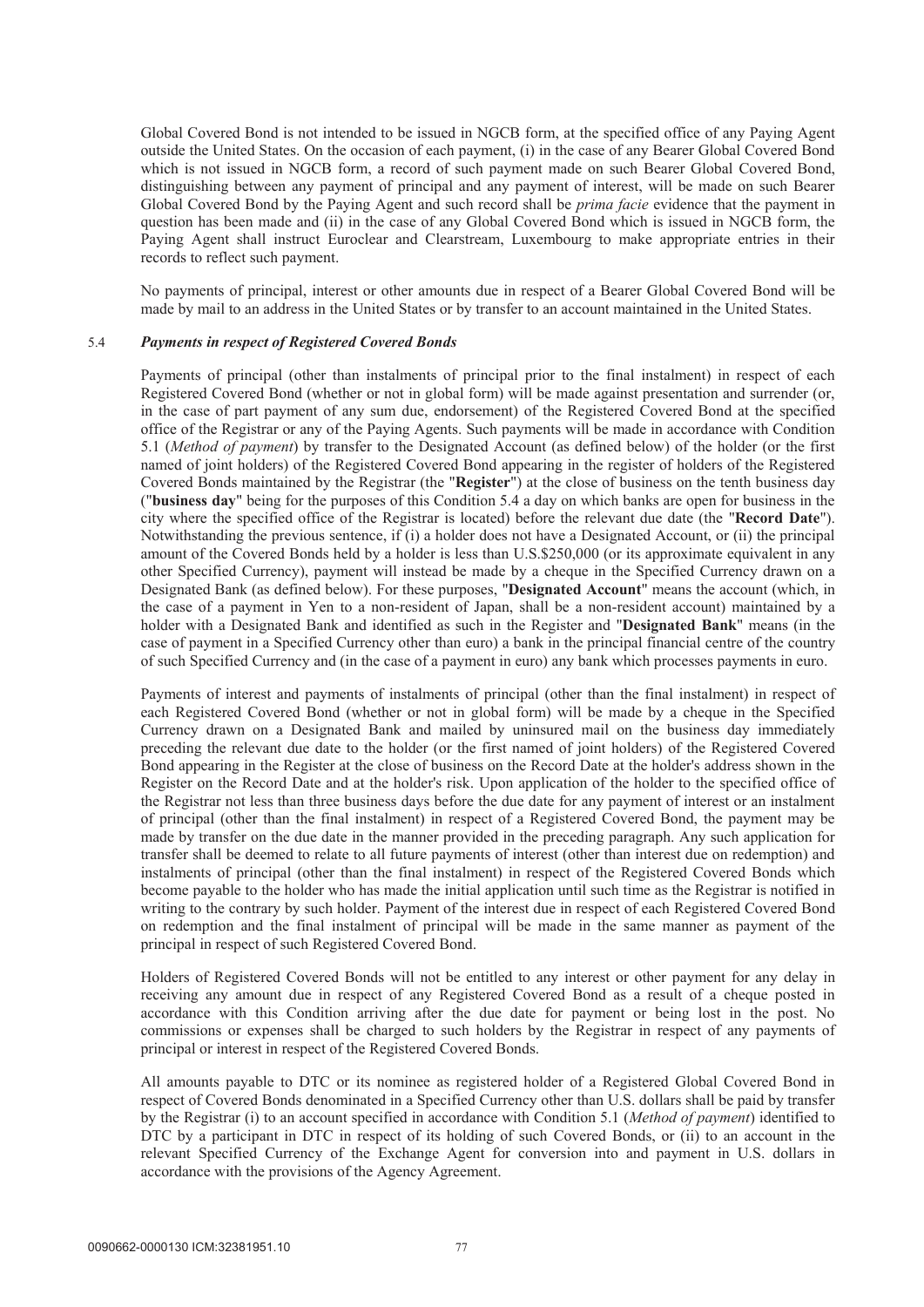None of the Issuer, the LLP, the Bond Trustee or the Agents will have any responsibility or liability for any aspect of the records relating to, or payments made on account of, beneficial ownership interests in the Registered Global Covered Bonds or for maintaining, supervising or reviewing any records relating to such beneficial ownership interests.

## 5.5 *General provisions applicable to payments*

The holder of a Global Covered Bond (or, as provided in the Trust Deed, the Bond Trustee) shall be the only person entitled to receive payments in respect of Covered Bonds represented by such Global Covered Bond and the obligations of the Issuer or the LLP will be discharged by payment to, or to the order of, the holder of such Global Covered Bond (or the Bond Trustee, as the case may be) in respect of each amount so paid. Each of the persons shown in the records of DTC, Euroclear or Clearstream, Luxembourg as the beneficial holder of a particular nominal amount of Covered Bonds represented by such Global Covered Bond must look solely to DTC, Euroclear or Clearstream, Luxembourg, as the case may be, for his share of each payment so made by the Issuer or the LLP to, or to the order of, the holder of such Global Covered Bond (or the Bond Trustee, as the case may be). No person other than the holder of the relevant Global Covered Bond (or, as provided in the Trust Deed, the Bond Trustee) shall have any claim against the Issuer or the LLP in respect of any payments due on that Global Covered Bond.

Notwithstanding the foregoing provisions of this Condition, payments of principal and/or interest in respect of Bearer Covered Bonds in U.S. Dollars will only be made at the specified office of a Paying Agent in the United States if:

- (a) the Issuer has appointed Paying Agents with specified offices outside the United States with the reasonable expectation that such Paying Agents would be able to make payment in U.S. Dollars at such specified offices outside the United States of the full amount of principal and/or interest on the Bearer Covered Bonds in the manner provided above when due;
- (b) payment of the full amount of such principal and interest at such specified offices outside the United States is illegal or effectively precluded by exchange controls or other similar restrictions on the full payment or receipt of principal and interest in U.S. Dollars; and
- (c) such payment is then permitted under United States law without involving, in the opinion of the Issuer and the LLP, adverse tax consequences to the Issuer or the LLP.

## 5.6 *Payment Day*

If the date for payment of any amount in respect of any Covered Bond, Receipt or Coupon is not a Payment Day (as defined below), the holder thereof shall not be entitled to payment of the relevant amount due until the next following Payment Day and shall not be entitled to any interest or other sum in respect of any such delay. In this Condition (unless otherwise specified in the applicable Final Terms Document), "**Payment Day**" means any day which (subject to Condition 8 (*Prescription*)) is:

- (a) a day on which commercial banks and foreign exchange markets settle payments and are open for general business (including dealing in foreign exchange and foreign currency deposits) in:
	- (i) the relevant place of presentation;
	- (ii) London; and
	- (iii) any Additional Business Centre specified in the applicable Final Terms Document;
- (b) either (i) in relation to any sum payable in a Specified Currency other than euro, a day on which commercial banks and foreign exchange markets settle payments and are open for general business (including dealing in foreign exchange and foreign currency deposits) in the principal financial centre of the country of the relevant Specified Currency (if other than the place of presentation, London and any Additional Business Centre) or as otherwise specified in the applicable Final Terms Document or (ii) in relation to any sum payable in euro, a day on which the TARGET System is open; and
- (c) in the case of any payment in respect of a Registered Global Covered Bond denominated in a Specified Currency other than U.S. dollars and registered in the name of DTC or its nominee and in respect of which an accountholder of DTC (with an interest in such Registered Global Covered Bond) has elected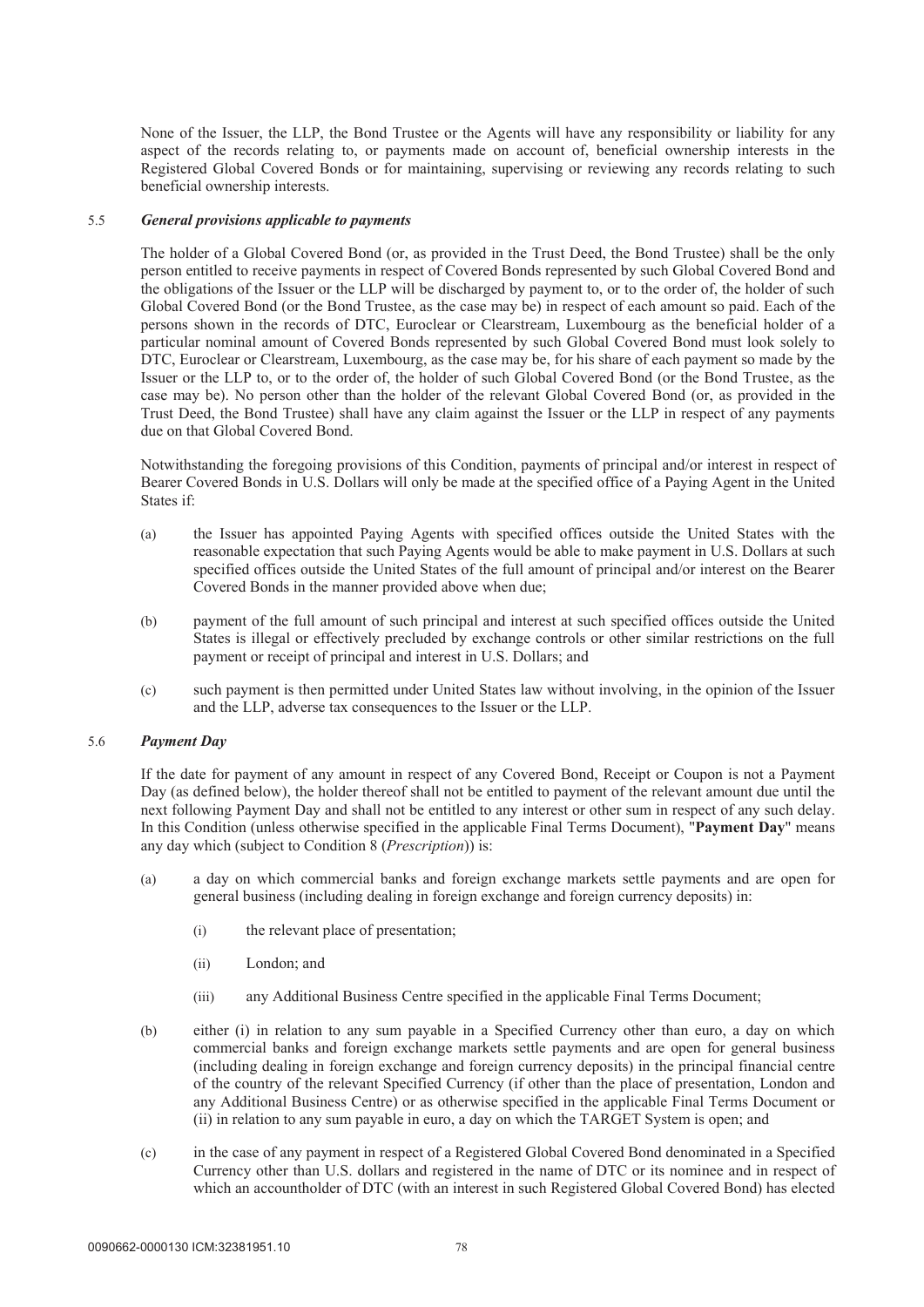to receive any part of such payment in U.S. dollars, a day on which commercial banks are not authorised or required by law or regulation to be closed in New York City.

### 5.7 *Interpretation of principal and interest*

Any reference in these Terms and Conditions to principal in respect of the Covered Bonds shall be deemed to include, as applicable:

- (a) any additional amounts which may be payable with respect to principal under Condition 7 (*Taxation*) or under any undertakings or covenants given in addition thereto, or in substitution therefor, pursuant to the Trust Deed;
- (b) the Final Redemption Amount of the Covered Bonds;
- (c) the Early Redemption Amount of the Covered Bonds but excluding any amount of interest referred to therein;
- (d) the Optional Redemption Amount(s) (if any) of the Covered Bonds;
- (e) in relation to Covered Bonds redeemable in instalments, the Instalment Amounts;
- (f) in relation to Zero Coupon Covered Bonds, the Amortised Face Amount (as defined in Condition 6.8 (*Early Redemption Amounts*));
- (g) any premium and any other amounts (other than interest) which may be payable under or in respect of the Covered Bonds; and
- (h) any Excess Proceeds attributable to principal which may be payable by the Bond Trustee to the LLP in respect of the Covered Bonds.

Any reference in these Terms and Conditions to interest in respect of the Covered Bonds shall be deemed to include, as applicable, any additional amounts which may be payable with respect to interest under Condition 7 (*Taxation*) or under any undertakings given in addition thereto, or in substitution therefor, pursuant to the Trust Deed.

#### 5.8 *Redenomination*

Where redenomination is specified in the applicable Final Terms Document as being applicable, the Issuer may, without the consent of the Covered Bondholders, the Receiptholders and the Couponholders, on giving prior written notice to the Bond Trustee, the Security Trustee, the Agents, the Registrar (in the case of Registered Covered Bonds), Euroclear and Clearstream, Luxembourg and at least 30 days' prior notice to the Covered Bondholders in accordance with Condition 13 (*Notices*), elect that, with effect from the Redenomination Date specified in the notice, the Covered Bonds shall be redenominated in euro. In relation to any Covered Bonds where the applicable Final Terms Document provides for a minimum Specified Denomination in the Specified Currency which is equivalent to at least euro 100,000 and which are admitted to trading on a regulated market in the European Economic Area, it shall be a term of any such redenomination that the holder of any Covered Bonds held through Euroclear and/or Clearstream, Luxembourg and/or DTC must have credited to its securities account with the relevant clearing system a minimum balance of Covered Bonds of at least euro 100,000.

The election will have effect as follows:

(a) the Covered Bonds and any Receipts shall be deemed to be redenominated in euro in the denomination of euro 0.01 with a nominal amount for each Covered Bond and Receipt equal to the nominal amount of that Covered Bond or Receipt in the Specified Currency, converted into euro at the Established Rate, **provided that**, if the Issuer determines, in consultation with the Agents and the Bond Trustee, that the then market practice in respect of the redenomination in euro of internationally offered securities is different from the provisions specified above, such provisions shall be deemed to be amended so as to comply with such market practice and the Issuer shall promptly notify the Covered Bondholders, the competent listing authority, stock exchange and/or market (if any) on or by which the Covered Bonds may be listed and/or admitted to trading and the Paying Agents of such deemed amendments;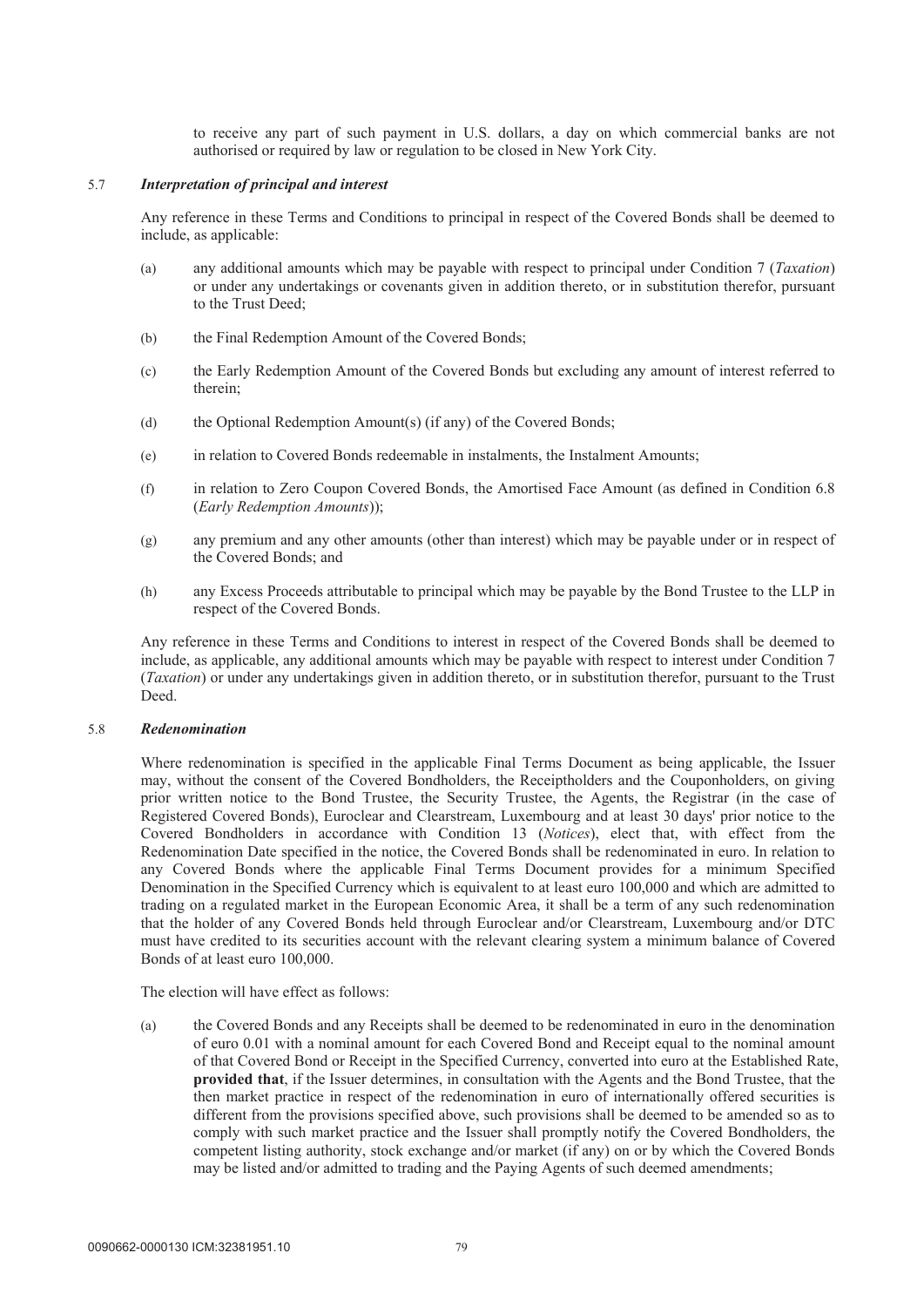- (b) save to the extent that an Exchange Notice has been given in accordance with paragraph (d) below, the amount of interest due in respect of the Covered Bonds will be calculated by reference to the aggregate nominal amount of Covered Bonds presented (or, as the case may be, in respect of which Coupons are presented) for payment by the relevant holder and the amount of such payment shall be rounded down to the nearest euro 0.01;
- (c) if definitive Covered Bonds are required to be issued after the Redenomination Date, they shall be issued at the expense of the Issuer in the denominations of euro 100,000 and/or such higher amounts as the Agents may determine and notify to the Covered Bondholders and any remaining amounts less than euro 100,000 shall be redeemed by the Issuer and paid to the Covered Bondholders in euro in accordance with Condition 6 (*Redemption and Purchase*);
- (d) if issued prior to the Redenomination Date, all unmatured Coupons denominated in the Specified Currency (whether or not attached to the Covered Bonds) will become void with effect from the date on which the Issuer gives notice (the "**Exchange Notice**") that replacement euro-denominated Covered Bonds, Receipts and Coupons are available for exchange (**provided that** such securities are so available) and no payments will be made in respect of them. The payment obligations contained in any Covered Bonds, Receipts and Coupons so issued will also become void on that date although those Covered Bonds, Receipts and Coupons will continue to constitute valid exchange obligations of the Issuer. New euro-denominated Covered Bonds, Receipts and Coupons will be issued in exchange for Covered Bonds, Receipts and Coupons denominated in the Specified Currency in such manner as the Agents may specify and as shall be notified to the Covered Bondholders in the Exchange Notice. No Exchange Notice may be given less than 15 days prior to any date for payment of principal or interest on the Covered Bonds;
- (e) after the Redenomination Date, all payments in respect of the Covered Bonds, the Receipts and the Coupons, other than payments of interest in respect of periods commencing before the Redenomination Date, will be made solely in euro as though references in the Covered Bonds to the Specified Currency were to euro. Payments will be made in euro by credit or transfer to a euro account (or any other account to which euro may be credited or transferred) specified by the payee or, at the option of the payee, by a euro cheque;
- (f) if the Covered Bonds are Fixed Rate Covered Bonds and interest for any period ending on or after the Redenomination Date is required to be calculated for a period ending other than on an Interest Payment Date, it will be calculated by applying the Rate of Interest to each Specified Denomination, multiplying such sum by the applicable Day Count Fraction, and rounding the resultant figure to the nearest sub-unit of the relevant Specified Currency, half of any such subunit being rounded upwards or otherwise in accordance with applicable market convention;
- (g) if the Covered Bonds are Floating Rate Covered Bonds, the applicable Final Terms Document will specify any relevant changes to the provisions relating to interest; and
- (h) such other changes shall be made to this Condition (and the Transaction Documents) as the Issuer may decide, after consultation with the Agents and the Bond Trustee, and as may be specified in the notice, to conform it to conventions then applicable to instruments denominated in euro.

#### 5.9 *Definitions*

In these Conditions, the following expressions have the following meanings:

"**Established Rate**" means the rate for the conversion of the relevant Specified Currency (including compliance with rules relating to roundings in accordance with applicable European Community regulations) into euro established by the Council of the EU pursuant to Article 123 of the Treaty.

"**euro**" means the currency introduced at the start of the third stage of European economic and monetary union pursuant to the Treaty.

"**Rate of Interest**" means the rate of interest payable from time to time in respect of Fixed Rate Covered Bonds and Floating Rate Covered Bonds, as determined in, or as determined in the manner specified in, the applicable Final Terms Document.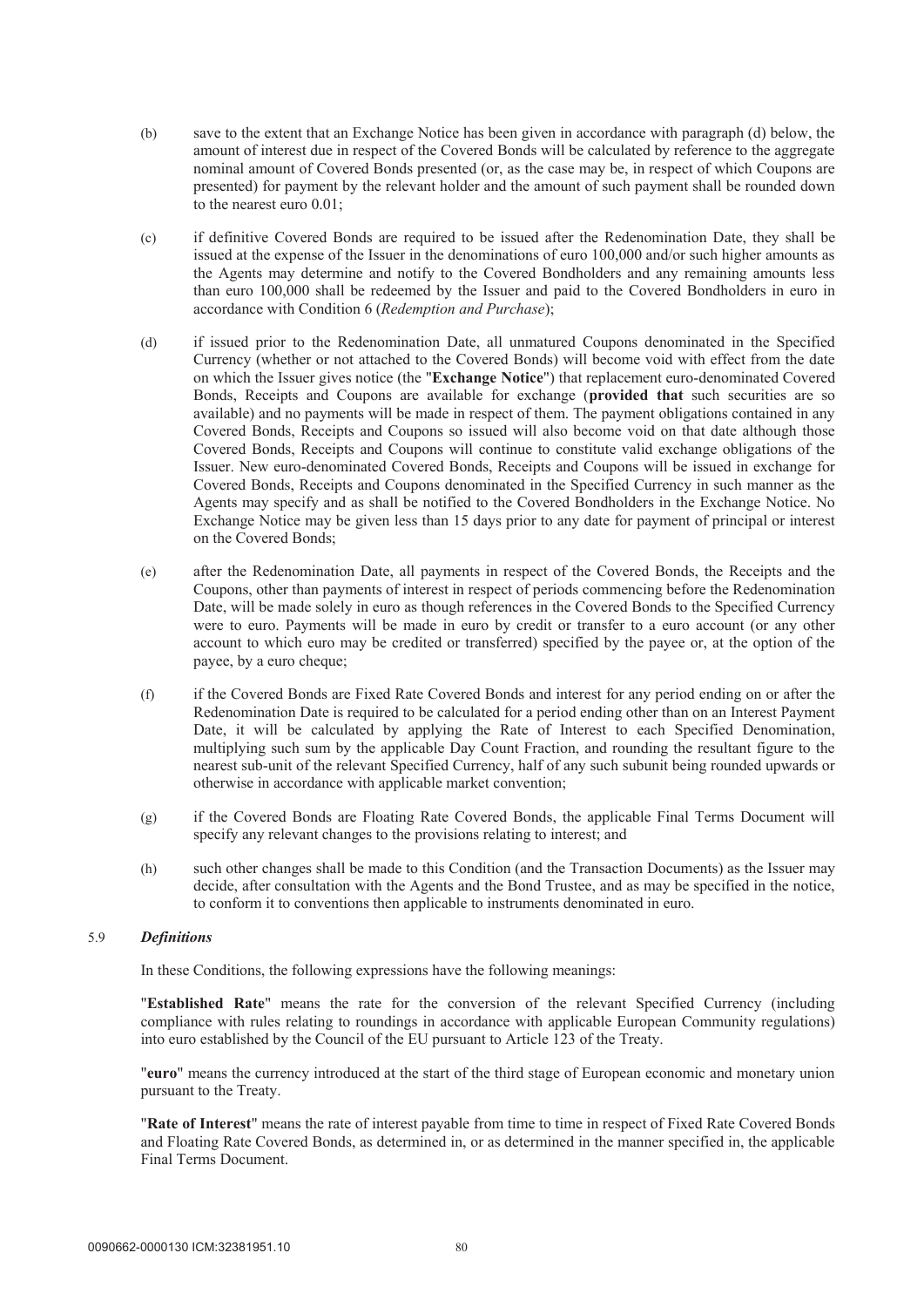"**Redenomination Date**" means (in the case of interest bearing Covered Bonds) any date for payment of interest under the Covered Bonds or (in the case of Zero Coupon Covered Bonds) any date, in each case specified by the Issuer in the notice given to the Covered Bondholders pursuant to Condition 5.8(a) (*Redenomination*) above and which falls on or after the date on which the country of the relevant Specified Currency first participates in the third stage of European economic and monetary union.

"**Treaty**" means the Treaty establishing the European Community, as amended.

#### 6. **Redemption and Purchase**

#### 6.1 *Final redemption*

Unless previously redeemed or purchased and cancelled as specified below, each Covered Bond will be redeemed by the Issuer at its Final Redemption Amount specified in, or determined in the manner specified in, the applicable Final Terms Document in the relevant Specified Currency on the Final Maturity Date.

Without prejudice to Condition 9 (*Events of Default, Acceleration and Enforcement*), if an Extended Due for Payment Date is specified in the applicable Final Terms Document for a Series of Covered Bonds and the Issuer has failed to pay the Final Redemption Amount on the Final Maturity Date specified in the Final Terms Document (in each case after the expiry of the grace period set out in Condition 9.1(a) (*Issuer Events of Default*)) and following service of a Notice to Pay on the LLP by no later than the date falling one Business Day prior to the Extension Determination Date, the LLP has insufficient monies available under the Guarantee Priority of Payments to pay the Guaranteed Amounts corresponding to the Final Redemption Amount in full in respect of the relevant Series of Covered Bonds on the date falling on the earlier of (a) the date which falls two Business Days after service of a Notice to Pay on the LLP or, if later, the Final Maturity Date (in each case after the expiry of the grace period set out in Condition 9.2(a) (*LLP Events of Default*)) and (b) the Extension Determination Date, under the Covered Bond Guarantee, then (subject as provided below) payment of the unpaid portion of the Final Redemption Amount by the LLP under the Covered Bond Guarantee shall be deferred until the Extended Due for Payment Date, **provided that** any amount representing the Final Redemption Amount due and remaining unpaid on the earlier of (a) and (b) above will be paid by the LLP to the extent it has sufficient monies available under the Guarantee Priority of Payments on any Interest Payment Date thereafter up to (and including) the relevant Extended Due for Payment Date.

The LLP shall notify the relevant Covered Bondholders (in accordance with Condition 13 (*Notices*)), the Rating Agencies, the Bond Trustee, the Security Trustee, the Principal Paying Agent and (in the case of Registered Covered Bonds) the Registrar as soon as reasonably practicable and in any event at least one Business Day prior to the date specified in (a) or (b) of the preceding paragraph (as appropriate) of any inability of the LLP to pay in full the Guaranteed Amounts corresponding to the Final Redemption Amount in respect of a Series of Covered Bonds pursuant to the Covered Bond Guarantee. Any failure by the LLP to notify such parties shall not affect the validity or effectiveness of the extension nor shall any rights accrue to any of them by virtue thereof.

In the circumstances outlined above, the LLP shall on the earlier of (a) the date falling two Business Days after service of a Notice to Pay or, if later, the Final Maturity Date (in each case after the expiry of the grace period set out in Condition 9.2(a) (*LLP Events of Default*)), and (b) the Extension Determination Date, under the Covered Bond Guarantee, apply the monies (if any) available (after paying or providing for payment of higher ranking or *pari passu* amounts in accordance with the Guarantee Priority of Payments) *pro rata* in part payment of an amount equal to the Final Redemption Amount of each Covered Bond of the relevant Series of Covered Bonds and shall pay Guaranteed Amounts constituting the corresponding part of Scheduled Interest in respect of each such Covered Bond on such date. The obligation of the LLP to pay any amounts in respect of the balance of the Final Redemption Amount not so paid shall be deferred as described above. Such failure to pay by the LLP shall not constitute an LLP Event of Default.

Any discharge of the obligations of the Issuer as the result of the payment of Excess Proceeds to the Bond Trustee shall be disregarded for the purposes of determining the liabilities of the LLP under the Covered Bond Guarantee in connection with this Condition 6.1.

### 6.2 *Redemption for taxation reasons*

The Covered Bonds may be redeemed at the option of the Issuer in whole, but not in part, at any time (if the relevant Covered Bond is not a Floating Rate Covered Bond) or on any Interest Payment Date (if the relevant Covered Bond is a Floating Rate Covered Bond), on giving not less than 30 nor more than 60 days' notice to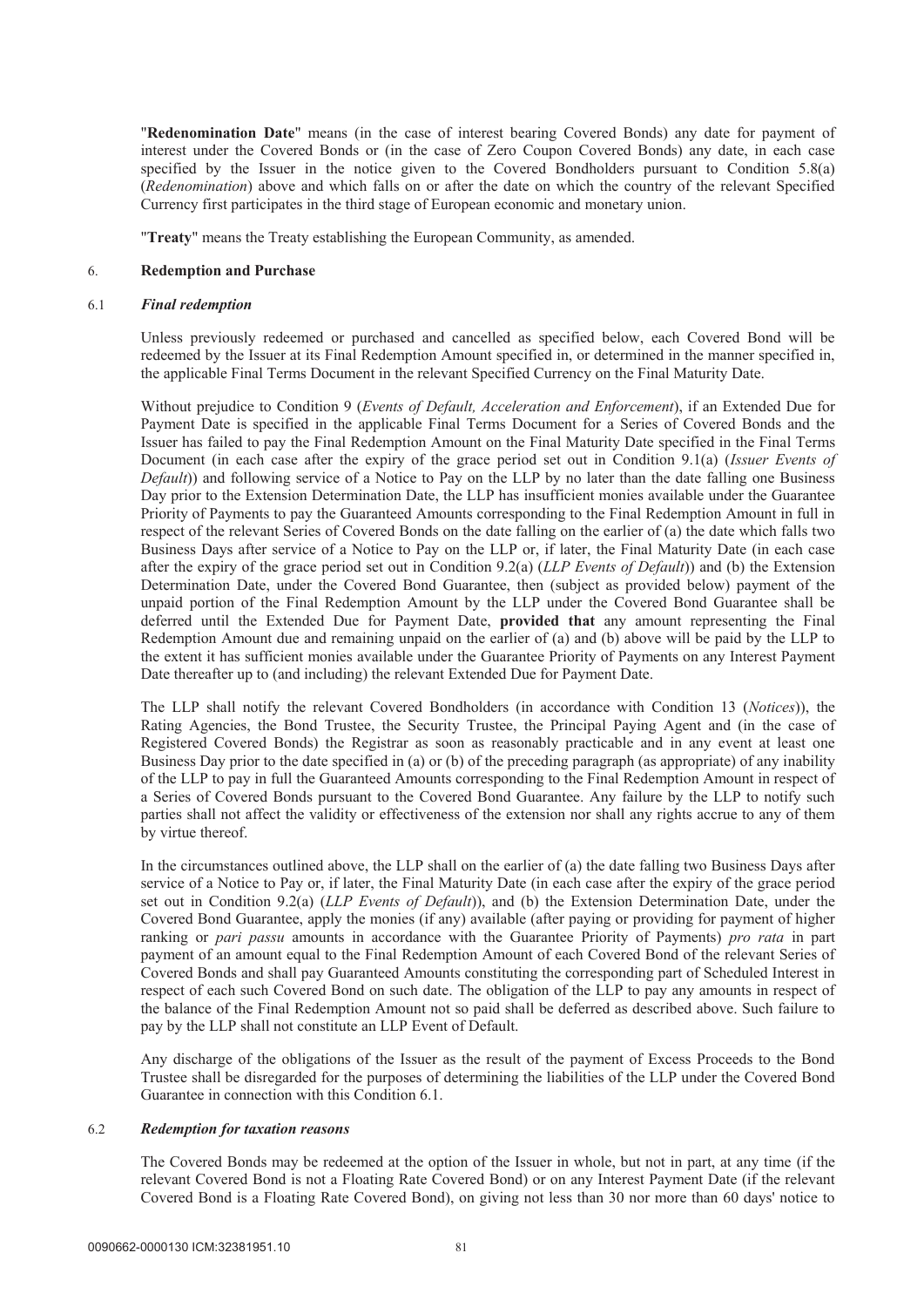the Bond Trustee and, in accordance with Condition 13 (*Notices*), the Covered Bondholders (which notice shall be irrevocable), if the Issuer satisfies the Bond Trustee immediately before the giving of such notice that on the occasion of the next date for payment of interest on the relevant Covered Bonds the Issuer is or would be required to pay additional amounts as provided or referred to in Condition 7 (*Taxation*). Covered Bonds redeemed pursuant to this Condition 6.2 will be redeemed at their Early Redemption Amount referred to in Condition 6.8 (*Early Redemption Amounts*) together (if appropriate) with interest accrued to (but excluding) the date of redemption.

### 6.3 *Money Market Covered Bond Mandatory Transfer*

- (a) If remarketing arrangements are specified as applicable in the relevant Final Terms Document in relation to Money Market Covered Bonds, such Money Market Covered Bonds shall, subject to paragraph (c) below, be transferred in accordance with paragraph (b) below on each Transfer Date prior to the occurrence of a Mandatory Transfer Termination Event, as confirmed by the Remarketing Bank providing a Conditional Purchase Confirmation to the Issuer and the Principal Paying Agent, in exchange for payment of the Transfer Price and the Issuer and the Principal Paying Agent will procure payment of the Transfer Price to the Covered Bondholders of the Money Market Covered Bonds on the relevant Transfer Date.
- (b) Subject to paragraphs (a) above and (c) below, all the interests of the Covered Bondholders in the Money Market Covered Bonds shall be transferred on the relevant Transfer Date to the account of the Remarketing Bank on behalf of the relevant purchasers or as otherwise notified by or on behalf of the Remarketing Bank prior to such date or if Money Market Covered Bonds in definitive form are then issued, the Money Market Covered Bonds will be registered in the name of the Remarketing Bank or as otherwise notified by or on behalf of the Remarketing Bank by the Registrar and the Register will be amended accordingly with effect from the relevant Transfer Date.
- (c) Any holder of a Money Market Covered Bond may exercise his right to retain such Money Market Covered Bond through the facilities of DTC at any time prior to the commencement of the Remarketing Period that ends immediately before the relevant Transfer Date.

## 6.4 *Redemption at the option of the Issuer (*"*Issuer Call*"*)*

If an Issuer Call is specified in the applicable Final Terms Document, the Issuer may, having given not less than 15 nor more than 30 days' notice or such other period of notice as may be specified in the applicable Final Terms Document to the Bond Trustee, the Principal Paying Agent, the Registrar (in the case of the redemption of Registered Covered Bonds) and, in accordance with Condition 13 (*Notices*), the Covered Bondholders (which notice shall be irrevocable) redeem all or some only of the Covered Bonds then outstanding on any Optional Redemption Date(s) and at the Optional Redemption Amount(s) specified in, or determined in the manner specified in, the applicable Final Terms Document together, if applicable, with interest accrued to (but excluding) the relevant Optional Redemption Date(s). The Issuer shall be bound to redeem the Covered Bonds on the date specified in the notice. In the event of a redemption of some only of the Covered Bonds, such redemption must be of a nominal amount not less than the Minimum Redemption Amount and not more than the Maximum Redemption Amount (if any) as specified in the applicable Final Terms Document. In the case of a partial redemption of Covered Bonds, the Covered Bonds to be redeemed (the "**Redeemed Covered Bonds**") will be selected individually by lot, in the case of Redeemed Covered Bonds represented by Definitive Covered Bonds, and in accordance with the rules of DTC, Euroclear and/or Clearstream, Luxembourg, (to be reflected in the records of Euroclear and Clearstream, Luxembourg as either a pool factor or a reduction in nominal amount, at their discretion) in the case of Redeemed Covered Bonds represented by a Global Covered Bond, in each case, not more than 30 days prior to the date fixed for redemption (such date of selection being hereinafter called the "**Selection Date**"). In the case of Redeemed Covered Bonds represented by Definitive Covered Bonds, a list of the serial numbers of such Redeemed Covered Bonds will be published in accordance with Condition 13 (*Notices*) not less than 15 days (or such shorter period as may be specified in the applicable Final Terms Document) prior to the date fixed for redemption. The aggregate nominal amount of Redeemed Covered Bonds represented by Definitive Covered Bonds or represented by Global Covered Bonds shall, in each case, bear the same proportion to the aggregate nominal amount of all Redeemed Covered Bonds as the aggregate nominal amount of Definitive Covered Bonds or Global Covered Bonds outstanding bears, in each case, to the aggregate nominal amount of the Covered Bonds outstanding on the Selection Date, **provided that** such nominal amounts shall, if necessary, be rounded downwards to the nearest integral multiple of the Specified Denomination. No exchange of the relevant Global Covered Bond will be permitted during the period from (and including) the Selection Date to (and including) the date fixed for redemption pursuant to this Condition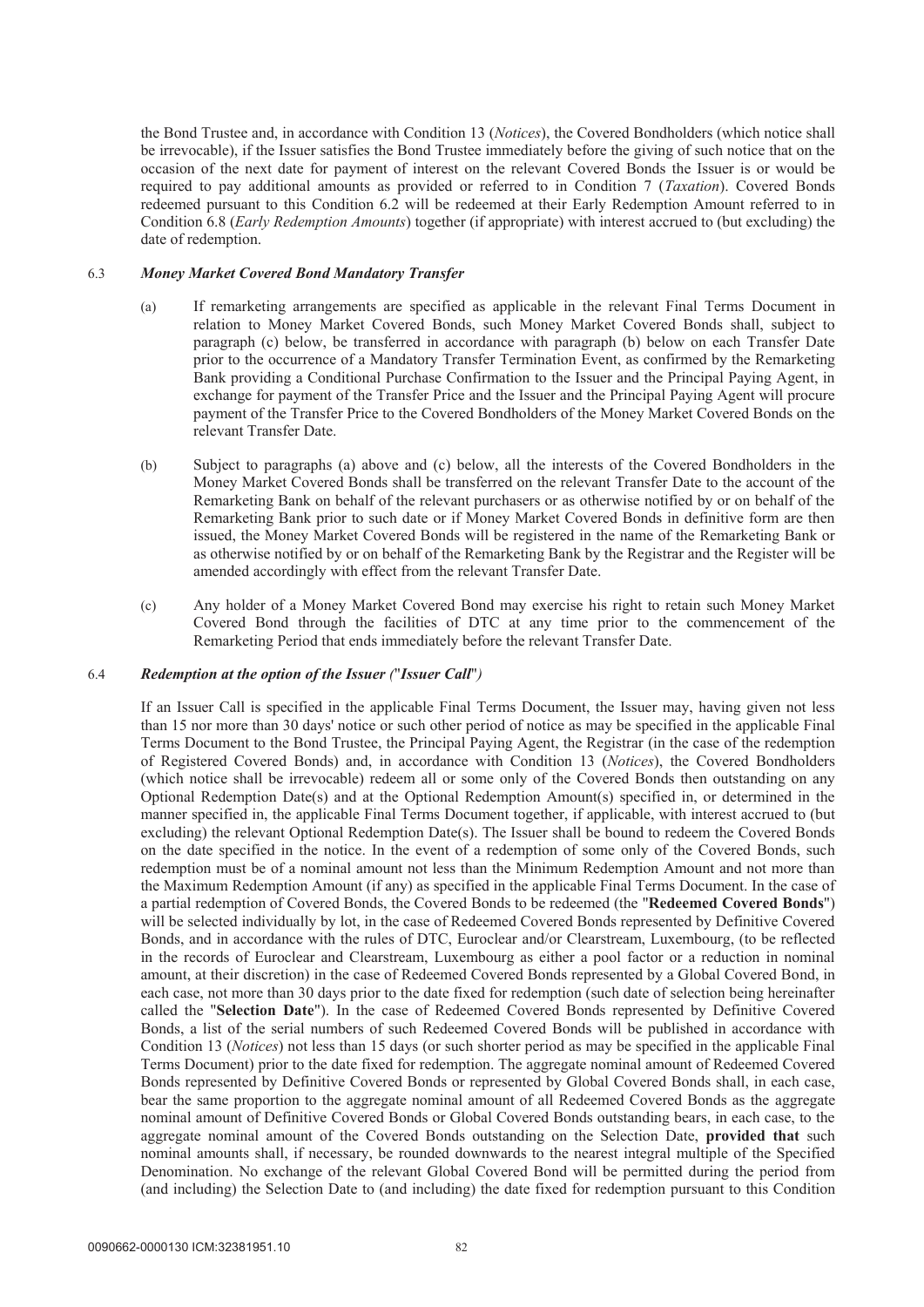6.4 and notice to that effect shall be given by the Issuer to the Covered Bondholders in accordance with Condition 13 (*Notices*) at least five days (or such shorter period as is specified in the applicable Final Terms Document) prior to the Selection Date.

## 6.5 *Redemption at the option of the Covered Bondholders ("Investor Put")*

If an investor put is specified in the Final Terms Document (the "**Investor Put**"), then if and to the extent specified in the applicable Final Terms Document, upon the holder of the relevant Covered Bond giving to the Issuer, in accordance with Condition 13 (*Notices*), not less than 30 nor more than 60 days' (or such other notice period specified in the applicable Final Terms Document) notice (which notice shall be irrevocable), the Issuer will, upon the expiry of such notice **provided that** the Cash Manager has notified the Bond Trustee in writing that there will be sufficient funds available to pay any termination payment due to the relevant Covered Bond Swap Provider(s), redeem subject to, and in accordance with, the terms specified in the applicable Final Terms Document in whole (but not in part) such Covered Bond on the Optional Redemption Date and at the relevant Optional Redemption Amount as specified in, or determined in the manner specified in, the applicable Final Terms Document, together, if applicable, with interest accrued to (but excluding) the relevant Optional Redemption Date.

If the Covered Bond is in definitive form, to exercise the right to require redemption of the Covered Bond, the holder of the Covered Bond must deliver such Covered Bond, on any Business Day (as defined in Condition 4.5 (*Business Day, Business Day Convention, Day Count Fractions and other adjustments*)) falling within the above-mentioned notice period at the specified office of any Paying Agent, accompanied by a duly signed and completed notice of exercise of the Investor Put in the form (for the time being current) obtainable from any specified office of any Paying Agent (a "**Put Notice**") and in which the holder must specify a bank account (or, if payment is by cheque, an address) to which payment is to be made under this Condition 6.5.

### *It may be that before an Investor Put can be exercised, certain conditions and/or circumstances will need to be satisfied. Where relevant, the provisions will be set out in the applicable Final Terms Document.*

#### 6.6 *Redemption due to illegality or invalidity*

- (a) The Covered Bonds of all Series may be redeemed at the option of the Issuer in whole, but not in part, at any time, on giving not less than 30 nor more than 60 days' notice to the Bond Trustee, the Principal Paying Agent, the Registrar and, in accordance with Condition 13 (*Notices*), all Covered Bondholders (which notice shall be irrevocable), if the Issuer satisfies the Bond Trustee immediately before the giving of such notice that it has, or will, before the next Interest Payment Date of any Covered Bond of any Series, become unlawful for (i) the Issuer to make, fund or allow to remain outstanding any Term Advance made by it to the LLP under the Intercompany Loan Agreement; and/or (ii) the Issuer or the LLP to make any payment of interest, principal or any other amount on, or to allow to remain outstanding, any Covered Bond of any Series, in each case, as a result of any change in, or amendment to, the applicable laws or regulations or any change in the application or official interpretation of such laws or regulations, which change or amendment has become or will become effective before the next such Interest Payment Date.
- (b) Covered Bonds redeemed pursuant to Condition 6.6(a) (*Redemption due to illegality or invalidity*) will be redeemed at their Early Redemption Amount referred to in Condition 6.8 (*Early Redemption Amounts*) together (if appropriate) with interest accrued to (but excluding) the date of redemption.
- (c) Covered Bonds redeemed pursuant to Condition 6.6(b) (*Redemption due to illegality or invalidity*) will be redeemed:
	- (i) in the case of Covered Bonds other than Fixed Rate Covered Bonds, at their Principal Amount Outstanding; and
	- (ii) in the case of Fixed Rate Covered Bonds, at a price which shall be the higher of:
		- (A) their Principal Amount Outstanding, together with interest accrued to (but excluding) the date of redemption; and
		- (B) an appropriate make-whole amount deemed fair by an investment bank or other suitable entity of international repute nominated by the Issuer and approved in writing by the Bond Trustee.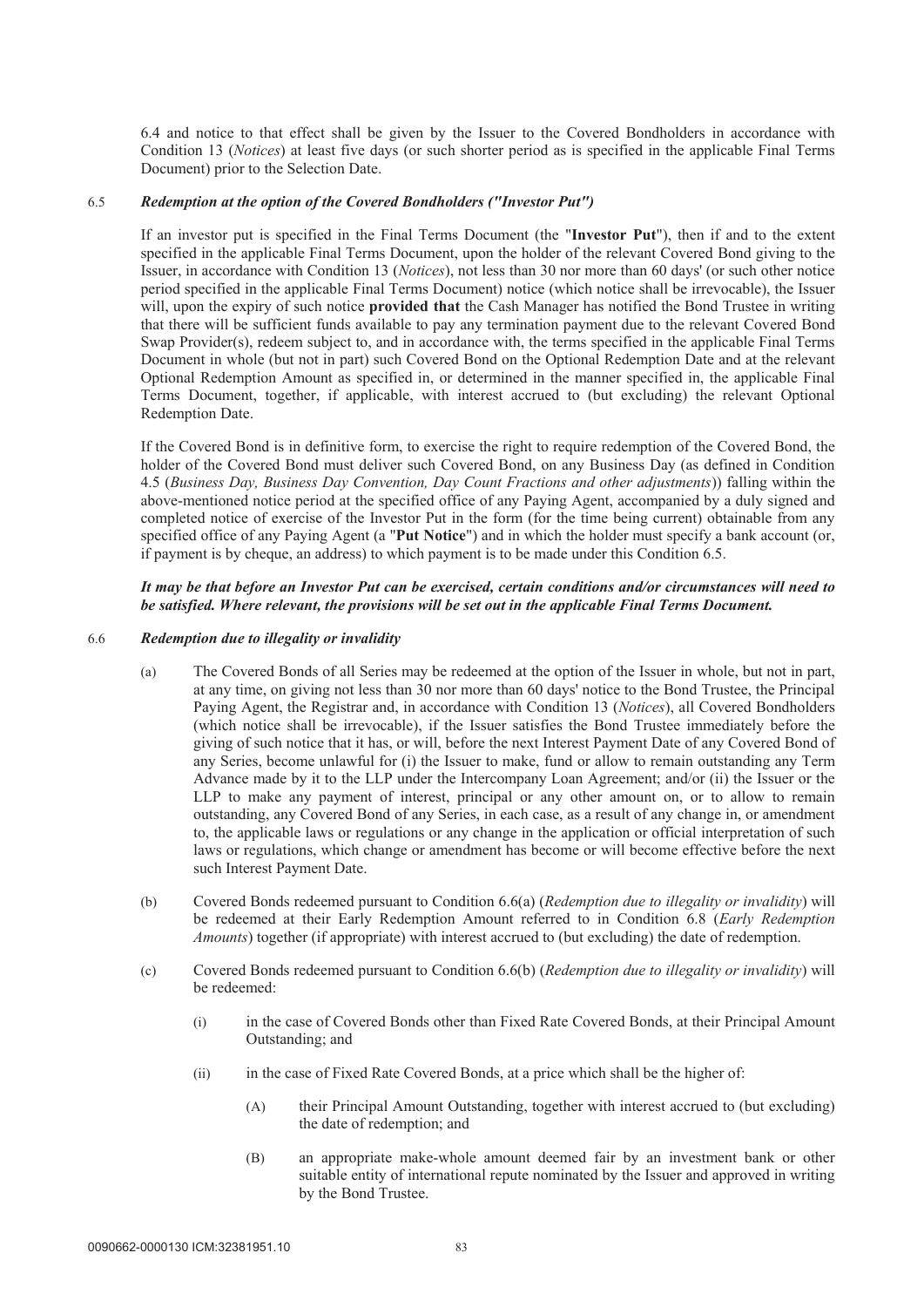## 6.7 *General*

Prior to the publication of any notice of redemption pursuant to Conditions 6.2 (*Redemption for taxation reasons*), 6.6(a) (*Redemption due to illegality or invalidity*) or 6.6(b) (*Redemption due to illegality or invalidity*), the Issuer shall deliver to the Bond Trustee a certificate signed by two Directors stating that the Issuer is entitled or required to effect such redemption and setting forth a statement of facts showing that the conditions set out in Conditions 6.2 (*Redemption for taxation reasons*), 6.6(a) (*Redemption due to illegality or invalidity*) or, as the case may be, 6.6(b) (*Redemption due to illegality or invalidity*) for such right or obligation (as applicable) of the Issuer to arise have been satisfied and the Bond Trustee shall be entitled to accept the certificate as sufficient evidence of the satisfaction of the conditions set out above, in which event it shall be conclusive and binding on all Covered Bondholders, Receiptholders and Couponholders.

### 6.8 *Early Redemption Amounts*

For the purpose of Conditions 6.2 (*Redemption for taxation reasons*) and 6.6(a) (*Redemption due to illegality or invalidity*) and Condition 9 (*Events of Default, Acceleration and Enforcement*), each Covered Bond will be redeemed (unless otherwise stated in the applicable Final Terms Document) at its Early Redemption Amount calculated as follows:

- (a) in the case of a Covered Bond other than a Zero Coupon Covered Bond (but including an Instalment Covered Bond), at the amount specified in, or determined in the manner specified in, the applicable Final Terms Document or, if no such amount or manner is so specified in the applicable Final Terms Document, at its Principal Amount Outstanding, together with interest accrued to (but excluding) the date fixed for redemption; and
- (b) in the case of a Zero Coupon Covered Bond, at an amount (the "**Amortised Face Amount**") equal to the sum of:
	- (i) the Reference Price; and
	- (ii) the product of the Accrual Yield (compounded annually) being applied to the Reference Price from (and including) the Issue Date of the first Tranche of the Covered Bonds to (but excluding) the date fixed for redemption or (as the case may be) the date upon which such Covered Bond becomes due and repayable.

Where such calculation in paragraph (b) above is to be made for a period which is not a whole number of years, it shall be made (A) in the case of a Zero Coupon Covered Bond payable in a Specified Currency other than euro, on the basis of a 360-day year consisting of 12 months of 30 days each, or (B) in the case of a Zero Coupon Covered Bond payable in euro, on the basis of the actual number of days elapsed divided by 365 (or, if any of the days elapsed falls in a leap year, the sum of  $(x)$  the number of those days falling in a leap year divided by 366 and  $(y)$ the number of those days falling in a non leap year divided by 365).

#### 6.9 *Instalments*

Instalment Covered Bonds will be redeemed in the Instalment Amounts and on the Instalment Dates. In the case of early redemption, the Early Redemption Amount will be determined pursuant to Condition 6.8 (*Early Redemption Amounts*).

### 6.10 *Purchases*

The Issuer or any of its subsidiaries (including the LLP) may at any time purchase or otherwise acquire Covered Bonds (**provided that**, in the case of Bearer Definitive Covered Bonds, all unmatured Receipts, Coupons and Talons appertaining thereto are attached thereto or surrendered therewith) at any price in the open market either by tender or private agreement or otherwise. If purchases are made by tender, tenders must be available to all Covered Bondholders alike. Such Covered Bonds may be held, reissued, resold or, at the option of the Issuer or the relevant subsidiary, surrendered to any Paying Agent and/or the Registrar for cancellation (except that any Covered Bonds purchased or otherwise acquired by the LLP must immediately be surrendered to any Paying Agent and/or the Registrar for cancellation).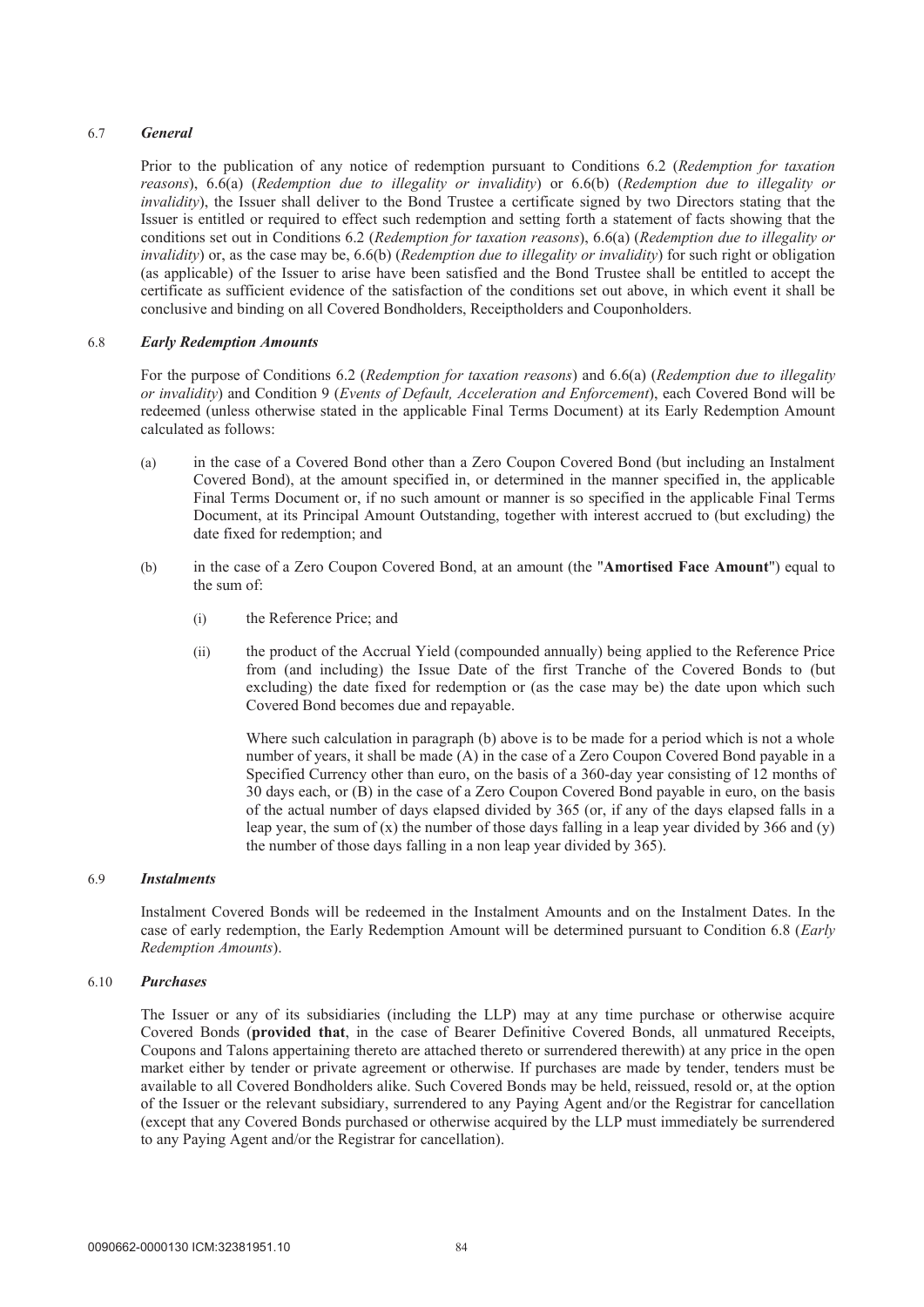## 6.11 *Cancellation*

All Covered Bonds which are redeemed will forthwith be cancelled (together with, in the case of Bearer Definitive Covered Bonds, all unmatured Receipts, Coupons and Talons attached thereto or surrendered therewith at the time of redemption). All Covered Bonds so cancelled and any Covered Bonds purchased and surrendered for cancellation pursuant to Condition 6.10 (*Purchases*) and cancelled (together with, in the case of Bearer Definitive Covered Bonds, all unmatured Receipts, Coupons and Talons cancelled therewith) shall be forwarded to the Principal Paying Agent and cannot be reissued or resold.

# 6.12 *Late Payment*

If any amount payable in respect of any Covered Bond is improperly withheld or refused upon its becoming due and repayable or is paid after its due date, the amount due and repayable in respect of such Covered Bond (the "**Late Payment**") shall itself accrue interest (both before and after any judgment or other order of a court of competent jurisdiction) from (and including) the date on which such payment was improperly withheld or refused or, as the case may be, became due, to (but excluding) the Late Payment Date in accordance with the following provisions:

- (a) in the case of a Covered Bond other than a Zero Coupon Covered Bond (but including an Instalment Covered Bond) at the rate determined in accordance with Condition 4.1 (*Interest on Fixed Rate Covered Bonds*) or 4.2 (*Interest on Floating Rate Covered Bonds*), as the case may be; and
- (b) in the case of a Zero Coupon Covered Bond, at a rate equal to the Accrual Yield,

in each case on the basis of the Day Count Fraction specified in the applicable Final Terms Document or, if none is specified, on a 30/360 basis.

For the purpose of this Condition 6.12, the "**Late Payment Date**" shall mean the earlier of:

- (i) the date which the Bond Trustee determines to be the date on which, upon further presentation of the relevant Covered Bond, payment of the full amount (including interest as aforesaid) in the relevant currency in respect of such Covered Bond is to be made; and
- (ii) the seventh day after notice is given to the relevant Covered Bondholder (whether individually or in accordance with Condition 13 (*Notices*)) that the full amount (including interest as aforesaid) in the relevant currency in respect of such Covered Bond is available for payment,

**provided that** in the case of both (i) and (ii), upon further presentation thereof being duly made, such payment is made.

# 7. **Taxation**

All payments of principal and interest (if any) in respect of the Covered Bonds, Receipts and Coupons by or on behalf of the Issuer or the LLP, as the case may be, will be made without withholding or deduction for or on account of any present or future taxes, duties, assessments or governmental charges of whatever nature unless such withholding or deduction of such taxes, duties, assessments or governmental charges is required by law (including pursuant to an agreement described in Section 1471(b) of the Code or otherwise imposed pursuant to Sections 1471 through 1474 of the Code, any regulations or agreements thereunder, official interpretations thereof, or any law implementing an intergovernmental approach or agreement thereto). In the event of a withholding or deduction for or on account of any present or future taxes, duties, assessments or governmental charges of whatever nature imposed or levied by or on behalf of the United Kingdom or any political sub-division thereof or any authority therein or thereof having power to tax being made by the Issuer in respect of a payment made by it, the Issuer will pay such additional amounts as shall be necessary in order that the net amounts received by the holders of the Covered Bonds, Receipts or Coupons after such withholding or deduction shall equal the respective amounts of principal and interest, if any, which would otherwise have been receivable in respect of the Covered Bonds, Receipts or Coupons, as the case may be, in the absence of such withholding or deduction; except that no such additional amounts shall be payable with respect to any Covered Bond, Receipt or Coupon:

(a) presented for payment, where presentation is required, in the United Kingdom; or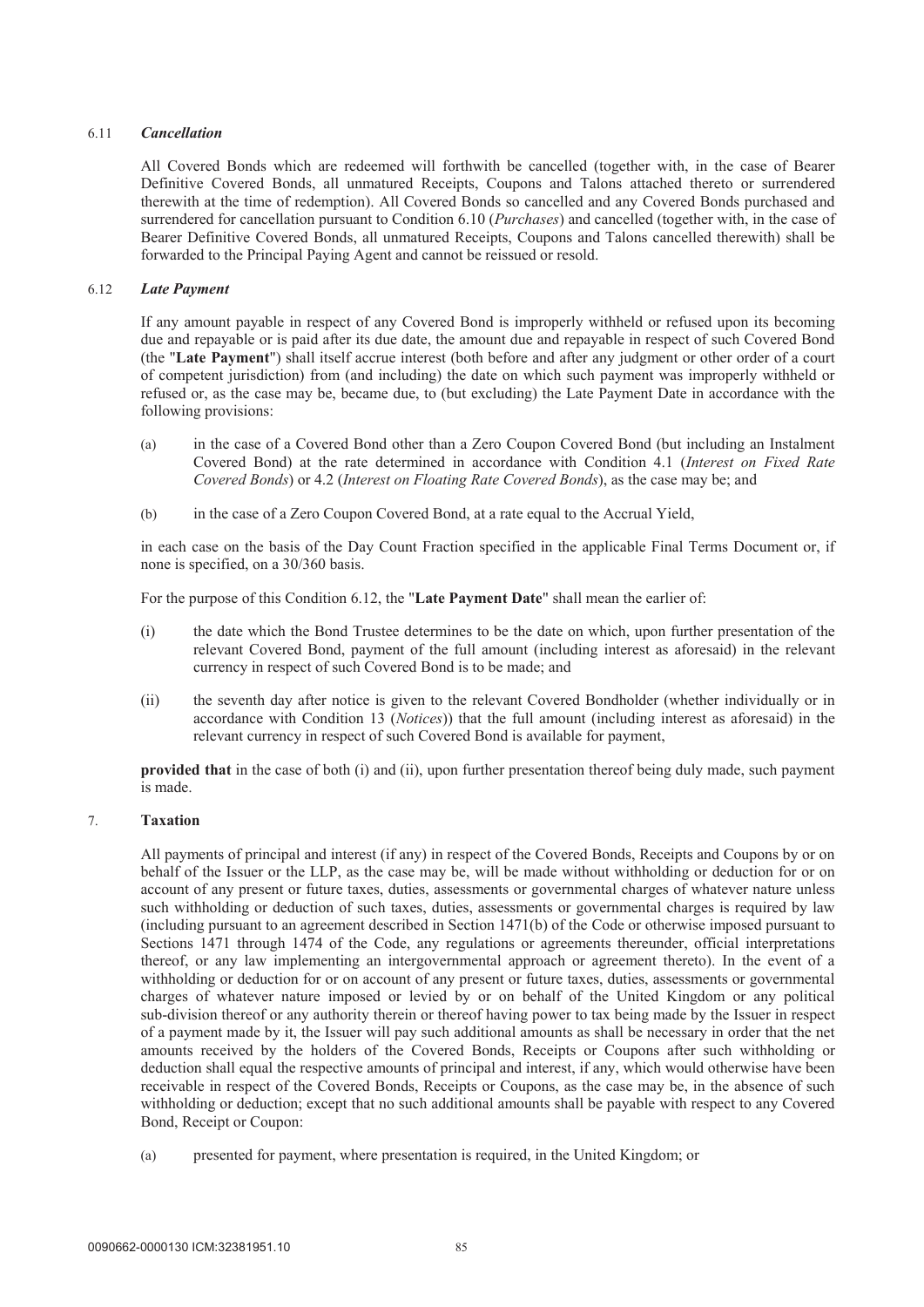- (b) to a holder who (i) is able to avoid such withholding or deduction by satisfying any statutory requirements or by making a declaration of non-residence or other claim for exemption to the relevant taxing authority but fails to do so, or (ii) is liable for such taxes, duties, assessments or governmental charges in respect of such Covered Bonds, Receipts or Coupons (as the case may be) by reason of his having some connection with the United Kingdom other than merely by reason of the holding of such Covered Bonds, Receipts or Coupons; or
- (c) presented for payment, where presentation is required, more than 30 days after the Relevant Date (as defined below) except to the extent that the holder thereof would have been entitled to an additional amount on presenting the same for payment on the last day of such period of 30 days; or
- (d) for any withholding or deduction for taxes, duties, assessments or governmental charges that would not have been imposed but for a failure by the holder or beneficial owner (or any financial institution through which the holder or beneficial owner holds any Covered Bond through which payment on the Covered Bond is made) to comply with any certification, information, identification, documentation or other reporting requirements (including entering into and complying with an agreement with the Internal Revenue Service) imposed pursuant to Sections 1471 through 1474 of the Code (or any regulations or intergovernmental agreement, or legislation enacted pursuant thereto, to implement such provisions) as in effect on the date of issuance of the Covered Bonds or any successor or amended version of these provisions.

As used herein, the "**Relevant Date**" means the date on which payment in respect of the Covered Bond, Receipt or Coupon first becomes due and payable but, if the full amount of the monies payable on such date has not been received by the Principal Paying Agent or the Bond Trustee on or prior to such date, the "**Relevant Date**" shall be the date on which such monies shall have been so received and notice to that effect has been given to Covered Bondholders in accordance with Condition 13 (*Notices*).

If any payments made by the LLP under the Covered Bond Guarantee are or become subject to any withholding or deduction on account of any taxes, duties, assessments or governmental charges of whatever nature imposed or levied by or on behalf of the United Kingdom or any political subdivision thereof or by any authority therein or thereof having power to tax, the LLP will not be obliged to pay any additional amount as a consequence. Any such deduction shall not constitute an LLP Event of Default under Condition 9 (*Events of Default, Acceleration and Enforcement*).

## 8. **Prescription**

The Covered Bonds (whether in bearer or registered form), Receipts and Coupons will become void unless presented for payment within ten years (in the case of principal) and five years (in the case of interest) in each case from the Relevant Date (as defined in Condition 7 (*Taxation*)) therefor, subject in each case to the provisions of Condition 5 (*Payments*).

The Issuer shall be discharged from its obligation to pay principal on a Registered Covered Bond to the extent that the relevant Registered Covered Bond certificate has not been surrendered to the Registrar by, or a cheque which has been duly despatched in the Specified Currency remains uncashed at, the end of the period of ten years from the Relevant Date for such payment.

The Issuer shall be discharged from its obligation to pay interest on a Registered Covered Bond to the extent that a cheque which has been duly dispatched in the Specified Currency remains uncashed at the end of the period of five years from the Relevant Date in respect of such payment.

There shall not be included in any Coupon sheet issued on exchange of a Talon, any Coupon the claim for payment in respect of which would be void pursuant to this Condition or Condition 5 (*Payments*) or any Talon which would be void pursuant to Condition 5 (*Payments*).

#### 9. **Events of Default, Acceleration and Enforcement**

#### 9.1 *Issuer Events of Default*

The Bond Trustee at its discretion may, and if so requested in writing by the holders of at least 25 per cent. of the aggregate Principal Amount Outstanding of the Covered Bonds (which for this purpose or the purpose of any Extraordinary Resolution referred to in this Condition 9.1 means the Covered Bonds of this Series together with the Covered Bonds of any other Series constituted by the Trust Deed) then outstanding as if they were a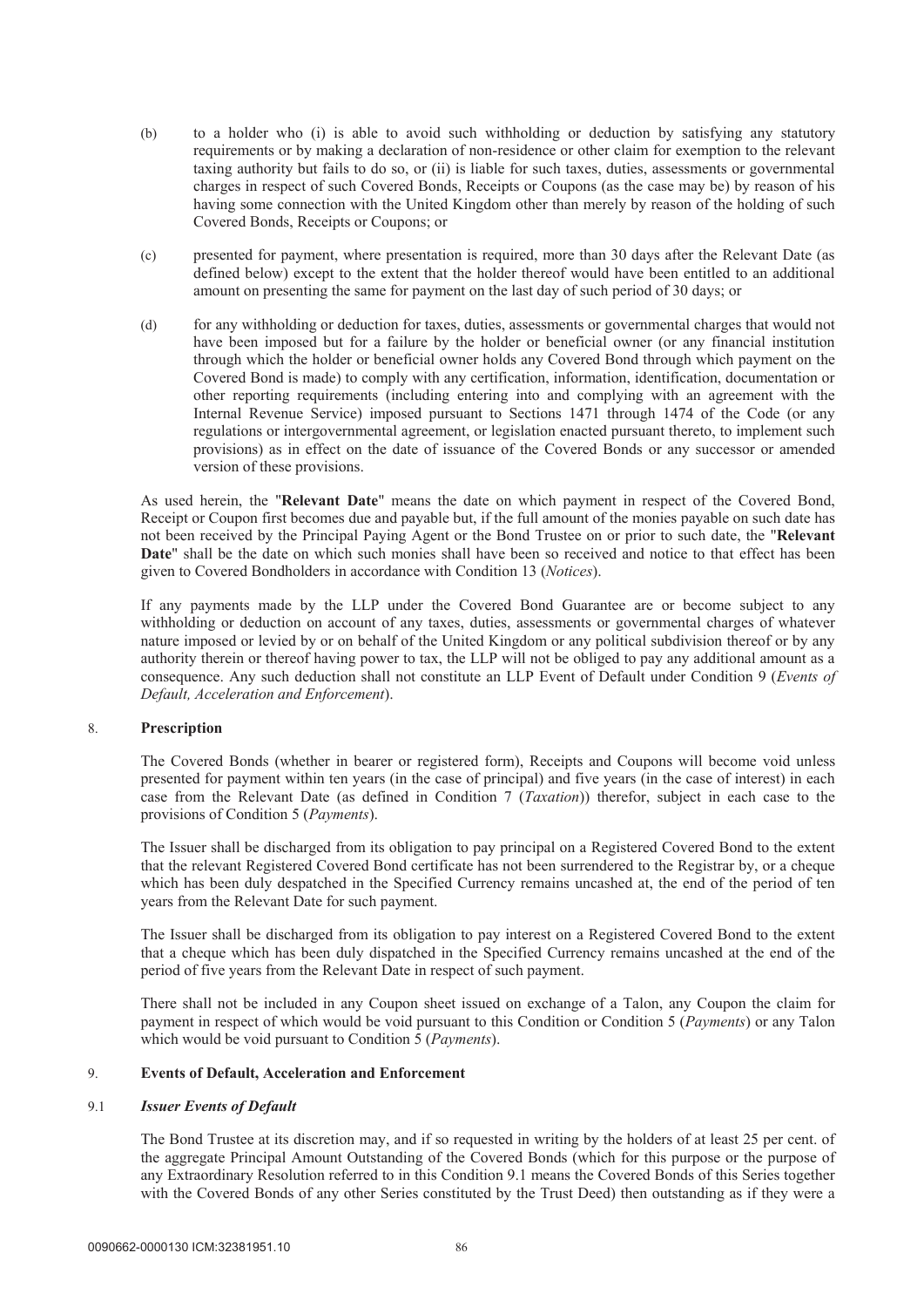single Series (with the nominal amount of Covered Bonds not denominated in Sterling converted into Sterling at the relevant Covered Bond Swap Rate) or if so directed by an Extraordinary Resolution of all the Covered Bondholders shall (subject in each case to being indemnified and/or secured to its satisfaction), give notice (an "**Issuer Acceleration Notice**") in writing to the Issuer and to the FCA pursuant to the RCB Regulations, that, as against the Issuer (but not, for the avoidance of doubt, against the LLP under the Covered Bond Guarantee), each Covered Bond of each Series is, and each such Covered Bond shall thereupon immediately become, due and repayable at its Early Redemption Amount together with (to the extent not included in the Early Redemption Amount) accrued interest as provided in the Trust Deed if any of the following events (each an "**Issuer Event of Default**") shall occur and be continuing:

- (a) if default is made by the Issuer for a period of 14 days or more in the payment of any principal or interest due in respect of the Covered Bonds or any of them; or
- (b) if the Issuer fails to perform or observe any of its other obligations under the Covered Bonds or Receipts or Coupons of any Series of Covered Bonds or the Trust Deed or any other Transaction Documents to which the Issuer is a party (other than the Programme Agreement and the Subscription Agreement), but excluding (i) any obligation of the Issuer to comply with the Asset Coverage Test or any representations or warranties given by the Issuer thereunder or pursuant thereto, or (ii) any obligation of the Issuer which relates solely to compliance with its obligations under the RCB Regulations and breach of which would not otherwise constitute a breach of the other terms of the Transaction Documents, and (except where the Bond Trustee considers such failure to be incapable of remedy when no such continuation or notice as is hereinafter referred to will be required) such failure continues for the period of 30 days (or such longer period as the Bond Trustee may permit) next following the service by the Bond Trustee on the Issuer of notice requiring the same to be remedied; or
- (c) if an effective resolution is passed or an order is made for the winding-up or dissolution of the Issuer (except for the purposes of a reconstruction or amalgamation the terms of which have previously been approved in writing by the Bond Trustee or by an Extraordinary Resolution of the Covered Bondholders or which has been effected in compliance with the terms of Condition 14 (*Meetings of Covered Bondholders, Modification, Waiver and Substitution*)); or
- (d) if an Asset Coverage Test Breach Notice has been served and not revoked (in accordance with the terms of the Transaction Documents) on or before the third Calculation Date after service of such Asset Coverage Test Breach Notice,

**provided that** any condition, event or act described in subparagraph (b) above shall only constitute an Issuer Event of Default if the Bond Trustee shall have certified in writing to the Issuer and the LLP that such condition, event or act is, in its opinion, materially prejudicial to the interests of the Covered Bondholders of any Series.

Upon the Covered Bonds becoming immediately due and payable against the Issuer pursuant to this Condition 9.1, the Bond Trustee shall forthwith serve a notice to pay (the "**Notice to Pay**") on the LLP pursuant to the Covered Bond Guarantee. If a Notice to Pay has been served, the LLP shall be required to make payments of Guaranteed Amounts when the same shall become Due for Payment in accordance with the terms of the Covered Bond Guarantee.

Following service of an Issuer Acceleration Notice, the Bond Trustee may or shall take such proceedings against the Issuer in accordance with the first paragraph of Condition 9.3 (*Enforcement*).

The Trust Deed provides that all monies received by the Bond Trustee from the Issuer or any administrator, administrative receiver, receiver, liquidator or other similar official appointed in relation to the Issuer following service of an Issuer Acceleration Notice (the "**Excess Proceeds**"), shall be paid by the Bond Trustee on behalf of the Covered Bondholders of the relevant Series to the LLP for its own account, as soon as practicable, and shall be held by the LLP in the GIC Account and the Excess Proceeds shall thereafter form part of the Security and shall be used by the LLP in the same manner as all other monies from time to time standing to the credit of the GIC Account pursuant to the Deed of Charge and the LLP Deed. Any Excess Proceeds received by the Bond Trustee shall discharge *pro tanto* the obligations of the Issuer in respect of the payment of the amount of such Excess Proceeds under the Covered Bonds, Receipts and Coupons. However, the obligations of the LLP under the Covered Bond Guarantee are (following service of a Notice to Pay) unconditional and irrevocable and the receipt by the Bond Trustee of any Excess Proceeds shall not reduce or discharge any of such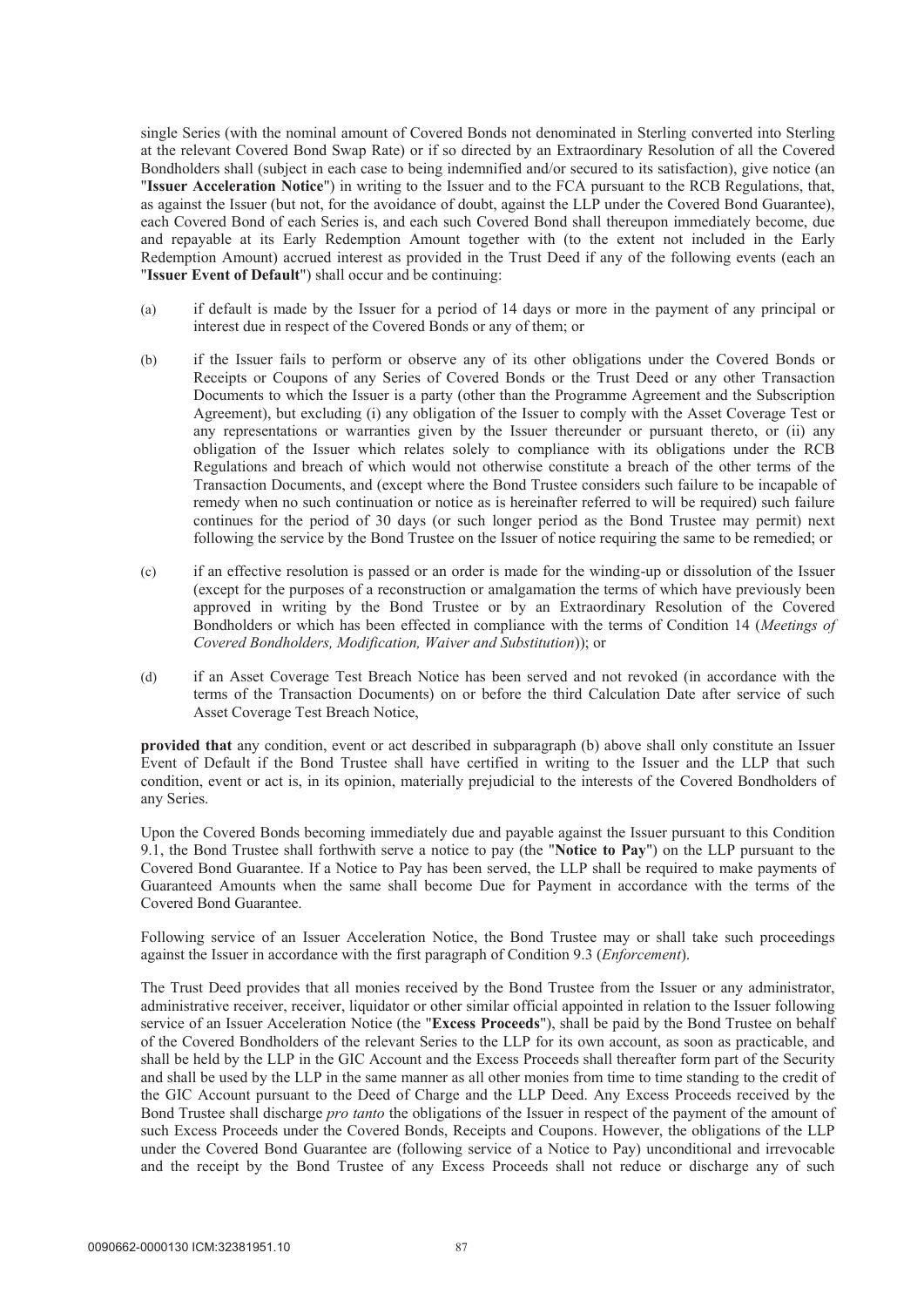obligations. By subscribing for Covered Bond(s), each Covered Bondholder shall be deemed to have irrevocably directed the Bond Trustee to pay the Excess Proceeds to the LLP in the manner as described above.

### 9.2 *LLP Events of Default*

The Bond Trustee at its discretion may, and if so requested in writing by the holders of at least 25 per cent. of the aggregate Principal Amount Outstanding of the Covered Bonds (which for this purpose and the purpose of any Extraordinary Resolution referred to in this Condition 9.2 means the Covered Bonds of this Series together with the Covered Bonds of any other Series constituted by the Trust Deed) then outstanding as if they were a single Series (with the nominal amount of Covered Bonds not denominated in Sterling converted into Sterling at the relevant Covered Bond Swap Rate) or if so directed by an Extraordinary Resolution of all the Covered Bondholders, shall (subject in each case to being indemnified and/or secured to its satisfaction) give notice (the "**LLP Acceleration Notice**") in writing to the Issuer and the LLP, that (i) each Covered Bond of each Series is, and each Covered Bond of each Series shall, as against the Issuer (if not already due and repayable against the Issuer following service of an Issuer Acceleration Notice), thereupon immediately become due and repayable at its Early Redemption Amount together with (to the extent not already included in the Early Redemption Amount) accrued interest, and (ii) all amounts payable by the LLP under the Covered Bond Guarantee shall thereupon immediately become due and payable at the Guaranteed Amount corresponding to the Early Redemption Amount for each Covered Bond of each Series, together with (to the extent not already included in the Early Redemption Amount) accrued interest, in each case as provided in the Trust Deed and thereafter the Security shall become enforceable if any of the following events (each an "**LLP Event of Default**") shall occur and be continuing:

- (a) if default is made by the LLP for a period of seven days or more in the payment of any Guaranteed Amounts which are Due for Payment on the relevant Guaranteed Amounts Due Date in respect of the Covered Bonds of any Series, except in the case of the payments of a Guaranteed Amount which is Due for Payment under Condition 6.1 (*Final redemption*) when the LLP shall be required to make payments of Guaranteed Amounts which are Due for Payment on the dates specified therein; or
- (b) if default is made by the LLP in the performance or observance of any obligation, condition or provision binding on it (other than any obligation for the payment of Guaranteed Amounts in respect of the Covered Bonds of any Series) under the Trust Deed, the Deed of Charge or any other Transaction Document (other than the obligation to satisfy the Asset Coverage Test in accordance with Clause 11 of the LLP Deed) to which the LLP is a party and (except where such default is or the effects of such default are, in the opinion of the Bond Trustee, not capable of remedy when no such continuation and notice as is hereinafter mentioned will be required), such default continues for 30 days (or such longer period as the Bond Trustee may permit) after written notice thereof has been given by the Bond Trustee to the LLP requiring the same to be remedied; or
- (c) if an order is made or an effective resolution passed for the liquidation or winding-up of the LLP; or
- (d) if the LLP ceases or threatens to cease to carry on its business or substantially the whole of its business; or
- (e) if the LLP is unable, or admits inability, to pay its debts generally as they fall due or shall be adjudicated or found bankrupt or insolvent; or
- (f) if proceedings are initiated against the LLP under any applicable liquidation, winding-up, insolvency, bankruptcy, composition, reorganisation or other similar laws (including, but not limited to, presentation of a petition or the filing of documents with a court or any registrar for its winding-up, administration or dissolution or the giving notice of the intention to appoint an administrator (whether out of court or otherwise)); or a receiver, administrator, trustee or other similar official shall be appointed (whether out of court or otherwise) in relation to the LLP or in relation to the whole or any part of its assets, or a distress, diligence or execution or other process shall be levied or enforced upon or sued out against the whole or any part of its assets, or if the LLP shall initiate or consent to judicial proceedings relating to itself under any applicable liquidation, winding-up, insolvency, bankruptcy, composition, reorganisation or other similar laws or shall make a conveyance, assignment or assignation for the benefit of, or shall enter into any composition with, its creditors generally; or
- (g) if there is a failure to satisfy the Amortisation Test (as set out in the LLP Deed) on any Calculation Date following service of a Notice to Pay,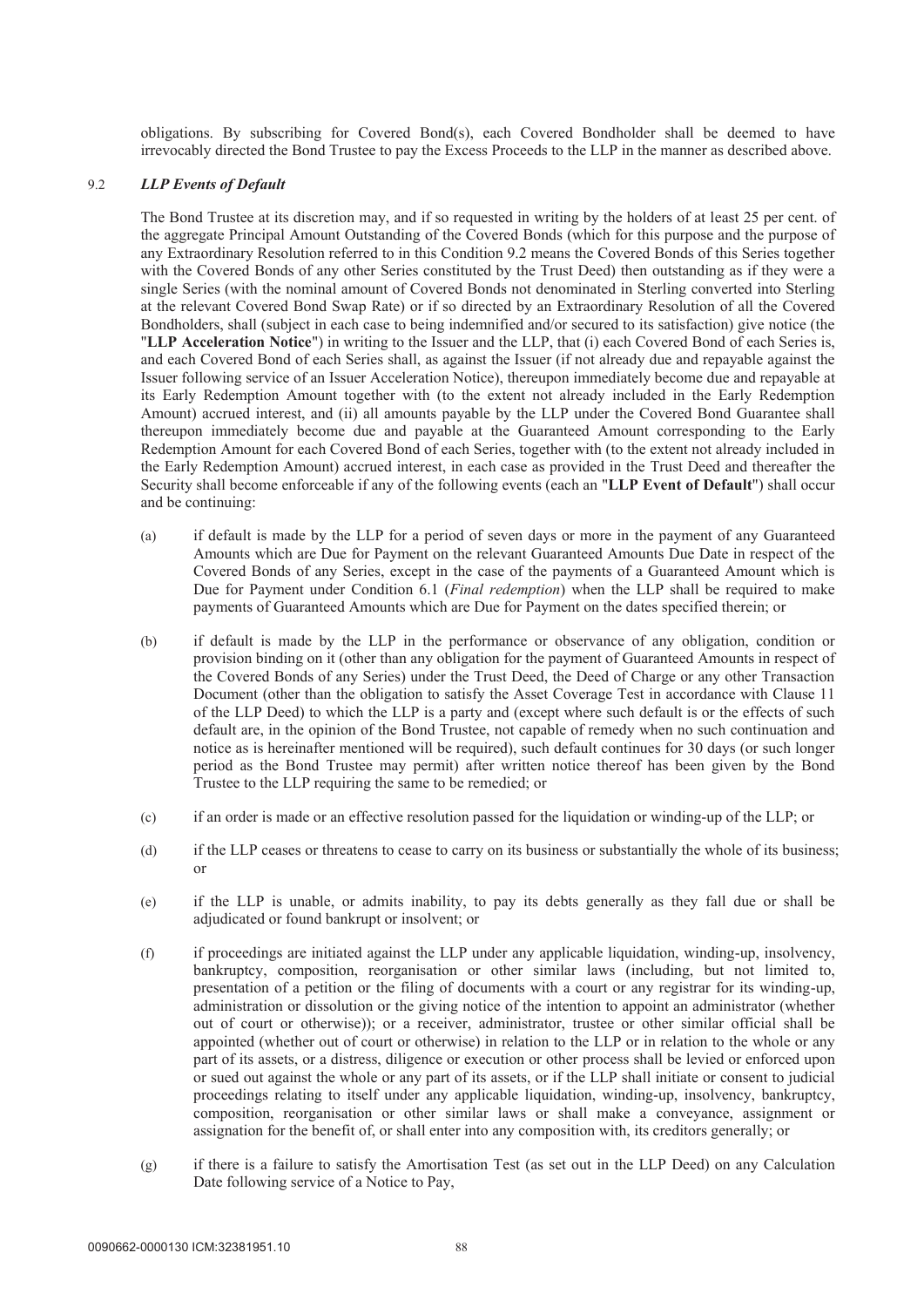**provided that** any condition, event or act described in subparagraphs (b) and (d) to (g) (inclusive) above shall only constitute an LLP Event of Default if the Bond Trustee shall have certified in writing to the Issuer and the LLP that such condition, event or act is, in its opinion, materially prejudicial to the interests of the Covered Bondholders of any Series.

Following service of an LLP Acceleration Notice, each of the Bond Trustee and the Security Trustee may or shall take such proceedings or steps in accordance with the first and third paragraphs, respectively, of Condition 9.3 (*Enforcement*).

Upon service of an LLP Acceleration Notice, the Covered Bondholders shall have a claim against the LLP, under the Covered Bond Guarantee, for an amount equal to the Early Redemption Amount in respect of each Covered Bond together with (to the extent not included in the Early Redemption Amount) accrued interest and any other amount due under such Covered Bonds (other than additional amounts payable under Condition 7 (*Taxation*)) as provided in the Trust Deed.

#### 9.3 *Enforcement*

The Bond Trustee may, at any time, at its discretion and without further notice, take such proceedings against the Issuer or the LLP, as the case may be, and/or any other person as it may think fit to enforce the provisions of the Trust Deed, the Covered Bonds, the Receipts, the Coupons or any other Transaction Document, but it shall not be bound to take any such enforcement proceedings in relation to the Trust Deed, the Covered Bonds, the Receipts, the Coupons or any other Transaction Document unless (i) it shall have been so directed by an Extraordinary Resolution of all the Covered Bondholders of all Series (with the Covered Bonds of all Series taken together as a single Series as aforesaid) or so requested in writing by the holders of not less than 25 per cent. of the aggregate Principal Amount Outstanding of the Covered Bonds of all Series then outstanding (taken together and converted into Sterling at the relevant Covered Bond Swap Rate as aforesaid) and (ii) it shall have been indemnified and/or secured to its satisfaction.

In exercising any of its powers, trusts, authorities and discretions the Bond Trustee shall only have regard to the interests of the Covered Bondholders of all Series and shall not have regard to the interests of any other Secured Creditors.

The Security Trustee may, at any time, at its discretion and without further notice, take such proceedings against the LLP and/or any other person as it may think fit to enforce the provisions of the Deed of Charge or any other Transaction Document in accordance with its terms and may, at any time after the Security has become enforceable, take such proceedings or steps as it may think fit to enforce the Security, but it shall not be bound to take any such proceedings or steps unless (i) it shall have been so directed by an Extraordinary Resolution of all the Covered Bondholders of all Series (with the Covered Bonds of all Series taken together as a single Series as aforesaid) or a request in writing by the holders of not less than 25 per cent. of the aggregate Principal Amount Outstanding of the Covered Bonds of all Series then outstanding (taken together and converted into Sterling at the relevant Covered Bond Swap Rate as aforesaid), and (ii) it shall have been indemnified and/or secured to its satisfaction. In exercising any of its powers, trusts, authorities and discretions under this paragraph the Security Trustee shall only have regard to the interests of the Covered Bondholders of all Series and shall not have regard to the interests of any other Secured Creditors.

No Covered Bondholder, Receiptholder or Couponholder shall be entitled to proceed directly against the Issuer or the LLP or to take any action with respect to the Trust Deed, any other Transaction Document, the Covered Bonds, the Receipts, the Coupons, or the Security, unless the Bond Trustee or the Security Trustee, as applicable, having become bound so to proceed, fails so to do within a reasonable period and such failure shall be continuing.

#### 10. **Replacement of Covered Bonds, Receipts, Coupons and Talons**

If any Covered Bond, Receipt, Coupon or Talon is lost, stolen, mutilated, defaced or destroyed, it may be replaced at the specified office of the Principal Paying Agent in London (in the case of Bearer Covered Bonds, Receipts or Coupons) or the Registrar (in the case of Registered Covered Bonds), or any other place approved by the Bond Trustee, of which notice shall have been given to the Covered Bondholders in accordance with Condition 13 (*Notices*), upon payment by the claimant of such costs and expenses as may be incurred in connection therewith and on such terms as to evidence and indemnity as the Issuer may reasonably require. Mutilated or defaced Covered Bonds, Receipts, Coupons or Talons must be surrendered before replacements will be issued.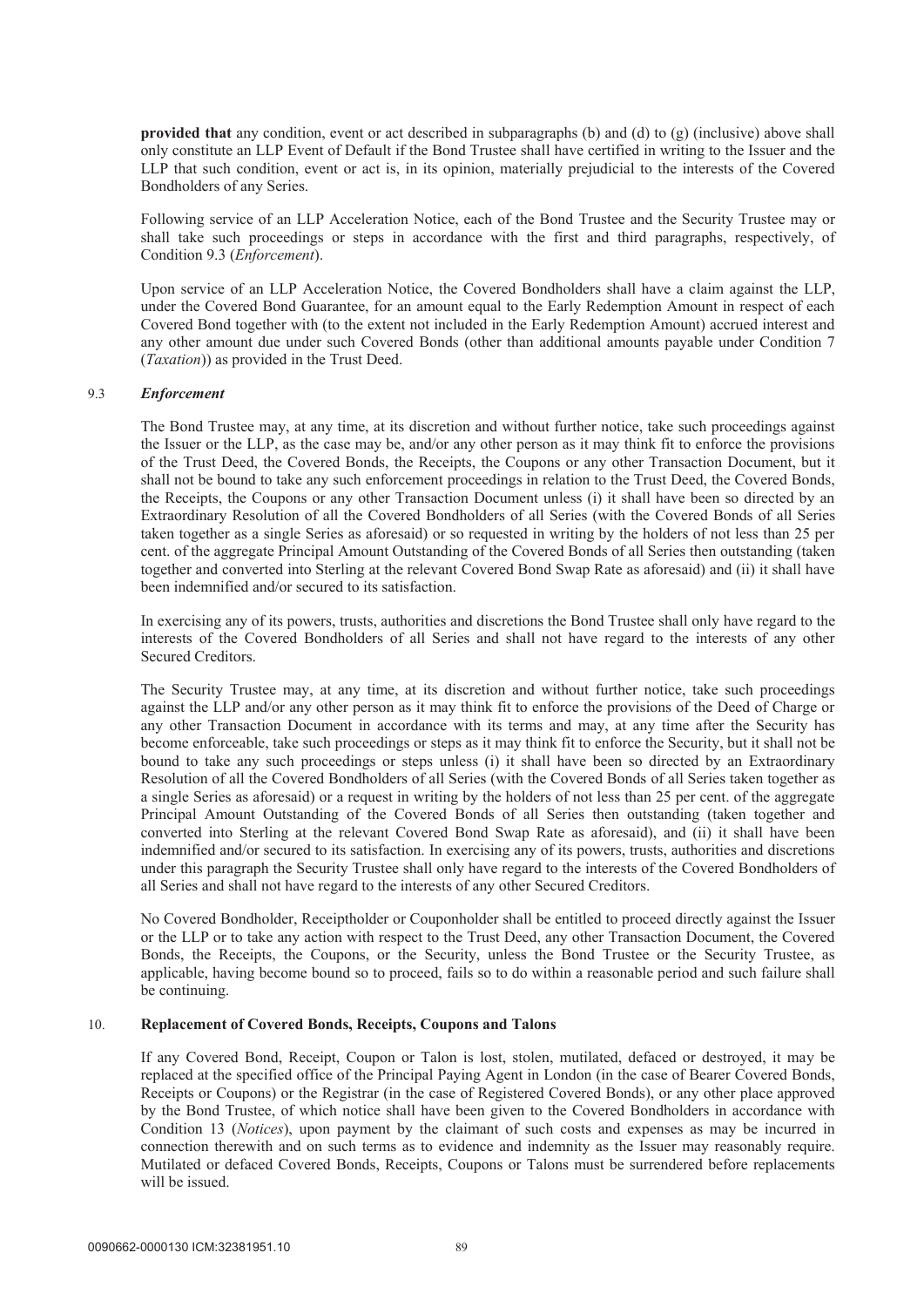### 11. **Principal Paying Agent, Paying Agents, Registrar, Transfer Agent and Exchange Agent**

The names of the initial Principal Paying Agent, the initial Registrar, the initial Exchange Agent and their initial specified offices are set out below.

The Issuer is entitled, with the prior written approval of the Bond Trustee, to vary or terminate the appointment of any Agent and/or appoint additional or other Agents and/or approve any change in the specified office through which any Agent acts, **provided that**:

- (a) there will at all times be a Principal Paying Agent and a Registrar;
- (b) the Issuer will, so long as any Covered Bond is outstanding, maintain a Paying Agent (which may be the Principal Paying Agent) having a specified office in a city approved by the Bond Trustee in Europe;
- (c) so long as any Covered Bond is listed on any stock exchange or admitted to listing or trading by any other relevant authority, there will at all times be a Paying Agent (in the case of Bearer Covered Bonds) and a Transfer Agent (in the case of Registered Covered Bonds) with a specified office in such place as may be required by the rules and regulations of the relevant stock exchange or, as the case may be, other relevant authority; and
- (d) so long as any of the Registered Global Covered Bonds payable in a Specified Currency other than U.S. dollars are held through DTC or its nominee, there will at all times be an Exchange Agent with a specified office in the United States.

In addition, the Issuer shall forthwith appoint a Paying Agent having a specified office in the United States in the circumstances described in Condition 5.5 (*General provisions applicable to payments*). Notice of any such variation, termination, appointment or change will be given by the Issuer to the Covered Bondholders as soon as reasonably practicable in accordance with Condition 13 (*Notices*).

In acting under the Agency Agreement, the Agents act solely as agents of the Issuer and the LLP and, in certain circumstances specified therein, of the Bond Trustee and do not assume any obligation to, or relationship of agency or trust with, any Covered Bondholders, Receiptholders or Couponholders. The Agency Agreement contains provisions permitting any entity into which any Agent is merged or converted or with which it is consolidated or to which it transfers all or substantially all of its assets to become the successor agent.

#### 12. **Exchange of Talons**

On and after the Interest Payment Date on which the final Coupon comprised in any Coupon sheet matures, the Talon (if any) forming part of such Coupon sheet may be surrendered at the specified office of the Principal Paying Agent or any other Paying Agent in exchange for a further Coupon sheet including (if such further Coupon sheet does not include Coupons to (and including) the final date for the payment of interest due in respect of the Bearer Covered Bond to which it appertains) a further Talon, subject to the provisions of Condition 8 (*Prescription*).

#### 13. **Notices**

All notices regarding the Bearer Covered Bonds will be valid if published in one leading English language daily newspaper of general circulation in London or any other daily newspaper in London approved by the Bond Trustee. The Issuer or, in the case of a notice given by the Bond Trustee or the Security Trustee, the Bond Trustee or the Security Trustee (as the case may be) shall also ensure that notices are duly published in a manner which complies with the rules and regulations of any stock exchange or any other relevant authority on which the Bearer Covered Bonds are for the time being listed including publication on the website of the relevant stock exchange or relevant authority required by those rules. Any such notice will be deemed to have been given on the date of the first publication or, where required to be published in more than one newspaper, on the date of the first publication in all required newspapers or where published in such newspapers on different dates, the last date of such first publication. If publication as provided above is not practicable, notice will be given in such other manner, and will be deemed to have been given on such date, as the Bond Trustee shall approve.

All notices regarding the Registered Covered Bonds will be deemed to be validly given if sent by first class mail or (if posted to an address overseas) by airmail to the holders (or the first named of joint holders) at their respective addresses recorded in the Register and will be deemed to have been given on the fourth day after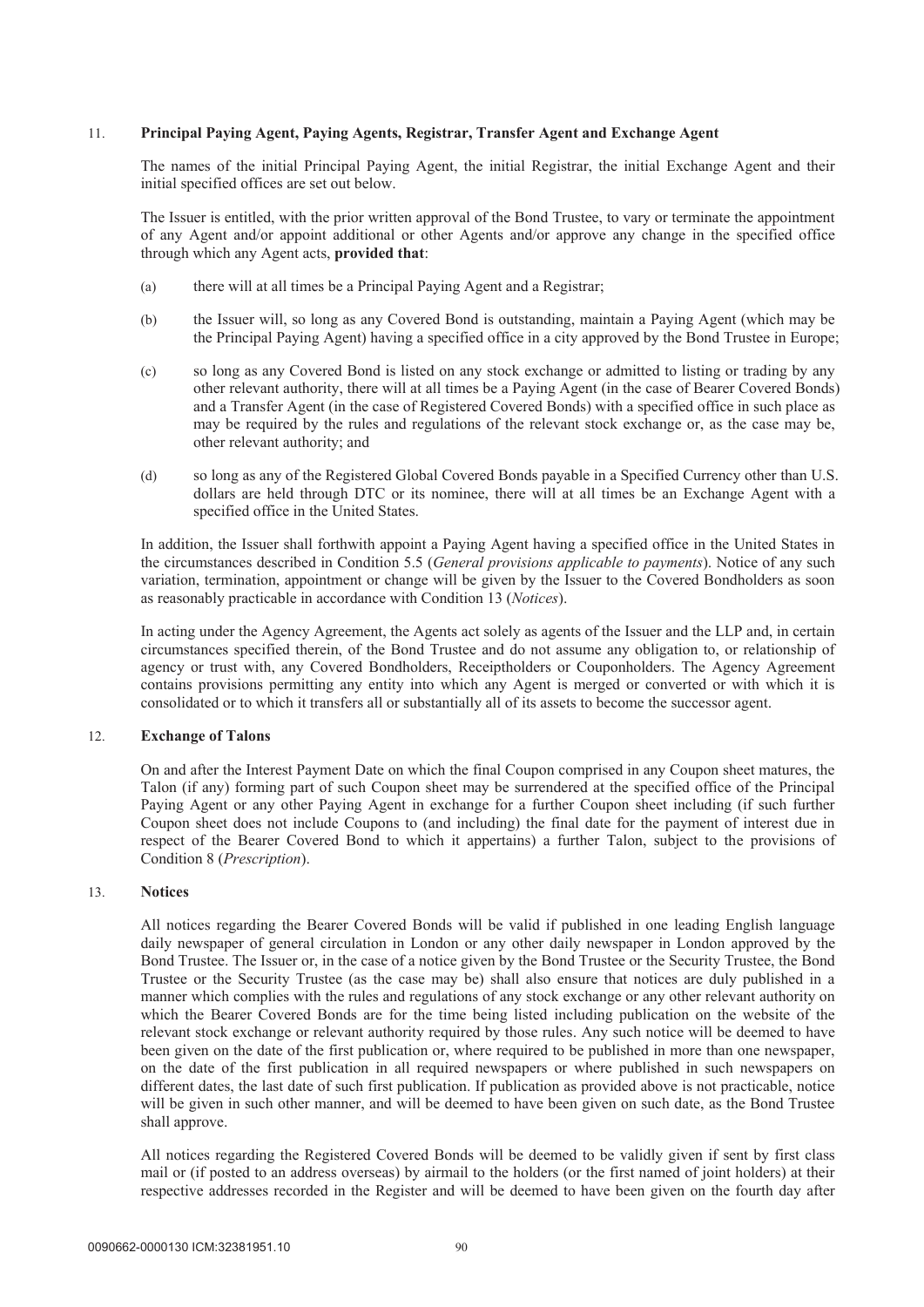mailing and, in addition, for so long as any Registered Covered Bonds are listed, quoted or traded on a stock exchange or are admitted to listing or trading by another relevant authority and the rules of that stock exchange or relevant authority so require, such notice will be published in a daily newspaper of general circulation in the place or places required by those rules. Any such notice will be deemed to have been given on the date of such publication. If the giving of notice as provided above is not practicable, notice will be given in such other manner, and will be deemed to have been given on such date, as the Bond Trustee shall approve.

So long as the Covered Bonds are represented in their entirety by any Global Covered Bonds held on behalf of DTC and/or Euroclear and/or Clearstream, Luxembourg, there may be substituted for such publication in such newspaper(s) or such mailing, the delivery of the relevant notice to DTC and/or Euroclear and/or Clearstream, Luxembourg for communication by them to the holders of the Covered Bonds **provided that**, in addition, for so long as any Covered Bonds are listed on a stock exchange or admitted to listing or trading by any other relevant authority and the rules of the stock exchange, or as the case may be, other relevant authority so require, such notice will be published in a daily newspaper of general circulation in the place or places required by that stock exchange or, as the case may be, any other relevant authority. Any such notice shall be deemed to have been given to the holders of the Covered Bonds on the third day after the day on which the said notice was given to DTC and/or Euroclear and/or Clearstream, Luxembourg, as appropriate.

Notices to be given by any Covered Bondholder shall be in writing and given by lodging the same, together (in the case of any Covered Bond in definitive form) with the relevant Covered Bond or Covered Bonds, with the Principal Paying Agent (in the case of Bearer Covered Bonds) or the Registrar (in the case of Registered Covered Bonds). Whilst any of the Covered Bonds are represented by a Global Covered Bond, such notice may be given by any holder of a Covered Bond to the Principal Paying Agent or the Registrar through DTC, Euroclear and/or Clearstream, Luxembourg, as the case may be, in such manner as the Principal Paying Agent, the Registrar and DTC and/or Euroclear and/or Clearstream, Luxembourg, as the case may be, may approve for this purpose.

### 14. **Meetings of Covered Bondholders, Modification, Waiver and Substitution**

Covered Bondholders, Receiptholders, Couponholders and other Secured Parties should note that the Issuer, the LLP and the Principal Paying Agent may, without their consent or the consent of the Bond Trustee or the Security Trustee, agree to modify any provision of any Final Terms Document which is of a formal, minor or technical nature or is made to correct a proven or manifest error or to comply with any mandatory provisions of law.

The Trust Deed contains provisions for convening meetings of the Covered Bondholders to consider any matter affecting their interests, including the modification by Extraordinary Resolution of these Terms and Conditions, the N Covered Bond Conditions applicable to a particular Series of N Covered Bonds or the provisions of the Trust Deed. Such a meeting may be convened by the Issuer, the LLP or the Bond Trustee and shall be convened by the Issuer at the request in writing of Covered Bondholders holding not less than 10 per cent. of the Principal Amount Outstanding of the Covered Bonds for the time being outstanding. The quorum at any such meeting in respect of any Covered Bonds of any Series for passing an Extraordinary Resolution is one or more persons holding or representing not less than a clear majority of the aggregate Principal Amount Outstanding of the Covered Bonds of such Series for the time being outstanding, or at any adjourned meeting one or more persons being or representing Covered Bondholders of such Series whatever the nominal amount of the Covered Bonds of such Series so held or represented, except that at any meeting the business of which includes the modification of any Series Reserved Matter, the quorum shall be one or more persons holding or representing not less than two-thirds of the aggregate Principal Amount Outstanding of the Covered Bonds of such Series for the time being outstanding, or at any adjourned such meeting one or more persons holding or representing not less than one-third of the aggregate Principal Amount Outstanding of the Covered Bonds of such Series for the time being outstanding. An Extraordinary Resolution passed at any meeting of the Covered Bondholders of a Series shall, subject as provided below, be binding on all the Covered Bondholders of such Series, whether or not they are present at the meeting, and on all Receiptholders and Couponholders in respect of such Series of Covered Bonds. Pursuant to the Trust Deed, the Bond Trustee may convene a single meeting of the holders of Covered Bonds of more than one Series if in the opinion of the Bond Trustee there is no conflict between the holders of such Covered Bonds, in which event the provisions of this paragraph shall apply thereto *mutatis mutandis*.

Notwithstanding the provisions of the immediately preceding paragraph, any Extraordinary Resolution to direct the Bond Trustee to accelerate the Covered Bonds pursuant to Condition 9 (*Events of Default, Acceleration and Enforcement*) or to direct the Bond Trustee or the Security Trustee to take any enforcement action pursuant to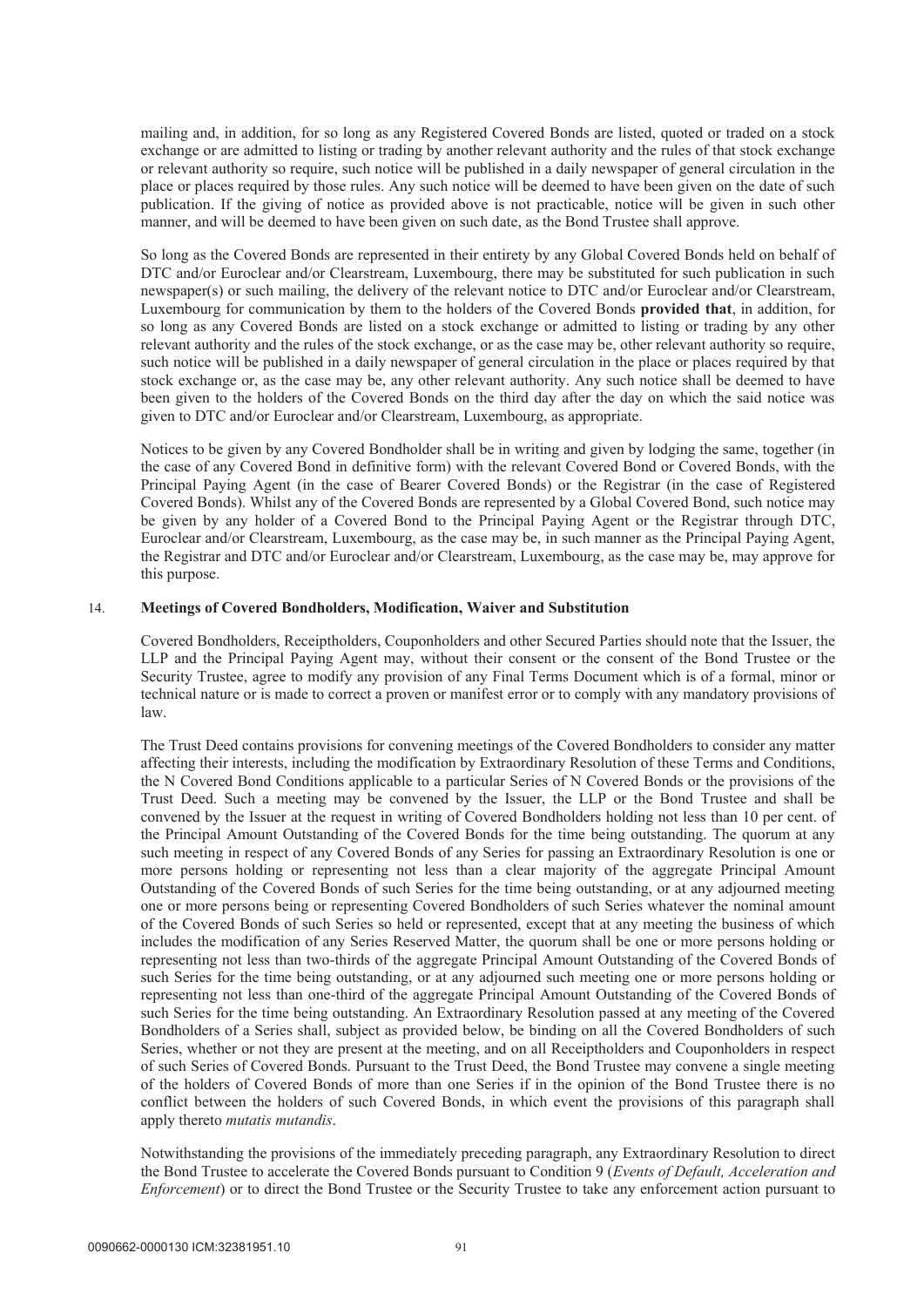Condition 9 (*Events of Default, Acceleration and Enforcement*) (each a "**Programme Resolution**") shall only be capable of being passed at a single meeting of the holders of the Covered Bonds of all Series then outstanding. Any such meeting to consider a Programme Resolution may be convened by the Issuer, the LLP or the Bond Trustee or by Covered Bondholders, in the case of a direction to accelerate the Covered Bonds pursuant to Conditions 9.1 (*Issuer Events of Default*) and 9.2 (*LLP Events of Default*) or to take enforcement action pursuant to Condition 9.3 (*Enforcement*), holding at least 25 per cent. of the Principal Amount Outstanding of the Covered Bonds of all Series then outstanding. The quorum at any such meeting for passing a Programme Resolution is one or more persons holding or representing at least a clear majority of the aggregate Principal Amount Outstanding of the Covered Bonds of all Series for the time being outstanding, or at any adjourned such meeting one or more persons holding or representing Covered Bonds whatever the nominal amount of the Covered Bonds of all Series then outstanding. A Programme Resolution passed at any meeting of the Covered Bondholders of all Series shall be binding on all Covered Bondholders of all Series, whether or not they are present at the meeting, and on all related Receiptholders and Couponholders in respect of such Covered Bonds.

In connection with any meeting of the holders of Covered Bonds of more than one Series where such Covered Bonds are not denominated in Sterling, the nominal amount of the Covered Bonds of any Series not denominated in Sterling shall be converted into Sterling at the relevant Covered Bond Swap Rate.

The Bond Trustee and the Security Trustee may in the case of (a) and (b) below, and the Bond Trustee and the Security Trustee shall in the case of (c), (d) and (f) below, agree and the LLP and the Issuer may also agree, without the consent of the Covered Bondholders, Receiptholders or Couponholders of any Series and without the consent of the other Secured Creditors (and for the purposes of (a), (b) and (f) below the Bond Trustee and the Security Trustee may disregard whether any such modification relates to a Series Reserved Matter) to:

- (a) any modification of the terms and conditions applying to Covered Bonds of one or more Series (including these Terms and Conditions), the related Receipts and/or Coupons or any Transaction Document **provided that** (i) in the sole opinion of the Bond Trustee such modification is not materially prejudicial to the interests of any of the Covered Bondholders of any Series, and (ii) in the sole opinion of the Security Trustee, such modification is not materially prejudicial to the interests of any of the Covered Bondholders of any Series or the Covered Bond Swap Providers or the Interest Rate Swap Provider, except for any Covered Bond Swap Provider or the Interest Rate Swap Provider who is a member of the Enlarged Santander UK Group; or
- (b) any modification of the terms and conditions applying to Covered Bonds of any one or more Series (including these Terms and Conditions), the related Receipts and/or Coupons or any Transaction Document which is, in the sole opinion of the Bond Trustee or the Security Trustee (as the case may be), of a formal, minor or technical nature or is to correct a manifest error or an error which is, in the sole opinion of the Bond Trustee or the Security Trustee (as the case may be), proven, or is to comply with mandatory provisions of law; or
- (c) EMIR Related Modifications (as defined below), with respect only to Covered Bonds issued on or after 12 July 2013 (and which are not consolidated and form a single series with any Covered Bonds issued prior to such date), and subject to receipt by the Bond Trustee and the Security Trustee of a certificate of the Issuer signed by two of its directors or the LLP signed by a Designated Member certifying to the Bond Trustee and the Security Trustee that (a) the requested modifications of the terms and conditions applying to Covered Bonds of any one or more Series (including these Terms and Conditions), the related Receipts and/or Coupons and/or any relevant Transaction Documents are to be made solely for the purpose of enabling the Issuer or the LLP to comply with any requirements which apply to it under Regulation (EU) 648/2012 (the "**European Market Infrastructure Regulation**" or "**EMIR**") ("**EMIR Related Modifications**") and (b) such EMIR Related Modifications do not relate to a Series Reserved Matter, and the Covered Bondholders and other Secured Creditors shall be deemed to have instructed the Bond Trustee and the Security Trustee to concur in making any and all such EMIR Related Modifications and shall be bound by such EMIR Related Modifications to the Transaction Documents and/or these Terms and Conditions regardless of whether or not such modifications are materially prejudicial to the interests of Covered Bondholders and the other Secured Creditors, **provided that** neither the Bond Trustee nor the Security Trustee shall be obliged to agree to any EMIR Related Modification which, in the sole opinion of the Bond Trustee or the Security Trustee, would have the effect of (a) exposing the Bond Trustee and/or the Security Trustee to any liability against which it has not been indemnified and/or secured and/or prefunded to its satisfaction or (b) increasing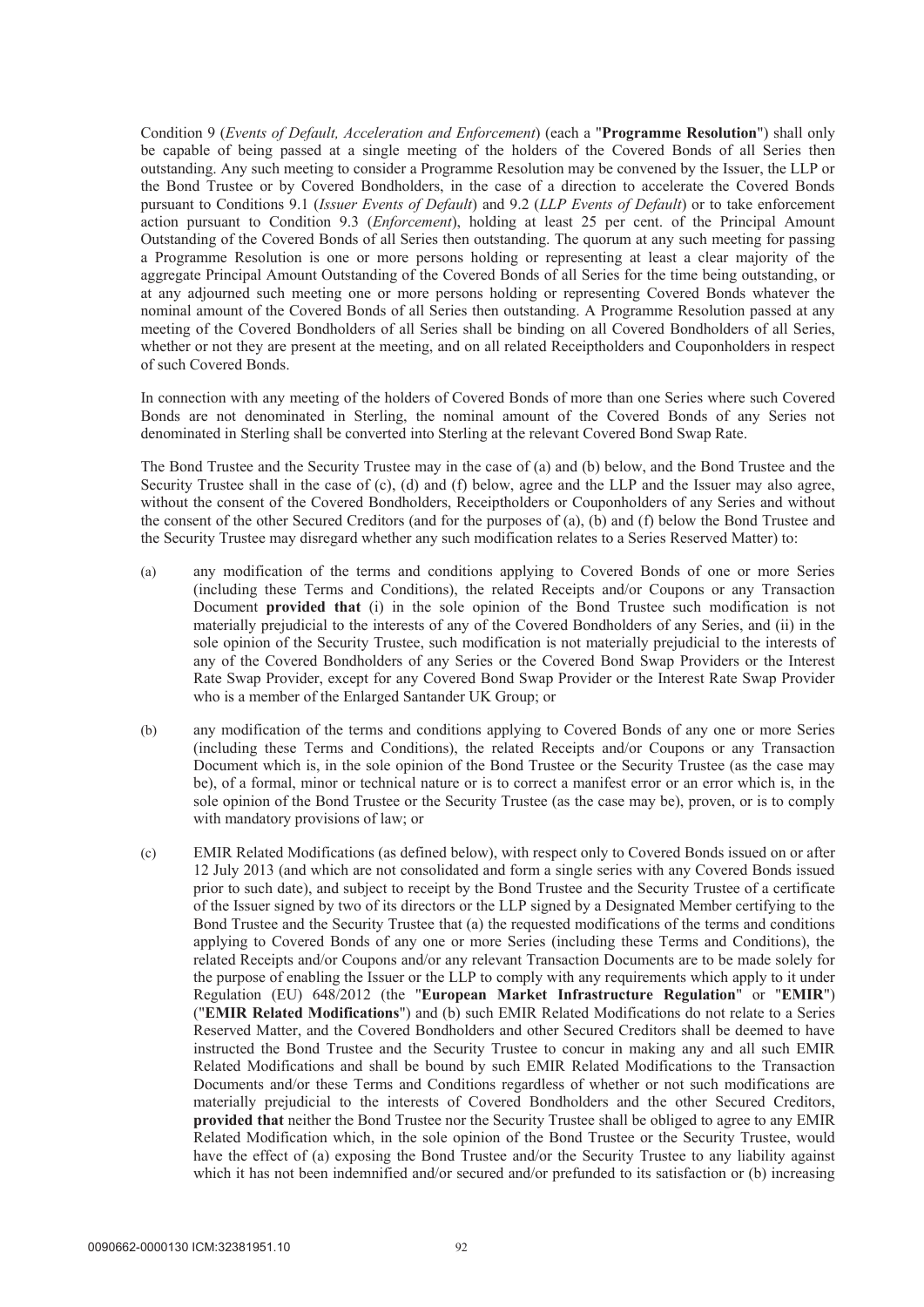the obligations or duties, or decreasing the protections of the Bond Trustee and/or the Security Trustee under the Transaction Documents and/or these Terms and Conditions; or

- (d) any modification to the Conditions and/or any Transaction Document (including, for the avoidance of doubt but without limitation, the Covered Bond Swap in relation to the relevant Series of Covered Bonds and subject to the consent only of the Secured Creditors (i) party to the relevant Transaction Document being amended or (ii) whose ranking in any Priorities of Payments is affected) that the Issuer considers necessary for the purpose of changing the base rate in respect of any Series of Covered Bonds issued after 24 April 2018 from LIBOR, EURIBOR or such other relevant interest rate benchmark (each, a "**Reference Rate**") to an alternative base rate (any such rate, an "**Alternative Base Rate**") and make such other amendments as are necessary or advisable in the reasonable judgment of the Issuer to facilitate such change (a "**Base Rate Modification**"), provided that:
	- (A) the Issuer certifies to the Bond Trustee and the Security Trustee in writing (such certificate, a "**Base Rate Modification Certificate**") that such Base Rate Modification is being undertaken due to:
		- (i)a material disruption to the relevant Reference Rate, an adverse change in the methodology of calculating the relevant Reference Rate or the Relevant Rate ceasing to exist or be published;
		- (ii) the insolvency or cessation of business of the administrator of the Reference Rate or any other relevant interest rate benchmark (in circumstances where no successor administrator has been appointed);
		- (iii) a public statement by the administrator of the relevant Reference Rate that it will cease publishing such Reference Rate permanently or indefinitely (in circumstances where no successor administrator for the Reference Rate has been appointed that will continue publication of the relevant Reference Rate) or has or will change such Reference Rate in an adverse manner;
		- (iv) a public statement by the supervisor of the administrator of the relevant Reference Rate that such Reference Rate has been or will be permanently or indefinitely discontinued or will be changed in an adverse manner;
		- (v) a public statement by the supervisor of the administrator of the relevant Reference Rate that means such Reference Rate may no longer be used or that its use is or will be subject to restrictions or adverse consequences;
		- (vi) a public announcement of the permanent or indefinite discontinuation of the relevant screen rate or base rate that applies to the Floating Rate Covered Bonds at such time; or
		- (vii) the reasonable expectation of the Issuer that any of the events specified in subparagraphs (i), (ii), (iii), (v) or (vi) will occur or exist within six months of the proposed effective date of such Base Rate Modification,

and, in each case, has been drafted solely to such effect;

- (B) such Alternative Base Rate is a base rate published, endorsed, approved or recognised by the Bank of England, the Federal Reserve or the European Central Bank, any regulator in the United States, the United Kingdom or the European Union or any stock exchange on which the Covered Bonds are listed (or any relevant committee or other body established, sponsored or approved by any of the foregoing);
- (C) at least 35 calendar days' prior written notice of any Base Rate Modification has been given to the Bond Trustee and the Security Trustee;
- (D) the Base Rate Modification Certificate in relation to such Base Rate Modification is provided to the Bond Trustee and the Security Trustee both at the time the Bond Trustee and the Security Trustee are notified of the Base Rate Modification and on the effective date of such Base Rate Modification;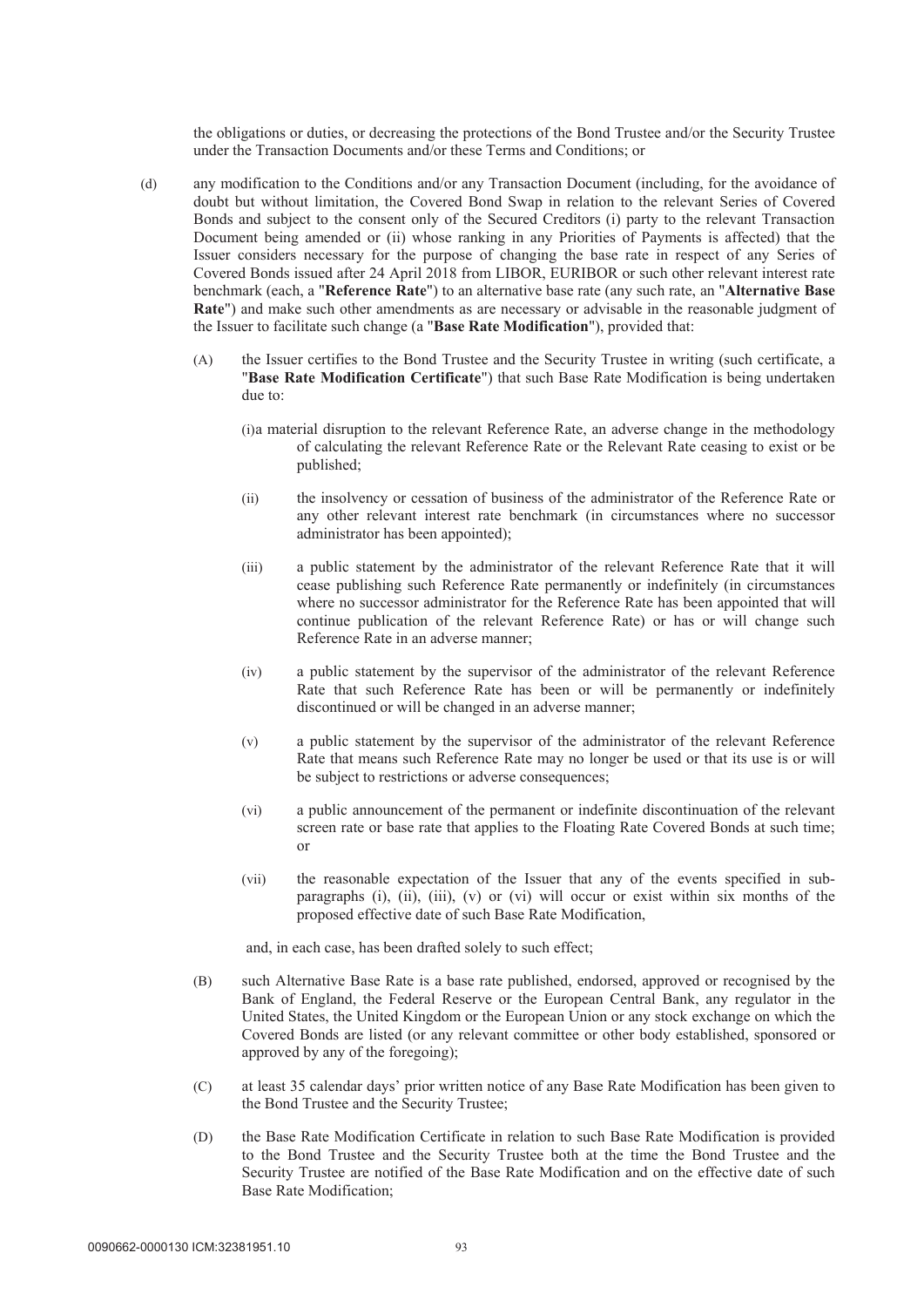- (E) with respect to each Rating Agency, either:
	- (i) the Issuer obtains from such Rating Agency written confirmation that such Base Rate Modification would not result in  $(x)$  a downgrade, withdrawal or suspension of the then current ratings assigned to the relevant Covered Bonds of any Series by such Rating Agency or (y) such Rating Agency placing the Covered Bonds of any Series on rating watch negative (or equivalent) and delivers a copy of each such confirmation to the Bond Trustee; or
	- (ii) the Issuer certifies in writing to the Bond Trustee and the Security Trustee that it has notified such Rating Agency of the Base Rate Modification and, in its opinion, formed on the basis of due consideration and consultation with such Rating Agency (including, as applicable, upon receipt of oral confirmation form an appropriately authorised person at such Rating Agency), such Base Rate Modification would not result in (x) a downgrade, withdrawal or suspension of the then current ratings assigned to the Covered Bonds of any Series by such Rating Agency or (y) such Rating Agency placing the Covered Bonds of any Series on rating watch negative (or equivalent);
- (F) the Issuer pays (or arranges for the payment of) all reasonable and documented fees, costs and expenses (including legal fees) properly incurred by the Bond Trustee and the Security Trustee in connection with such Base Rate Modification; and
- (G) the Issuer has provided at least 30 calendar days' notice to the Covered Bondholders of the relevant Series of Covered Bonds of the Base Rate Modification in accordance with Condition 13 (*Notices*) and by publication on Bloomberg on the "Company News" screen relating to the Covered Bonds (in each case specifying the date and time by which the Covered Bondholders must respond, and Covered Bondholders representing at least 10 per cent. of the aggregate Principal Amount Outstanding of the relevant Series of Covered Bonds then outstanding have not contacted the Issuer in writing within such notification period (or otherwise in accordance with the then current practice of any applicable Clearing System through which such Covered Bonds may be held) notifying it that such Covered Bondholders do not consent to the Base Rate Modification.

If Covered Bondholders representing at least 10 per cent. of the aggregate Principal Amount Outstanding of the relevant Series of Covered Bonds then outstanding have notified the Issuer within the notification period as described above that such Covered Bondholders do not consent to the Base Rate Modification, then the Base Rate Modification will not be made unless an Extraordinary Resolution of the Covered Bondholders of the relevant Series then outstanding is passed in favour of the Base Rate Modification in accordance with Condition 14 (*Meetings of Covered Bondholders, Modification, Waiver and Substitution*).

For the avoidance of doubt, the Issuer may propose an Alternative Base rate on more than one occasion provided that the conditions set out in this Condition 14(d) are satisfied.

- (e) When implementing any modification pursuant to Condition 14(d):
	- (A) a Base Rate Modification in respect of Covered Bonds issued after 24 April 2018 shall not constitute a Series Reserved Matter;
	- (B) neither the Bond Trustee nor the Security Trustee (i) shall consider the interests of the Covered Bondholders, any other Secured Creditor or any other person and shall act and rely solely and without investigation or liability on any Base Rate Modification Certificate or other certificate or evidence provided to it by the Issuer; and (ii) shall be liable to the Covered Bondholders, any other Secured Creditor or any other person for so acting or relying, irrespective of whether any such modification is or may be materially prejudicial to the interests of any such person; and
	- (C) neither the Bond Trustee nor the Security Trustee shall be obliged to agree to any modification which, in the sole opinion of the Bond Trustee and/or the Security Trustee would have the effect of (i) exposing the Bond Trustee and/or the Security Trustee to any liability against which it has not been indemnified and/or secured and/or pre-funded to its satisfaction or (ii) increasing the obligations or duties, or decreasing the rights, powers, authorisations,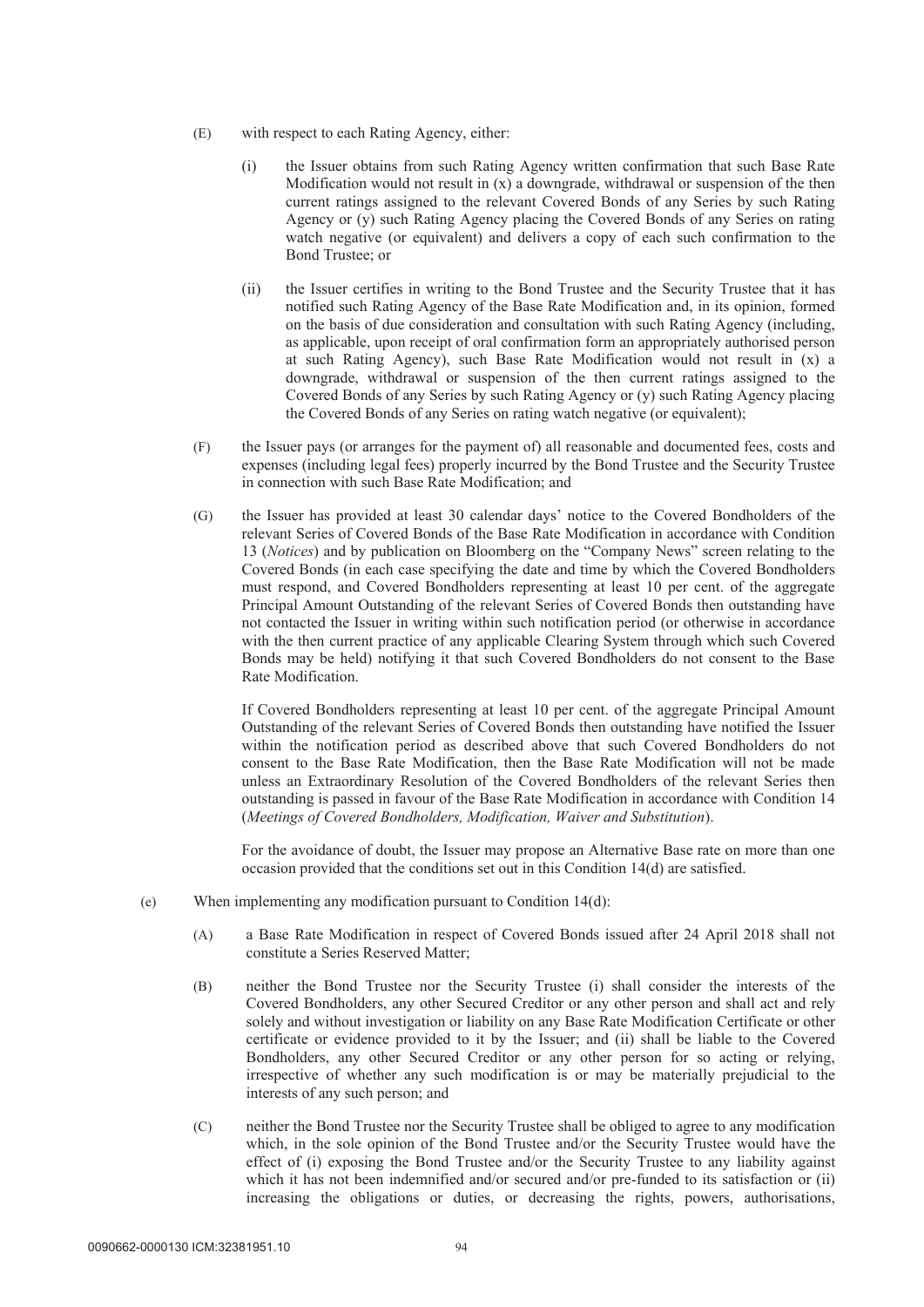discretions, indemnification or protections, of the Bond Trustee and/or the Security Trustee in the Transaction Documents and/or these Conditions.

- (f) any Ratings Modification Event (as defined below) with respect only to Covered Bonds issued on or after 25 June 2014 (and which are not consolidated with and do not form a single Series with any Series of Covered Bonds issued prior to such date) and subject to receipt by the Bond Trustee and the Security Trustee of a certificate of the Issuer signed by two directors of the Issuer certifying that the requested modifications to the Terms and Conditions applying to such Covered Bonds and/or any related Receipts and/or Coupons or any Transaction Documents are to be made solely for the purposes of enabling the Issuer:
	- (i) to remove any one of the Rating Agencies (a "Removed Rating Agency") from rating any such Series of Covered Bonds together with the related ratings criteria, rating tests, rating triggers and any and all requirements specified by and/or relating to such Removed Rating Agency (an "Existing Rating Agency Removal"), in so far as these relate solely to such Series of Covered Bonds issued on or after 25 June 2014; and/or
	- (ii) to reappoint any such Removed Rating Agency or substitute any such Removed Rating Agency for one of the remaining two Rating Agencies to provide a rating in respect of any such Series of Covered Bonds and include the then current relevant ratings criteria, rating tests, rating triggers and any and all relevant requirements specified by and/or relating to the reappointed Rating Agency (an "Existing Rating Agency Reappointment"),

(each of an Existing Rating Agency Removal and an Existing Rating Agency Reappointment a "**Ratings Modification Event**"), **provided that**, in each case and at all times, such Series of Covered Bonds continues to be rated by at least two Rating Agencies, and subject as provided below.

The holders of such Covered Bonds and other Secured Creditors shall be deemed to have instructed the Bond Trustee and the Security Trustee to concur in effecting any such Ratings Modification Event and shall be bound by the modifications to the Transaction Documents and/or these Terms and Conditions made for the purpose of implementing such Ratings Modification Event regardless of whether or not such modifications are materially prejudicial to the interests of the holders of such Covered Bonds and the other Secured Creditors, **provided that** neither the Bond Trustee nor the Security Trustee shall be obliged to agree to any Ratings Modification Event which, in the sole opinion of the Bond Trustee or the Security Trustee, would have the effect of (a) exposing the Bond Trustee and/or the Security Trustee to any liability against which it has not been indemnified and/or secured and/or prefunded to its satisfaction or (b) increasing the obligations or duties, or decreasing the protections of the Bond Trustee and/or the Security Trustee under the Transaction Documents and/or these Terms and Conditions.

Notwithstanding the above, the Issuer, the LLP and the Principal Paying Agent may agree, without the consent of the Bond Trustee, the Security Trustee, the Covered Bondholders, Receiptholders or Couponholders or any of the other Secured Creditors, to any modification of any of the provisions of any Final Terms Document which is of a formal, minor or technical nature or is made to correct a proven or manifest error or to comply with any mandatory provisions of law.

The Bond Trustee may also agree, without the consent of the Covered Bondholders of any Series, the related Receiptholders and/or Couponholders, to the waiver or authorisation of any breach or proposed breach of any of the provisions of the Covered Bonds of any Series, or determine, without any such consent as aforesaid, that any Issuer Event of Default or LLP Event of Default or Potential Issuer Event of Default or Potential LLP Event of Default shall not be treated as such, **provided that**, in any such case, it is not, in the sole opinion of the Bond Trustee, materially prejudicial to the interests of any of the Covered Bondholders of any Series. The Security Trustee may also agree, without the consent of the Covered Bondholders of any Series, the related Receiptholders and/or Couponholders or any other Secured Creditor, to the waiver or authorisation of any breach or proposed breach of any of the provisions of the Transaction Documents, **provided that**, in any such case, it is not, in the sole opinion of the Security Trustee, materially prejudicial to the interests of any of the Covered Bondholders of any Series, or the Covered Bond Swap Providers or the Interest Rate Swap Provider, except for any Covered Bond Swap Provider or the Interest Rate Swap Provider who is a member of the Enlarged Santander UK Group.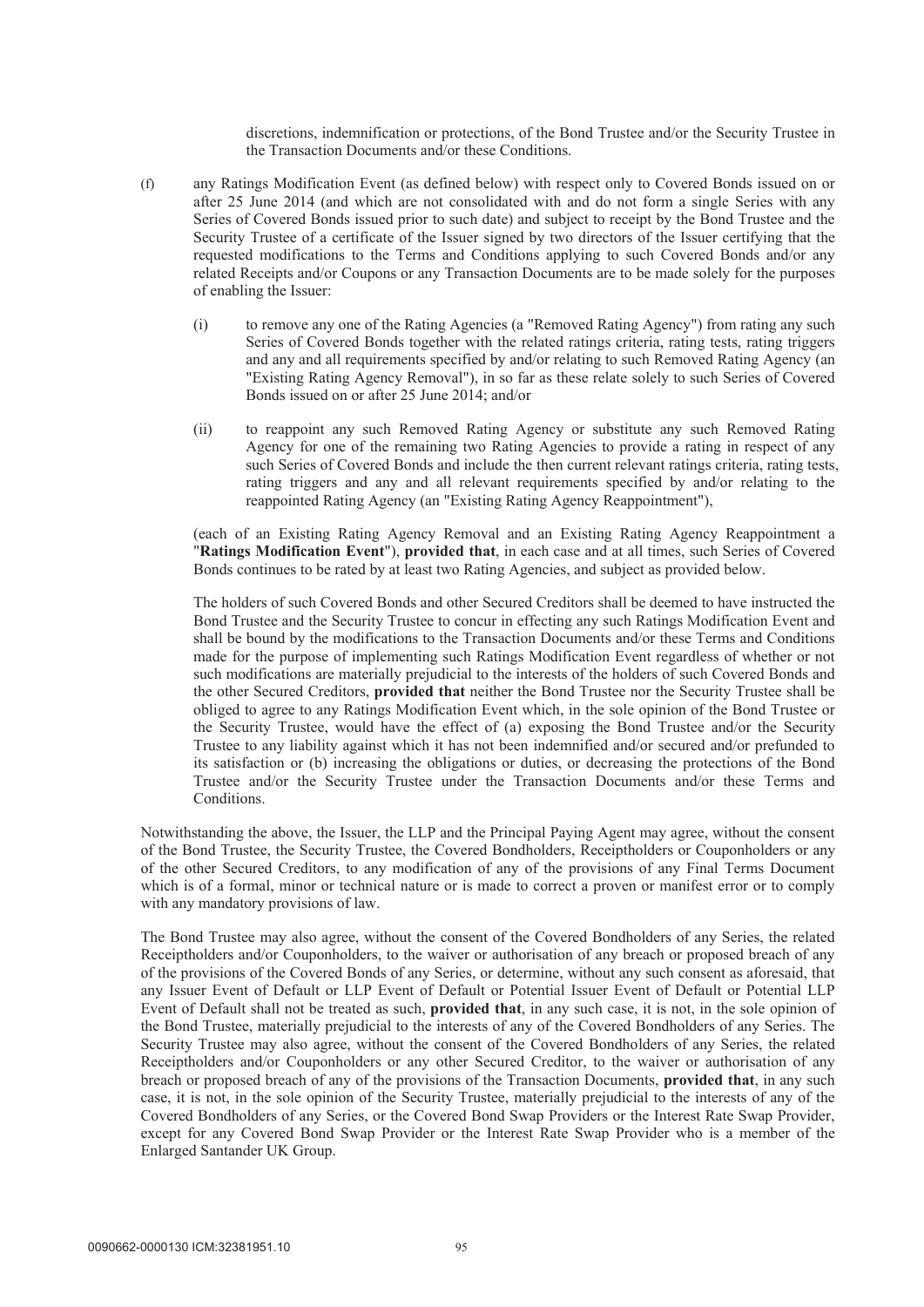Prior to the Bond Trustee and the Security Trustee agreeing to any such modification, waiver, authorisation or determination pursuant to this Condition 14, the Issuer must send written confirmation to the Bond Trustee and the Security Trustee that such modification, waiver, authorisation or determination, as applicable, would not result in a breach of the RCB Regulations and that either:

- (a) such modification, waiver, authorisation or determination would not require the FCA to be notified in accordance with Regulation 20 of the RCB Regulations; or
- (b) if such modification, waiver, authorisation or determination would require the FCA to be notified in accordance with Regulation 20 of the RCB Regulations, the Issuer has provided all information required to be provided to the FCA and the FCA has given its consent to such proposed modification, waiver, authorisation or determination.

The Bond Trustee and the Security Trustee shall, without the consent or sanction of any of the Covered Bondholders of any Series, the related Receiptholders and/or the Couponholders or any other Secured Creditors (except for any Covered Bond Swap Provider), concur with the Issuer in making any modifications to the Transaction Documents and/or the Conditions that are requested by the Issuer to comply with any criteria of the Rating Agencies which may be published after 9 September 2011 and which the Issuer certifies to the Bond Trustee and the Security Trustee in writing are required to avoid a downgrade, withdrawal or suspension of the then current ratings assigned by a Rating Agency to any Series of the Covered Bonds, **provided that** the Bond Trustee and the Security Trustee shall not be obliged to agree to any modification which, in the sole opinion of the Bond Trustee and the Security Trustee, as applicable, would have the effect of (a) exposing the Bond Trustee and the Security Trustee, as applicable, to any liability against which it has not been indemnified and/or secured and/or prefunded to its satisfaction or (b) increasing the obligations or duties, or decreasing the protections, of the Bond Trustee and the Security Trustee, as applicable in the Transaction Documents and/or the Conditions. For the avoidance of doubt, such modifications may include, without limitation, modifications which would allow any Swap Provider not to post collateral in circumstances where it previously would have been obliged to do so.

Where the Security Trustee is unable to determine whether any such modification, waiver or authorisation is materially prejudicial to any of the Covered Bond Swap Providers or the Interest Rate Swap Provider, except for any Covered Bond Swap Provider or the Interest Rate Swap Provider who is a member of the Enlarged Santander UK Group, it shall give written notice to such Covered Bond Swap Provider or the Interest Rate Swap Provider, setting out the relevant details and requesting its consent thereto. Any such Covered Bond Swap Provider or the Interest Rate Swap Provider, shall, within ten London Business Days of receipt of such notice (the "**Relevant Period**"), notify in writing the Security Trustee of:

- (a) its consent (such consent not to be unreasonably withheld or delayed) to such proposed modification, waiver or authorisation; or
- (b) subject to paragraph (a), its refusal to give such consent and reasons for such refusal (such refusal not to be unreasonable in the circumstances).

Any failure by the relevant Covered Bond Swap Provider or the Interest Rate Swap Provider to notify the Security Trustee as aforesaid within the Relevant Period shall be deemed to be consent by the relevant Swap Provider to such proposed modification, waiver or authorisation.

The Security Trustee may (without further enquiry) rely upon the consent or refusal in writing of any Covered Bond Swap Provider or the Interest Rate Swap Provider, as provided above, and shall have no liability to any Covered Bond Swap Provider, the Interest Rate Swap Provider or any other Secured Creditor for consenting or not consenting (as the case may be) to a modification, waiver or authorisation on the basis of any such consent or refusal in writing or any deemed consent as provided above.

Any such modification, waiver, authorisation or determination shall be binding on all Covered Bondholders of all Series of Covered Bonds, the related Receiptholders and the Couponholders and the other Secured Creditors, and unless the Security Trustee and the Bond Trustee otherwise agree, any such modification shall be notified by the Issuer to the Covered Bondholders of all Series of Covered Bonds for the time being outstanding and the other Secured Creditors in accordance with the relevant terms and conditions as soon as practicable thereafter.

In connection with the exercise by it of any of its trusts, powers, authorities and discretions (including, without limitation, any modification, waiver, authorisation or determination), the Bond Trustee and (where it is required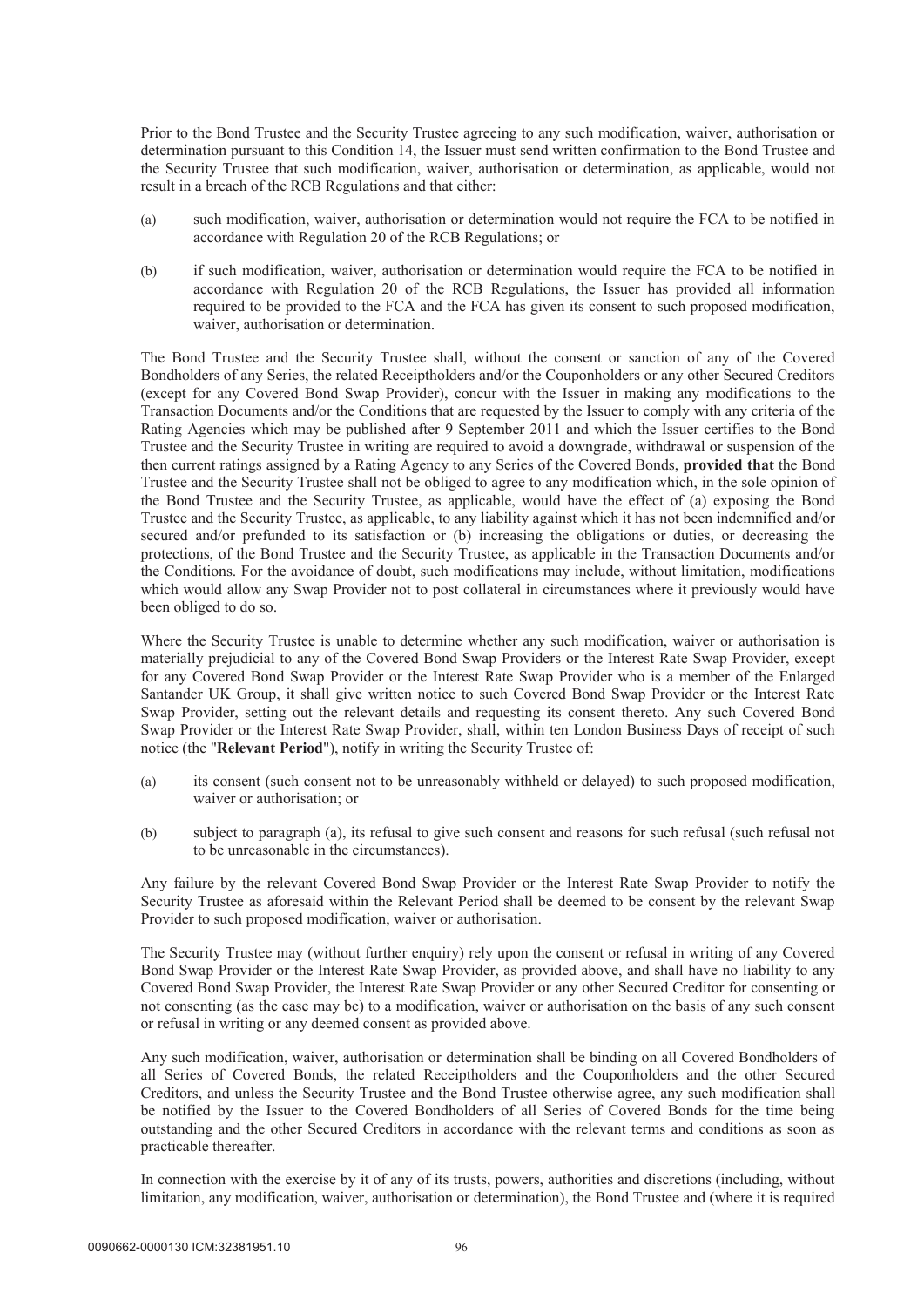to have regard to the interests of the Covered Bondholders) the Security Trustee shall have regard to the general interests of the Covered Bondholders of each Series as a class (but shall not have regard to any interests arising from circumstances particular to individual Covered Bondholders, Receiptholders or Couponholders whatever their number) and, in particular but without limitation, shall not have regard to the consequences of any such exercise for individual Covered Bondholders, the related Receiptholders, Couponholders (whatever their number) resulting from their being for any purpose domiciled or resident in, or otherwise connected with, or subject to the jurisdiction of, any particular territory or any political sub-division thereof and the Bond Trustee and the Security Trustee shall not be entitled to require, nor shall any Covered Bondholder, Receiptholder or Couponholder be entitled to claim, from the Issuer, the LLP, the Bond Trustee, the Security Trustee or any other person any indemnification or payment in respect of any Tax or stamp duty consequences of any such exercise upon individual Covered Bondholders, Receiptholders and/or Couponholders, except to the extent already provided for in Condition 7 (*Taxation*) of these Conditions or Condition 6 (*Taxation*) of any N Covered Bond Conditions and/or in any undertaking or covenant given in addition to, or in substitution for, Condition 7 (*Taxation*) of these Conditions or Condition 6 (*Taxation*) of any N Covered Bond Conditions pursuant to the Trust Deed.

**Provided that** the Bond Trustee and the Security Trustee shall have received a certificate signed by two directors of the Issuer and a certificate of a Designated Member of the LLP stating that, immediately after giving effect to the matters set out in this paragraph, no Issuer Event of Default or Potential Issuer Event of Default (in respect of the Issuer) or LLP Event of Default or Potential LLP Event of Default (in respect of the LLP), respectively, shall have occurred and be continuing and certain other conditions as are specified in the Trust Deed are satisfied, but without the consent of the holders of Covered Bonds of any Series, the Coupons and Receipts related thereto, or of any other Secured Creditor: a Subsidiary of the Issuer may assume the obligations of the Issuer as principal obligor under the Trust Deed and the other Transaction Documents in respect of all Series of Covered Bonds. The Trust Deed provides that any such assumption shall be notified to the holders of all Series of Covered Bonds (in accordance with the relevant terms and conditions of such Covered Bonds).

The Issuer may, without the consent of the holders of the Covered Bonds of any Series or any Receipts or Coupons relating thereto, or any other Secured Creditor, consolidate with, merge or amalgamate into or transfer its assets substantially as an entirety to, any corporation organised under the laws of the United Kingdom, or any political subdivision thereof, **provided that**:

- (i) a certificate of two directors of the Issuer and a certificate of a Designated Member of the LLP is delivered to the Bond Trustee and the Security Trustee to the effect that, immediately after giving effect to such transaction no Issuer Event of Default or Potential Issuer Event of Default (in respect of the Issuer) and no LLP Event of Default or Potential LLP Event of Default (in respect of the LLP), respectively, shall have occurred and be continuing;
- (ii) unless the Issuer is the surviving entity, the Issuer shall procure that the surviving or transferee company assumes its obligations as Issuer under the Trust Deed, each other relevant Transaction Document and all of the outstanding Covered Bonds of all Series, in place of the Issuer;
- (iii) in the case of an assumption of the obligations of the Issuer by a successor or transferee company, the guarantee of the LLP shall remain fully effective on the same basis in relation to the obligations of such successor or transferee company;
- (iv) certain other conditions set out in the Trust Deed are met. Upon the assumption of the obligations of the Issuer by such surviving or transferee company, the predecessor Issuer shall (subject to the provisions of the Trust Deed) have no further liabilities under or in respect of the Trust Deed or the outstanding Covered Bonds of each Series or any Coupons or Receipts appertaining thereto and the other Transaction Documents. Any such assumption shall be subject to the relevant provisions of the Trust Deed. The Trust Deed provides that any such assumption shall be notified to the holders of all Series of Covered Bonds in accordance with the relevant Terms and Conditions of such Covered Bonds and the other Secured Creditors; and
- (v) any such surviving entity, successor or transferee company assuming the obligations of the Issuer is included in the register of issuers pursuant to the RCB Regulations and that all other provisions (including Regulation 19 (*Change of Issuer*)) of the RCB Regulations are satisfied prior to the substitution of the Issuer.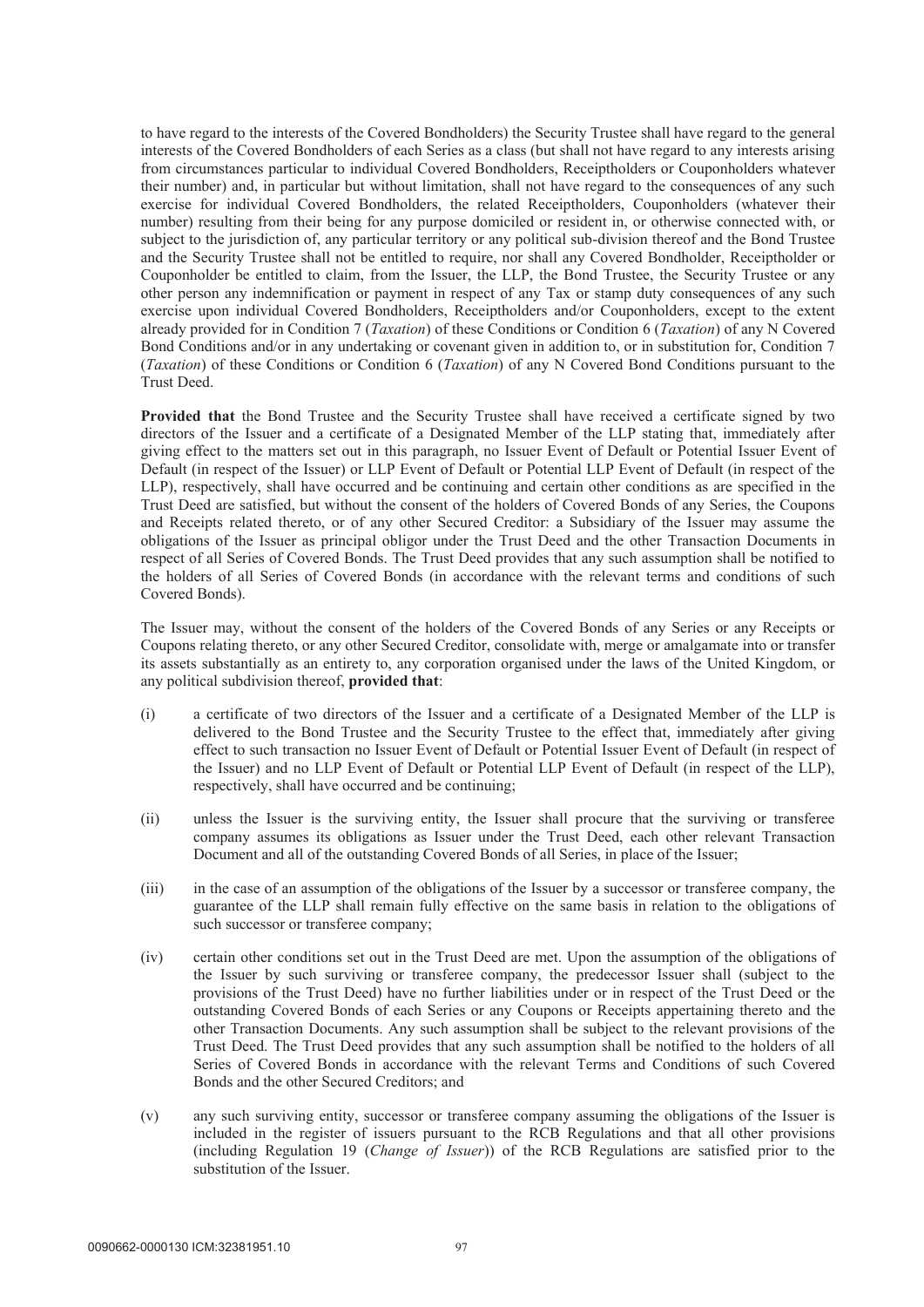#### For the purposes hereof:

"**Potential Issuer Event of Default**" means any condition, event or act which, with the lapse of time and/or the issue, making or giving of any notice, certification, declaration, demand, determination and/or request and/or the taking of any similar action and/or the fulfilment of any similar condition, would constitute an Issuer Event of Default; and

"**Potential LLP Event of Default**" means any condition, event or act which, with the lapse of time and/or the issue, making or giving of any notice, certification, declaration, demand, determination and/or request and/or the taking of any similar action and/or the fulfilment of any similar condition, would constitute an LLP Event of Default.

### 15. **Indemnification of the Bond Trustee and/or Security Trustee and Bond Trustee and/or Security Trustee Contracting with the Issuer and/or the LLP**

If, in connection with the exercise of its powers, trusts, authorities or discretions the Bond Trustee or the Security Trustee is of the opinion that the interests of the holders of the Covered Bonds of any one or more Series would be materially prejudiced thereby, the Bond Trustee or the Security Trustee, as the case may be, shall not exercise such power, trust, authority or discretion without the approval of such Covered Bondholders by Extraordinary Resolution or by a direction in writing of such Covered Bondholders of at least 25 per cent. of the Principal Amount Outstanding of Covered Bonds of the relevant Series then outstanding.

The Trust Deed and the Deed of Charge contain provisions for the indemnification of the Bond Trustee and the Security Trustee and for their relief from responsibility, including provisions relieving them from taking any action unless indemnified and/or secured to their satisfaction.

The Trust Deed and the Deed of Charge also contain provisions pursuant to which each of the Bond Trustee and Security Trustee, respectively, is entitled, *inter alia*, (i) to enter into business transactions with the Issuer, the LLP and/or any of their respective Subsidiaries and affiliates and to act as trustee for the holders of any other securities issued or guaranteed by, or relating to, the Issuer, the LLP and/or any of their respective Subsidiaries and affiliates, (ii) to exercise and enforce its rights, comply with its obligations and perform its duties under or in relation to any such transactions or, as the case may be, any such trusteeship without regard to the interests of, or consequences for, the Covered Bondholders, Receiptholders or Couponholders or any other Secured Creditors, and (iii) to retain and not be liable to account for any profit made or any other amount or benefit received thereby or in connection therewith.

Neither the Bond Trustee nor the Security Trustee will be responsible for any loss, expense or liability, which may be suffered as a result of any Loans or Related Security, or any deeds or documents of title thereto, being uninsured or inadequately insured or being held by clearing organisations or their operators or by intermediaries such as banks, brokers or other similar persons on behalf of the Bond Trustee and/or the Security Trustee. Neither the Bond Trustee nor the Security Trustee will be responsible for (i) supervising the performance by the Issuer, the LLP or any other party to the Transaction Documents of their respective obligations under the Transaction Documents and the Bond Trustee and the Security Trustee will be entitled to assume, until they each have written notice to the contrary, that all such persons are properly performing their duties, (ii) considering the basis on which approvals or consents are granted by the Issuer, the LLP or any other party to the Transaction Documents under the Transaction Documents, (iii) monitoring the Portfolio, including, without limitation, whether the Portfolio is in compliance with the Asset Coverage Test, the Amortisation Test or the Pre-Maturity Test, or (iv) monitoring whether Loans and Related Security satisfy the Eligibility Criteria. Neither the Bond Trustee nor the Security Trustee will be liable to any Covered Bondholder or other Secured Creditor for any failure to make or to cause to be made on their behalf the searches, investigations and enquiries which would normally be made by a prudent chargee in relation to the Security and have no responsibility in relation to the legality, validity, sufficiency and enforceability of the Security and the Transaction Documents.

## 16. **Further Issues**

The Issuer shall be at liberty, from time to time without the consent of the Covered Bondholders, the Receiptholders or the Couponholders or any Secured Creditors, to create and issue further bonds having terms and conditions the same as the Covered Bonds of any Series or the same in all respects and guaranteed by the LLP save for the issue price and date of issue thereof and the amount and date of the first payment of interest thereon, and so as to be consolidated and form a single Series with the outstanding Covered Bonds of such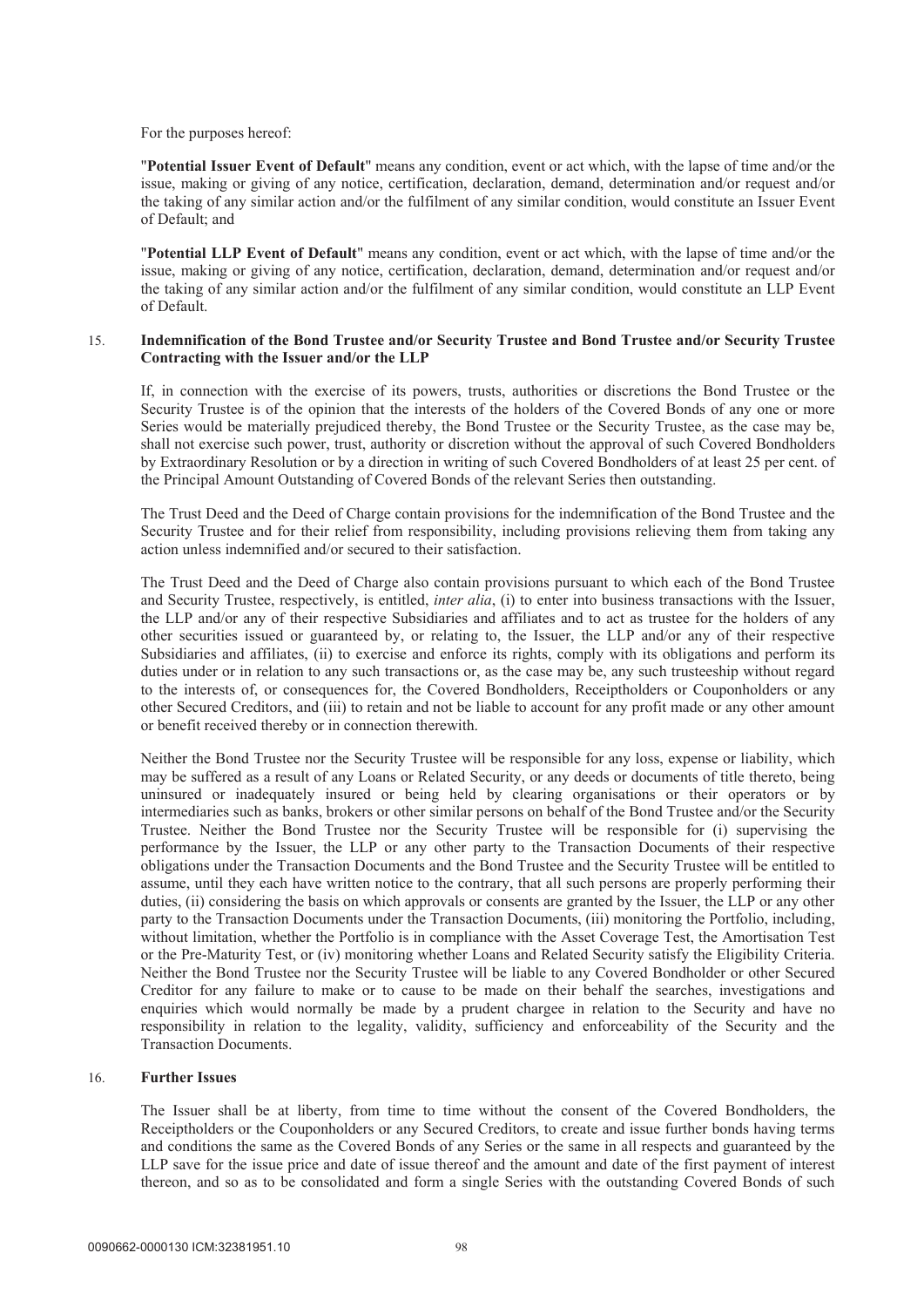Series; **provided however, that** if such further Covered Bonds are not issued as part of the same "issue" or in a "qualified reopening" for U.S. federal income tax purposes such further Covered Bonds will have a separate CUSIP number than that assigned to the previously issued Covered Bonds.

### 17. **Ratings Confirmations**

- 17.1 By subscribing for or purchasing Covered Bond(s), each Covered Bondholder shall be deemed to have acknowledged and agreed that a credit rating of a Series of Covered Bonds is an assessment of credit risk and does not address other matters that may be of relevance to Covered Bondholders, including, without limitation, in the case of a confirmation by a Rating Agency that any action proposed to be taken by the Issuer, the LLP, the Seller, the Servicer, the Cash Manager, the Bond Trustee, the Security Trustee or any other party to a Transaction Document will not have an adverse effect on the then current rating of the Covered Bonds or cause such rating to be withdrawn (a "**Rating Agency Confirmation**"), whether such action is either (i) permitted by the terms of the relevant Transaction Document or (ii) in the best interests of, or not prejudicial to, some or all of the Covered Bondholders.
- 17.2 In being entitled to have regard to the fact that a Rating Agency has confirmed that the then current rating of the relevant Series of Covered Bonds would not be adversely affected or withdrawn, each of the Issuer, the LLP, the Bond Trustee, the Security Trustee and the Secured Creditors (including the Covered Bondholders) is deemed to have acknowledged and agreed that a Rating Agency Confirmation does not impose or extend any actual or contingent liability on the Rating Agencies to the Issuer, the LLP, the Bond Trustee, the Security Trustee, the Secured Creditors (including the Covered Bondholders) or any other person or create any legal relations between the Rating Agencies and the Issuer, the LLP, the Bond Trustee, the Security Trustee, the Secured Creditors (including the Covered Bondholders) or any other person, whether by way of contract or otherwise.
- 17.3 By subscribing for or purchasing Covered Bond(s), each Covered Bondholder shall be deemed to have acknowledged and agreed that:
	- (a) a Rating Agency Confirmation may or may not be given at the sole discretion of each Rating Agency;
	- (b) depending on the timing of delivery of the request and any information needed to be provided as part of any such request, it may be the case that a Rating Agency cannot provide a Rating Agency Confirmation in the time available, or at all, and the Rating Agency shall not be responsible for the consequences thereof;
	- (c) a Rating Agency Confirmation, if given, will be given on the basis of the facts and circumstances prevailing at the relevant time, and in the context of cumulative changes to the transaction of which the Covered Bonds forms a part; and
	- (d) a Rating Agency Confirmation represents only a restatement of the opinions given, and shall not be construed as advice for the benefit of any Covered Bondholder or any other party.
- 17.4 The Bond Trustee shall be entitled to take into account for the purpose of exercising or performing any right, power, trust, authority, duty or discretion under or in relation to these presents or any other Transaction Document, among other things, to the extent that it considers, in its sole and absolute discretion, it is necessary and/or appropriate and/or relevant, any Rating Agency Confirmation. If any Rating Agency then rating the Covered Bonds either: (i) does not respond to a request to provide a Rating Agency Confirmation within 7 days after such request is made; or (ii) provides a waiver or acknowledgement indicating its decision not to review or otherwise declining to review the matter for which the Rating Agency Confirmation is sought, the requirement for the Rating Agency Confirmation from the relevant Rating Agency with respect to such matter will be deemed waived and neither the Bond Trustee nor the Security Trustee shall be liable for any losses Covered Bondholders or any Secured Creditors may suffer as a result.

### 18. **Contracts (Rights of Third Parties) Act 1999**

No person (other than the Rating Agencies in respect of Condition 17 (*Ratings Confirmations*)) shall have any right to enforce any term or condition of the Covered Bonds under the Contracts (Rights of Third Parties) Act 1999, but this does not affect any right or remedy of any person which exists or is available apart from that Act.